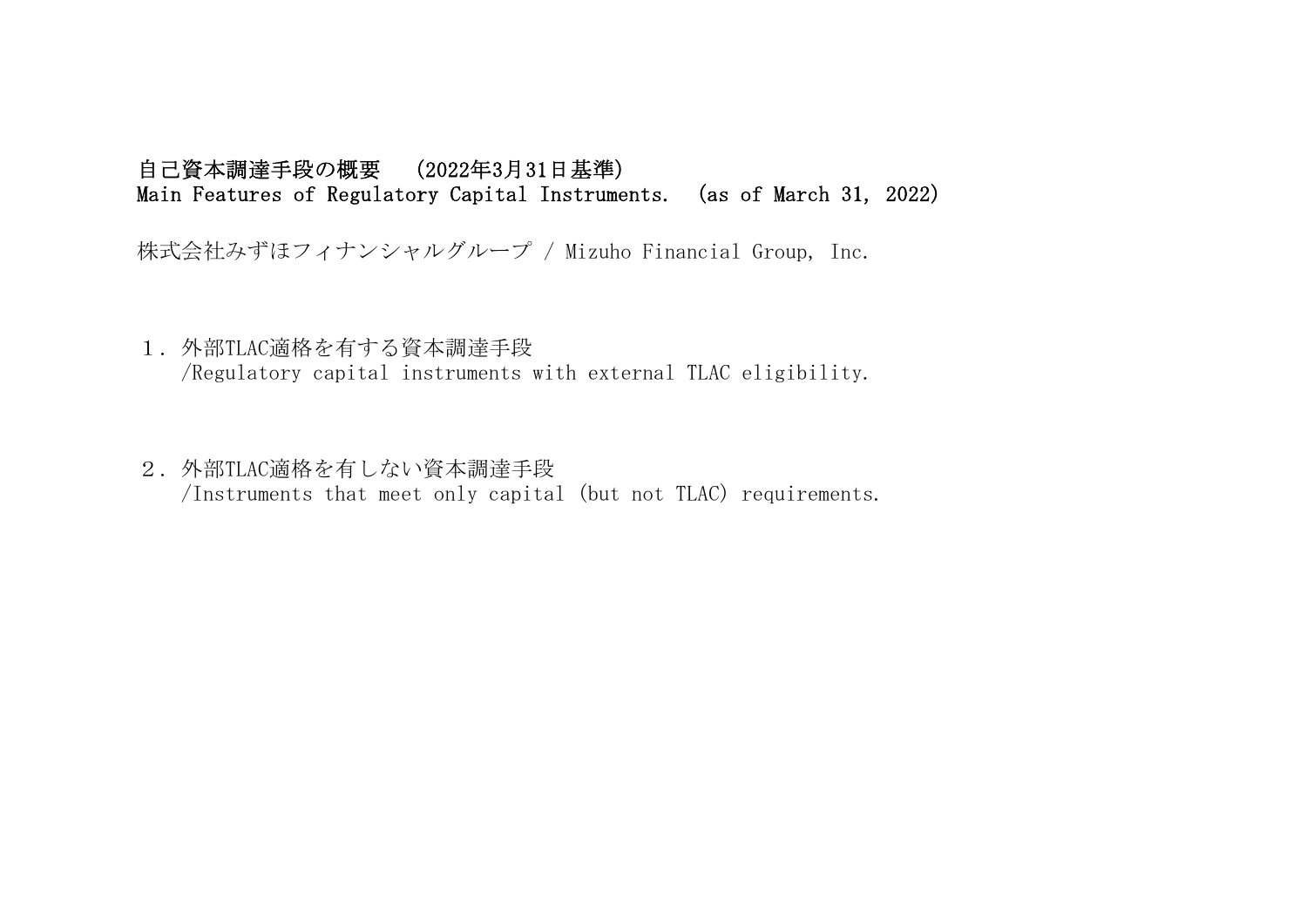1.外部TLAC適格を有する資本調達手段 /Regulatory capital instruments with external TLAC eligibility.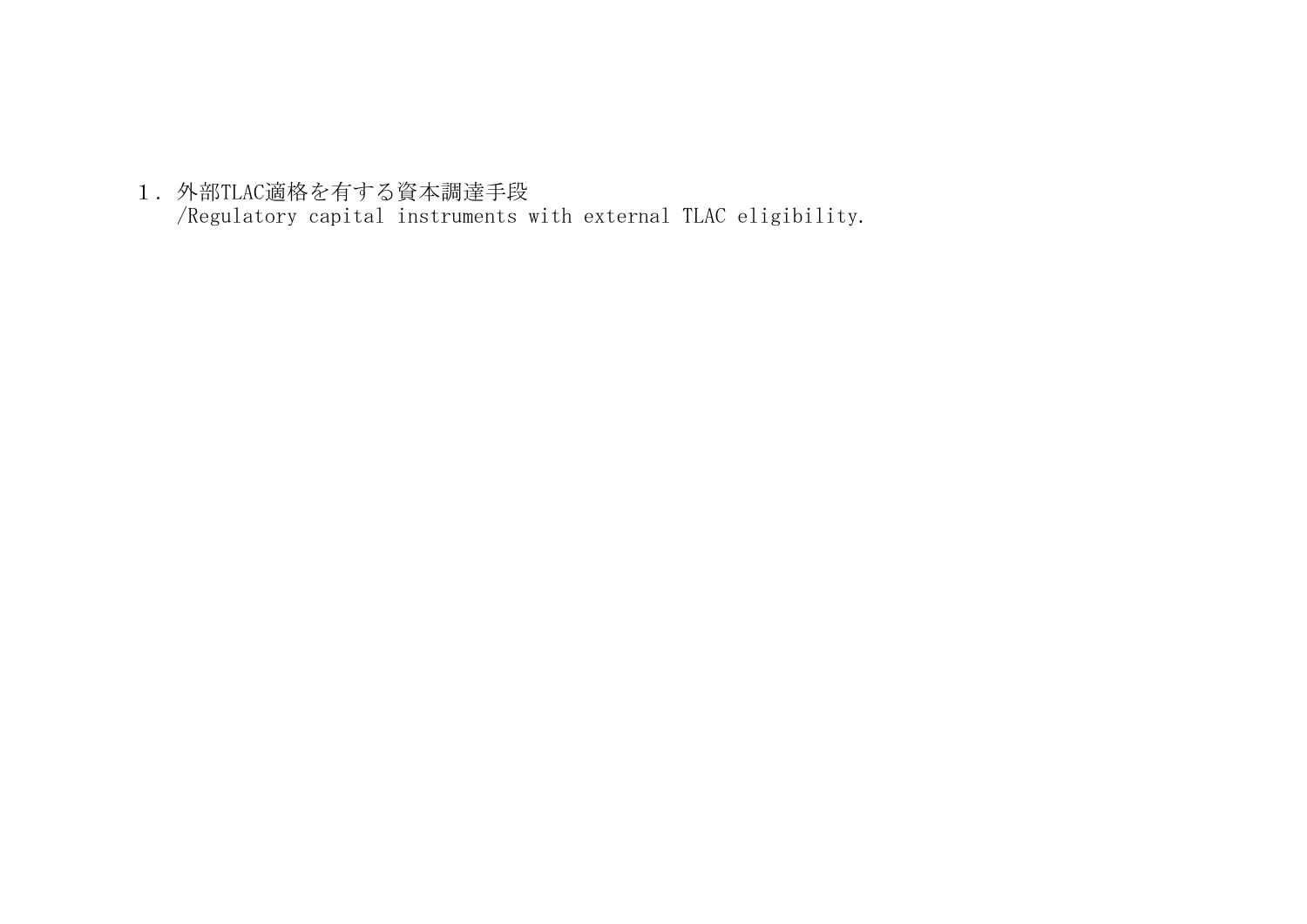|                 |                                                                                                                                                                           | 普通株                                                                          | 新株予約権                                                                | 非支配株主持分                                                                      |
|-----------------|---------------------------------------------------------------------------------------------------------------------------------------------------------------------------|------------------------------------------------------------------------------|----------------------------------------------------------------------|------------------------------------------------------------------------------|
| <sup>1</sup>    | 発行者/Issuer                                                                                                                                                                | みずほフィナンシャルグループ/Mizuho Financial Group                                        | みずほフィナンシャルグループ/Mizuho Financial Group                                | みずほ証券、インドネシアみずほ銀行、他<br>/Mizuho Securities, P.T. Bank Mizuho Indonesia, other |
| -2              | 識別のために付された番号、記号その他の符号/Unique identifier                                                                                                                                   | JP3885780001                                                                 |                                                                      |                                                                              |
| -3              | 準拠法/Governing law(s) of the instrument                                                                                                                                    | 日本法/Japanese Law                                                             | 日本法/Japanese Law                                                     | 日本法/Japanese Law                                                             |
|                 | 規制上の取扱い/Regulatory treatment                                                                                                                                              |                                                                              |                                                                      |                                                                              |
|                 | 2022年3月30日までの期間における自己資本に係る基礎項目の額への算入に係る取扱い                                                                                                                                | 普通株式等Tier1資本に係る基礎項目の額                                                        | 普通株式等Tier1資本に係る基礎項目の額                                                | 普通株式等Tier1資本に係る基礎項目の額                                                        |
|                 | Transitional Basel III rules<br>2022年3月31日以降における自己資本に係る基礎項目の額への算入に係る取扱い                                                                                                   | <u>/Common Equity Tier 1 Capital (CET1 Capital)</u><br>普通株式等Tier1資本に係る基礎項目の額 | Common Equity Tier 1 Capital (CET1 Capital)<br>普通株式等Tier1資本に係る基礎項目の額 | /Common Equity Tier 1 Capital (CET1 Capital)<br>普通株式等Tier1資本に係る基礎項目の額        |
| $\overline{5}$  | Post-transitional Basel III rules                                                                                                                                         | /Common Equity Tier 1 Capital (CET1 Capital)                                 | /Common Equity Tier 1 Capital (CET1 Capital)                         | /Common Equity Tier 1 Capital (CET1 Capital)                                 |
|                 | 自己資本比率の算出において自己資本に算入する者<br>/Eligible at solo/group/group&solo                                                                                                             | みずほフィナンシャルグループ/Mizuho Financial Group                                        | みずほフィナンシャルグループ/Mizuho Financial Group                                | みずほフィナンシャルグループ/Mizuho Financial Group<br>みずほ銀行/Mizuho Bank                   |
| $7\phantom{.0}$ | 銘柄、名称又は種類/Instrument type                                                                                                                                                 | 普通株式/Common Stock                                                            | 新株予約権/Stock acquisition rights                                       | 普通株式/Common Stock                                                            |
| 8               | 自己資本に係る基礎項目の額に算入された額(単位:百万円) (注1)                                                                                                                                         |                                                                              |                                                                      |                                                                              |
|                 | (1) /Amount recognised in regulatory capital (TPY mn) (1)                                                                                                                 |                                                                              |                                                                      |                                                                              |
|                 | 連結自己資本比率/Consolidated capital ratio                                                                                                                                       | ¥8,028,508                                                                   | ¥94                                                                  | ¥16,937                                                                      |
|                 | 単体自己資本比率/Non-Consolidated capital ratio                                                                                                                                   |                                                                              | $\overline{\phantom{a}}$                                             | $\overline{\phantom{a}}$                                                     |
|                 | 額面総額(単位:百万通貨単位)/Par value of instrument(mn)                                                                                                                               |                                                                              |                                                                      |                                                                              |
|                 | 表示される科目の区分/Accounting classification                                                                                                                                      |                                                                              |                                                                      |                                                                              |
|                 | 連結貸借対照表/Consolidated balance sheet                                                                                                                                        | 株主資本/Shareholders' Equity                                                    | 新株予約権/Stock acquisition rights                                       | 非支配株主持分/Non-Controlling Interests                                            |
|                 | 単体貸借対照表/Non-Consolidated balance sheet                                                                                                                                    | $\overline{\phantom{a}}$                                                     |                                                                      | $\overline{\phantom{a}}$                                                     |
| 11              | 発行日/Original date of issuance                                                                                                                                             |                                                                              |                                                                      |                                                                              |
| 12              | 償還期限の有無/Perpetual or dated                                                                                                                                                | なし/Perpetual                                                                 | なし/Perpetual                                                         | なし/Perpetual                                                                 |
| 13              | その日付/Original maturity date                                                                                                                                               | $\overline{\phantom{m}}$                                                     | $\qquad \qquad -$                                                    | $\equiv$                                                                     |
| 14              | 償還等を可能とする特約の有無/Issuer call subject to prior supervisory approval                                                                                                          | なし/No                                                                        | なし/No                                                                | なし/No                                                                        |
| 15              | 初回償還可能日及びその償還金額<br>/Optional call date, contingent call dates and redemption amount                                                                                       | $\sim$                                                                       | $\overline{\phantom{a}}$                                             | $\overline{\phantom{a}}$                                                     |
|                 | 特別早期償還特約の対象となる事由及びその償還金額<br>/Contingent call dates and redemption amount                                                                                                  |                                                                              |                                                                      |                                                                              |
|                 | 任意償還可能日のうち初回償還可能日以外のものに関する概要                                                                                                                                              | ÷                                                                            |                                                                      |                                                                              |
| 16              | /Subsequent call dates, if applicable                                                                                                                                     |                                                                              |                                                                      |                                                                              |
|                 | 剰余金の配当又は利息の支払/Coupons / dividends                                                                                                                                         |                                                                              |                                                                      |                                                                              |
| 17              | 配当率又は利率の種別/Fixed or floating dividend/coupon                                                                                                                              | $\qquad \qquad \longleftarrow$                                               |                                                                      |                                                                              |
| 18              | 配当率又は利率/Coupon rate and any related index                                                                                                                                 |                                                                              |                                                                      |                                                                              |
| 19              | 配当等停止条項の有無/Existence of a dividend stopper                                                                                                                                | なし/No                                                                        | $\longrightarrow$                                                    |                                                                              |
| 20              | 剰余金の配当又は利息の支払いの停止に係る発行者の裁量の有無<br>/Fully discretionary, partially discretionary or mandatory                                                                               | 完全裁量/Fully discretionary                                                     |                                                                      |                                                                              |
| 21              | ステップ・アップ金利等に係る特約その他の償還等を行う蓋然性<br>を高める特約の有無/Existence of step up or other incentive to redeem                                                                              | なし/No                                                                        |                                                                      |                                                                              |
|                 | 未配当の剰余金又は未払いの利息に係る累積の有無/Noncumulative or cumulative                                                                                                                       | なし/Noncumulative                                                             |                                                                      |                                                                              |
| $\frac{22}{23}$ | 他の種類の資本調達手段への転換に係る特約の有無/Convertible or non-convertible                                                                                                                    | なし/Non-convertible                                                           |                                                                      |                                                                              |
| 24              | 転換が生じる場合/If convertible, conversion trigger (s)                                                                                                                           | $\overline{\phantom{a}}$                                                     | $\equiv$                                                             |                                                                              |
| 25              | 転換の範囲/If convertible, fully or partially                                                                                                                                  | $\overline{\phantom{m}}$                                                     | $\overline{\phantom{m}}$                                             | $\overline{\phantom{0}}$                                                     |
| 26              | 転換の比率/If convertible, conversion rate                                                                                                                                     | ц.                                                                           | $\frac{1}{2}$                                                        |                                                                              |
| 27              | 転換に係る発行者の裁量の有無/If convertible, mandatory or optional conversion                                                                                                           | $\frac{1}{2}$                                                                | $\overline{\phantom{0}}$                                             |                                                                              |
| 28              | 転換に際して交付される資本調達手段の種類                                                                                                                                                      | ÷.                                                                           | $\equiv$                                                             |                                                                              |
|                 | /If convertible, specify instrument type convertible into                                                                                                                 |                                                                              |                                                                      |                                                                              |
| 29              | 転換に際して交付される資本調達手段の発行者<br>/If convertible, specify issuer of instrument it converts into                                                                                   | $\overline{\phantom{a}}$                                                     | $\overline{\phantom{0}}$                                             |                                                                              |
| 30              | 元本の削減に係る特約の有無/Write-down feature                                                                                                                                          | なし/No                                                                        |                                                                      |                                                                              |
| 31              | 元本の削減が生じる場合/If write-down, write-down trigger(s)                                                                                                                          |                                                                              |                                                                      |                                                                              |
| 32              | 元本の削減が生じる範囲/If write-down, full or partial                                                                                                                                |                                                                              |                                                                      |                                                                              |
| 33              | 元本回復特約の有無/If write-down, permanent or temporary                                                                                                                           |                                                                              |                                                                      |                                                                              |
|                 |                                                                                                                                                                           |                                                                              |                                                                      |                                                                              |
| 34              | その概要/If temporary write-down, description of write-up mechanism                                                                                                           |                                                                              |                                                                      |                                                                              |
|                 | 34a 劣後性の手段/Type of subordination                                                                                                                                          | $\overline{\phantom{0}}$                                                     |                                                                      |                                                                              |
|                 | 残余財産の分配又は倒産手続きにおける債務の弁済若しくは変更について優先的内容を有                                                                                                                                  |                                                                              |                                                                      |                                                                              |
| 35              | する他の種類の資本調達手段又はその他外部TLAC調達手段のうち、最も劣後的内容を有す<br>るものの名称又は種類/Position in subordination hierarchy in liquidation (specify<br>instrument type immediately senior to instrument) | 永久劣後債務 (その他Tier1)<br>/Perpetual Subordinated obligation(Additional Tier1)    |                                                                      |                                                                              |
| 36              | 非充足資本要件の有無/Non-compliant transitioned features                                                                                                                            | なし/No                                                                        |                                                                      |                                                                              |
|                 | 37 非充足資本要件の内容/If yes, specify non-compliant features                                                                                                                      | $\sim$                                                                       |                                                                      |                                                                              |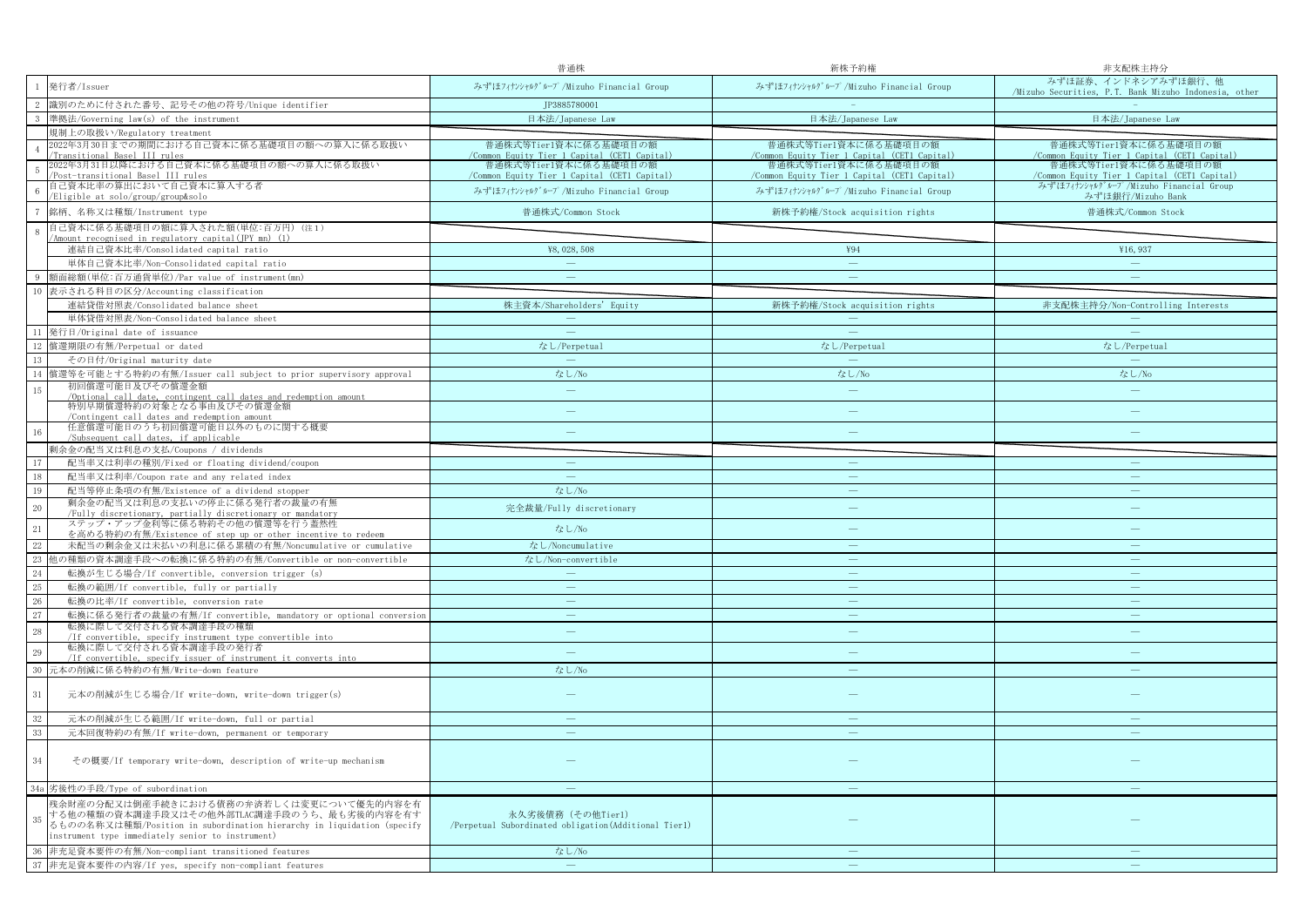|    |                                                                                                                                                                                                                       | 永久劣後債 (FG#3)                                                                                                                                             | 永久劣後債 (FG#4)                                                                                                                                             | 永久劣後債 (FG#5)                                                                                                                                             |
|----|-----------------------------------------------------------------------------------------------------------------------------------------------------------------------------------------------------------------------|----------------------------------------------------------------------------------------------------------------------------------------------------------|----------------------------------------------------------------------------------------------------------------------------------------------------------|----------------------------------------------------------------------------------------------------------------------------------------------------------|
|    | 発行者/Issuer                                                                                                                                                                                                            | みずほフィナンシャルグループ/Mizuho Financial Group                                                                                                                    | みずほフィナンシャルグループ/Mizuho Financial Group                                                                                                                    | みずほフィナンシャルグループ/Mizuho Financial Group                                                                                                                    |
|    | 識別のために付された番号、記号その他の符号/Unique identifier                                                                                                                                                                               | JP388578CG74                                                                                                                                             | JP388578AH75                                                                                                                                             | JP388578BH74                                                                                                                                             |
|    | 準拠法/Governing law(s) of the instrument                                                                                                                                                                                | 日本法/Japanese Law                                                                                                                                         | 日本法/Japanese Law                                                                                                                                         | 日本法/Japanese Law                                                                                                                                         |
|    | 規制上の取扱い/Regulatory treatment                                                                                                                                                                                          |                                                                                                                                                          |                                                                                                                                                          |                                                                                                                                                          |
|    | 2022年3月30日までの期間における自己資本に係る基礎項目の額への算入に係る取扱い<br>Transitional Basel III rules                                                                                                                                            |                                                                                                                                                          |                                                                                                                                                          | その他Tier1資本に係る基礎項目の額/Additional Tier 1 Capital その他Tier1資本に係る基礎項目の額/Additional Tier 1 Capital その他Tier1資本に係る基礎項目の額/Additional Tier 1 Capital                |
|    | 2022年3月31日以降における自己資本に係る基礎項目の額への算入に係る取扱い<br>Post-transitional Basel III rules                                                                                                                                          | その他Tier1資本に係る基礎項目の額/Additional Tier 1 Capital                                                                                                            |                                                                                                                                                          | その他Tier1資本に係る基礎項目の額/Additional Tier 1 Capital その他Tier1資本に係る基礎項目の額/Additional Tier 1 Capital                                                              |
|    | 自己資本比率の算出において自己資本に算入する者<br>/Eligible at solo/group/group&solo                                                                                                                                                         | みずほフィナンシャルグループ/Mizuho Financial Group                                                                                                                    | みずほフィナンシャルグループ/Mizuho Financial Group                                                                                                                    | みずほフィナンシャルグループ/Mizuho Financial Group                                                                                                                    |
|    | 銘柄、名称又は種類/Instrument type                                                                                                                                                                                             | 永久劣後債/Perpetual subordinated bonds                                                                                                                       | 永久劣後債/Perpetual subordinated bonds                                                                                                                       | 永久劣後債/Perpetual subordinated bonds                                                                                                                       |
| -8 | 自己資本に係る基礎項目の額に算入された額(単位:百万円)(注1)<br>Amount recognised in regulatory capital(JPY mn) (1)                                                                                                                               |                                                                                                                                                          |                                                                                                                                                          |                                                                                                                                                          |
|    | 連結自己資本比率/Consolidated capital ratio                                                                                                                                                                                   | ¥230,000                                                                                                                                                 | ¥235,000                                                                                                                                                 | ¥225,000                                                                                                                                                 |
|    | 単体自己資本比率/Non-Consolidated capital ratio                                                                                                                                                                               | $\sim$                                                                                                                                                   | $\sim$                                                                                                                                                   | $\overline{\phantom{a}}$                                                                                                                                 |
|    | 額面総額(単位:百万通貨単位)/Par value of instrument(mn)                                                                                                                                                                           | ¥230,000                                                                                                                                                 | ¥235,000                                                                                                                                                 | ¥225,000                                                                                                                                                 |
|    | 10 表示される科目の区分/Accounting classification                                                                                                                                                                               |                                                                                                                                                          |                                                                                                                                                          |                                                                                                                                                          |
|    | 連結貸借対照表/Consolidated balance sheet                                                                                                                                                                                    | 負債/Liability                                                                                                                                             | 負債/Liability                                                                                                                                             | 負債/Liability                                                                                                                                             |
|    | 単体貸借対照表/Non-Consolidated balance sheet                                                                                                                                                                                | $\equiv$                                                                                                                                                 | $\sim$                                                                                                                                                   | $\sim$                                                                                                                                                   |
| 11 | 発行日/Original date of issuance                                                                                                                                                                                         | 2016/7/22                                                                                                                                                | 2017/7/21                                                                                                                                                | 2017/7/21                                                                                                                                                |
|    | 12 償還期限の有無/Perpetual or dated                                                                                                                                                                                         | なし/Perpetual                                                                                                                                             | なし/Perpetual                                                                                                                                             | なし/Perpetual                                                                                                                                             |
| 13 | その日付/Original maturity date                                                                                                                                                                                           | $\sim$                                                                                                                                                   | $\longrightarrow$                                                                                                                                        | $\equiv$                                                                                                                                                 |
| 14 | 償還等を可能とする特約の有無/Issuer call subject to prior supervisory approval                                                                                                                                                      | あり/Yes                                                                                                                                                   | あり/Yes                                                                                                                                                   | あり/Yes                                                                                                                                                   |
| 15 | 初回償還可能日及びその償還金額                                                                                                                                                                                                       | 2026/12/15、 元本全額償還/ at par                                                                                                                               | 2022/12/15、 元本全額償還/ at par                                                                                                                               | 2027/12/15、 元本全額償還/ at par                                                                                                                               |
|    | /Optional call date, contingent call dates and redemption amount<br>特別早期償還特約の対象となる事由及びその償還金額                                                                                                                          | 税務事由または資本事由:元本全額償還                                                                                                                                       | 税務事由または資本事由:元本全額償還                                                                                                                                       | 税務事由または資本事由:元本全額償還                                                                                                                                       |
|    | Contingent call dates and redemption amount                                                                                                                                                                           | Tax event or regulatory event at par                                                                                                                     | Tax event or regulatory event at par                                                                                                                     | Tax event or regulatory event at par                                                                                                                     |
|    | 任意償還可能日のうち初回償還可能日以外のものに関する概要                                                                                                                                                                                          | 初回償還可能日以降の各利払日                                                                                                                                           | 初回償還可能日以降の各利払日                                                                                                                                           | 初回償還可能日以降の各利払日                                                                                                                                           |
|    | /Subsequent call dates, if applicable<br>剰余金の配当又は利息の支払/Coupons / dividends                                                                                                                                            | /Each interest payment date after first call date                                                                                                        | /Each interest payment date after first call date                                                                                                        | /Each interest payment date after first call date                                                                                                        |
| 17 | 配当率又は利率の種別/Fixed or floating dividend/coupon                                                                                                                                                                          | 固定から変動/Fixed to Floating                                                                                                                                 | 固定から変動/Fixed to Floating                                                                                                                                 | 固定から変動/Fixed to Floating                                                                                                                                 |
| 18 | 配当率又は利率/Coupon rate and any related index                                                                                                                                                                             | 1.55%                                                                                                                                                    | 1.22%                                                                                                                                                    | 1.44%                                                                                                                                                    |
| 19 | 配当等停止条項の有無/Existence of a dividend stopper                                                                                                                                                                            | あり/Yes                                                                                                                                                   | あり/Yes                                                                                                                                                   | あり/Yes                                                                                                                                                   |
| 20 | 剰余金の配当又は利息の支払いの停止に係る発行者の裁量の有無                                                                                                                                                                                         |                                                                                                                                                          |                                                                                                                                                          |                                                                                                                                                          |
|    | /Fully discretionary, partially discretionary or mandatory                                                                                                                                                            | 完全裁量/Fully discretionary                                                                                                                                 | 完全裁量/Fully discretionary                                                                                                                                 | 完全裁量/Fully discretionary                                                                                                                                 |
| 21 | ステップ・アップ金利等に係る特約その他の償還等を行う蓋然性<br>を高める特約の有無/Existence of step up or other incentive to redeem                                                                                                                          | なし/No                                                                                                                                                    | なし/No                                                                                                                                                    | なし/No                                                                                                                                                    |
| 22 | 未配当の剰余金又は未払いの利息に係る累積の有無/Noncumulative or cumulative                                                                                                                                                                   | なし/Noncumulative                                                                                                                                         | なし/Noncumulative                                                                                                                                         | なし/Noncumulative                                                                                                                                         |
| 23 | 他の種類の資本調達手段への転換に係る特約の有無/Convertible or non-convertible                                                                                                                                                                | なし/Non-convertible                                                                                                                                       | なし/Non-convertible                                                                                                                                       | なし/Non-convertible                                                                                                                                       |
| 24 | 転換が生じる場合/If convertible, conversion trigger (s)                                                                                                                                                                       |                                                                                                                                                          |                                                                                                                                                          |                                                                                                                                                          |
| 25 | 転換の範囲/If convertible, fully or partially                                                                                                                                                                              | $\overline{\phantom{m}}$                                                                                                                                 | $\qquad \qquad -$                                                                                                                                        | $\overline{\phantom{m}}$                                                                                                                                 |
| 26 | 転換の比率/If convertible, conversion rate                                                                                                                                                                                 | $\equiv$                                                                                                                                                 | $\equiv$                                                                                                                                                 | $\equiv$                                                                                                                                                 |
| 27 | 転換に係る発行者の裁量の有無/If convertible, mandatory or optional conversion                                                                                                                                                       | $\overline{\phantom{m}}$                                                                                                                                 | $\qquad \qquad -$                                                                                                                                        | $\overline{\phantom{m}}$                                                                                                                                 |
| 28 | 転換に際して交付される資本調達手段の種類<br>/If convertible, specify instrument type convertible into                                                                                                                                     | ÷                                                                                                                                                        | $\equiv$                                                                                                                                                 | $\equiv$                                                                                                                                                 |
| 29 | 転換に際して交付される資本調達手段の発行者<br>/If convertible, specify issuer of instrument it converts into                                                                                                                               | ÷                                                                                                                                                        | $\frac{1}{2}$                                                                                                                                            |                                                                                                                                                          |
| 30 | 元本の削減に係る特約の有無/Write-down feature                                                                                                                                                                                      | あり/Yes                                                                                                                                                   | あり/Yes                                                                                                                                                   | あり/Yes                                                                                                                                                   |
| 31 | 元本の削減が生じる場合/If write-down, write-down trigger(s)                                                                                                                                                                      | 当社の連結普通株式等Tier1比率が5.125%を下回った場合等<br>/MHFG's consolidated CET1 capital ratio fallen below<br>5.125%, etc.                                                 | 当社の連結普通株式等Tier1比率が5.125%を下回った場合等<br>/MHFG's consolidated CET1 capital ratio fallen below<br>5.125%, etc.                                                 | 当社の連結普通株式等Tier1比率が5.125%を下回った場合等<br>/MHFG's consolidated CET1 capital ratio fallen below<br>5.125%, etc.                                                 |
| 32 | 元本の削減が生じる範囲/If write-down, full or partial                                                                                                                                                                            | 全部削減または一部削減/Full or Partial                                                                                                                              | 全部削減または一部削減/Full or Partial                                                                                                                              | 全部削減または一部削減/Full or Partial                                                                                                                              |
| 33 | 元本回復特約の有無/If write-down, permanent or temporary                                                                                                                                                                       | あり/Temporary                                                                                                                                             | あり/Temporary                                                                                                                                             | あり/Temporary                                                                                                                                             |
| 34 | その概要/If temporary write-down, description of write-up mechanism                                                                                                                                                       | 金融庁その他の監督当局との協議のうえ決定する額/Amount to be<br>determined by MHFG after discussion with the JFSA and any<br>other relevant Japanese governmental organizations. | 金融庁その他の監督当局との協議のうえ決定する額/Amount to be<br>determined by MHFG after discussion with the JFSA and any<br>other relevant Japanese governmental organizations. | 金融庁その他の監督当局との協議のうえ決定する額/Amount to be<br>determined by MHFG after discussion with the JFSA and any<br>other relevant Japanese governmental organizations. |
|    | 34a 劣後性の手段/Type of subordination                                                                                                                                                                                      | 契約上の劣後/Contractual                                                                                                                                       | 契約上の劣後/Contractual                                                                                                                                       | 契約上の劣後/Contractual                                                                                                                                       |
| 35 | 残余財産の分配又は倒産手続きにおける債務の弁済若しくは変更について優先的内容を有<br>する他の種類の資本調達手段又はその他外部TLAC調達手段のうち、最も劣後的内容を有す<br>るものの名称又は種類/Position in subordination hierarchy in liquidation (specify<br>instrument type immediately senior to instrument) | 劣後債務 (Tier2) /Subordinated Obligation (Tier2)                                                                                                            | 劣後債務 (Tier2) /Subordinated Obligation (Tier2)                                                                                                            | 劣後債務 (Tier2) /Subordinated Obligation (Tier2)                                                                                                            |
| 36 | 非充足資本要件の有無/Non-compliant transitioned features                                                                                                                                                                        | なし/No                                                                                                                                                    | なし/No                                                                                                                                                    | なし/No                                                                                                                                                    |
|    | 37 非充足資本要件の内容/If yes, specify non-compliant features                                                                                                                                                                  | $\sim$                                                                                                                                                   | $\equiv$                                                                                                                                                 |                                                                                                                                                          |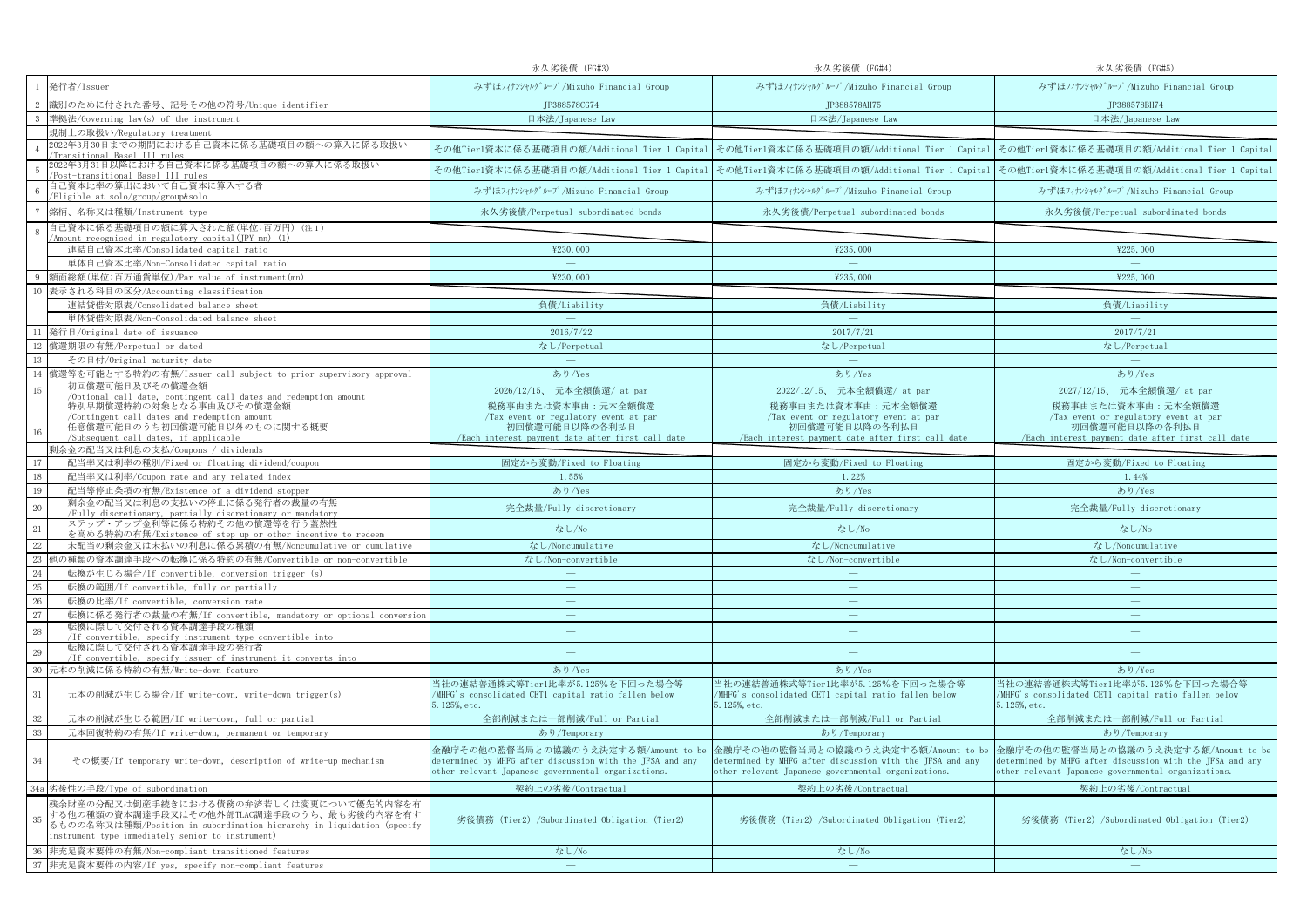|    |                                                                                                                                                                                                                       | 永久劣後債 (FG#6)                                                                                                                                             | 永久劣後債 (FG#7)                                                                                                                                             | 永久劣後債 (FG#8)                                                                                                                                             |
|----|-----------------------------------------------------------------------------------------------------------------------------------------------------------------------------------------------------------------------|----------------------------------------------------------------------------------------------------------------------------------------------------------|----------------------------------------------------------------------------------------------------------------------------------------------------------|----------------------------------------------------------------------------------------------------------------------------------------------------------|
|    | 発行者/Issuer                                                                                                                                                                                                            | みずほフィナンシャルグループ/Mizuho Financial Group                                                                                                                    | みずほフィナンシャルグループ/Mizuho Financial Group                                                                                                                    | みずほフィナンシャルグループ/Mizuho Financial Group                                                                                                                    |
|    | 識別のために付された番号、記号その他の符号/Unique identifier                                                                                                                                                                               | JP388578AJ73                                                                                                                                             | JP388578BJ72                                                                                                                                             | JP388578AK70                                                                                                                                             |
|    | 準拠法/Governing law(s) of the instrument                                                                                                                                                                                | 日本法/Japanese Law                                                                                                                                         | 日本法/Japanese Law                                                                                                                                         | 日本法/Japanese Law                                                                                                                                         |
|    | 規制上の取扱い/Regulatory treatment                                                                                                                                                                                          |                                                                                                                                                          |                                                                                                                                                          |                                                                                                                                                          |
|    | 2022年3月30日までの期間における自己資本に係る基礎項目の額への算入に係る取扱い<br>Transitional Basel III rules                                                                                                                                            |                                                                                                                                                          |                                                                                                                                                          | その他Tier1資本に係る基礎項目の額/Additional Tier 1 Capital その他Tier1資本に係る基礎項目の額/Additional Tier 1 Capital その他Tier1資本に係る基礎項目の額/Additional Tier 1 Capital                |
|    | 2022年3月31日以降における自己資本に係る基礎項目の額への算入に係る取扱い<br>Post-transitional Basel III rules                                                                                                                                          | その他Tier1資本に係る基礎項目の額/Additional Tier 1 Capital                                                                                                            |                                                                                                                                                          | その他Tier1資本に係る基礎項目の額/Additional Tier 1 Capital その他Tier1資本に係る基礎項目の額/Additional Tier 1 Capital                                                              |
|    | 自己資本比率の算出において自己資本に算入する者<br>/Eligible at solo/group/group&solo                                                                                                                                                         | みずほフィナンシャルグループ/Mizuho Financial Group                                                                                                                    | みずほフィナンシャルグループ/Mizuho Financial Group                                                                                                                    | みずほフィナンシャルグループ/Mizuho Financial Group                                                                                                                    |
|    | 銘柄、名称又は種類/Instrument type                                                                                                                                                                                             | 永久劣後債/Perpetual subordinated bonds                                                                                                                       | 永久劣後債/Perpetual subordinated bonds                                                                                                                       | 永久劣後債/Perpetual subordinated bonds                                                                                                                       |
| -8 | 自己資本に係る基礎項目の額に算入された額(単位:百万円)(注1)<br>Amount recognised in regulatory capital(JPY mn) (1)                                                                                                                               |                                                                                                                                                          |                                                                                                                                                          |                                                                                                                                                          |
|    | 連結自己資本比率/Consolidated capital ratio                                                                                                                                                                                   | ¥195,000                                                                                                                                                 | ¥155,000                                                                                                                                                 | ¥140,000                                                                                                                                                 |
|    | 単体自己資本比率/Non-Consolidated capital ratio                                                                                                                                                                               | $\equiv$                                                                                                                                                 | $\sim$                                                                                                                                                   | $\equiv$                                                                                                                                                 |
|    | 額面総額(単位:百万通貨単位)/Par value of instrument(mn)                                                                                                                                                                           | ¥195,000                                                                                                                                                 | ¥155,000                                                                                                                                                 | ¥140,000                                                                                                                                                 |
|    | 10 表示される科目の区分/Accounting classification                                                                                                                                                                               |                                                                                                                                                          |                                                                                                                                                          |                                                                                                                                                          |
|    | 連結貸借対照表/Consolidated balance sheet                                                                                                                                                                                    | 負債/Liability                                                                                                                                             | 負債/Liability                                                                                                                                             | 負債/Liability                                                                                                                                             |
|    | 単体貸借対照表/Non-Consolidated balance sheet                                                                                                                                                                                | $\equiv$                                                                                                                                                 | $\sim$                                                                                                                                                   | $\sim$                                                                                                                                                   |
| 11 | 発行日/Original date of issuance                                                                                                                                                                                         | 2018/7/20                                                                                                                                                | 2018/7/20                                                                                                                                                | 2019/7/19                                                                                                                                                |
|    | 12 償還期限の有無/Perpetual or dated                                                                                                                                                                                         | なし/Perpetual                                                                                                                                             | なし/Perpetual                                                                                                                                             | なし/Perpetual                                                                                                                                             |
| 13 | その日付/Original maturity date                                                                                                                                                                                           | $\longrightarrow$                                                                                                                                        | $\longrightarrow$                                                                                                                                        | $\equiv$                                                                                                                                                 |
| 14 | 償還等を可能とする特約の有無/Issuer call subject to prior supervisory approval                                                                                                                                                      | あり/Yes                                                                                                                                                   | あり/Yes                                                                                                                                                   | あり/Yes                                                                                                                                                   |
| 15 | 初回償還可能日及びその償還金額<br>/Optional call date, contingent call dates and redemption amount                                                                                                                                   | 2023/12/15、 元本全額償還/ at par                                                                                                                               | 2028/12/15、 元本全額償還/ at par                                                                                                                               | 2024/12/15、 元本全額償還/ at par                                                                                                                               |
|    | 特別早期償還特約の対象となる事由及びその償還金額                                                                                                                                                                                              | 税務事由または資本事由:元本全額償還                                                                                                                                       | 税務事由または資本事由:元本全額償還                                                                                                                                       | 税務事由または資本事由:元本全額償還                                                                                                                                       |
|    | Contingent call dates and redemption amount                                                                                                                                                                           | Tax event or regulatory event at par                                                                                                                     | Tax event or regulatory event at par                                                                                                                     | Tax event or regulatory event at par                                                                                                                     |
|    | 任意償還可能日のうち初回償還可能日以外のものに関する概要<br>/Subsequent call dates, if applicable                                                                                                                                                 | 初回償還可能日以降の各利払日<br>/Each interest payment date after first call date                                                                                      | 初回償還可能日以降の各利払日<br>/Each interest payment date after first call date                                                                                      | 初回償還可能日以降の各利払日<br>/Each interest payment date after first call date                                                                                      |
|    | 剰余金の配当又は利息の支払/Coupons / dividends                                                                                                                                                                                     |                                                                                                                                                          |                                                                                                                                                          |                                                                                                                                                          |
| 17 | 配当率又は利率の種別/Fixed or floating dividend/coupon                                                                                                                                                                          | 固定から変動/Fixed to Floating                                                                                                                                 | 固定から変動/Fixed to Floating                                                                                                                                 | 固定から変動/Fixed to Floating                                                                                                                                 |
| 18 | 配当率又は利率/Coupon rate and any related index                                                                                                                                                                             | 1.13%                                                                                                                                                    | 1.35%                                                                                                                                                    | 0.98%                                                                                                                                                    |
| 19 | 配当等停止条項の有無/Existence of a dividend stopper                                                                                                                                                                            | あり/Yes                                                                                                                                                   | あり/Yes                                                                                                                                                   | あり/Yes                                                                                                                                                   |
| 20 | 剰余金の配当又は利息の支払いの停止に係る発行者の裁量の有無                                                                                                                                                                                         | 完全裁量/Fully discretionary                                                                                                                                 | 完全裁量/Fully discretionary                                                                                                                                 | 完全裁量/Fully discretionary                                                                                                                                 |
| 21 | /Fully discretionary, partially discretionary or mandatory<br>ステップ・アップ金利等に係る特約その他の償還等を行う蓋然性<br>を高める特約の有無/Existence of step up or other incentive to redeem                                                            | なし/No                                                                                                                                                    | なし/No                                                                                                                                                    | なし/No                                                                                                                                                    |
| 22 | 未配当の剰余金又は未払いの利息に係る累積の有無/Noncumulative or cumulative                                                                                                                                                                   | なし/Noncumulative                                                                                                                                         | なし/Noncumulative                                                                                                                                         | なし/Noncumulative                                                                                                                                         |
| 23 | 他の種類の資本調達手段への転換に係る特約の有無/Convertible or non-convertible                                                                                                                                                                | なし/Non-convertible                                                                                                                                       | なし/Non-convertible                                                                                                                                       | なし/Non-convertible                                                                                                                                       |
| 24 | 転換が生じる場合/If convertible, conversion trigger (s)                                                                                                                                                                       |                                                                                                                                                          |                                                                                                                                                          |                                                                                                                                                          |
| 25 | 転換の範囲/If convertible, fully or partially                                                                                                                                                                              | $\overline{\phantom{m}}$                                                                                                                                 | $\qquad \qquad -$                                                                                                                                        | $\overline{\phantom{m}}$                                                                                                                                 |
| 26 | 転換の比率/If convertible, conversion rate                                                                                                                                                                                 | $\equiv$                                                                                                                                                 | $\equiv$                                                                                                                                                 | $\equiv$                                                                                                                                                 |
| 27 | 転換に係る発行者の裁量の有無/If convertible, mandatory or optional conversion                                                                                                                                                       | $\overline{\phantom{m}}$                                                                                                                                 | $\qquad \qquad -$                                                                                                                                        | $\overline{\phantom{m}}$                                                                                                                                 |
| 28 | 転換に際して交付される資本調達手段の種類<br>/If convertible, specify instrument type convertible into                                                                                                                                     | ÷                                                                                                                                                        | $\equiv$                                                                                                                                                 | $\equiv$                                                                                                                                                 |
| 29 | 転換に際して交付される資本調達手段の発行者<br>/If convertible, specify issuer of instrument it converts into                                                                                                                               | ÷                                                                                                                                                        | $\frac{1}{2}$                                                                                                                                            |                                                                                                                                                          |
| 30 | 元本の削減に係る特約の有無/Write-down feature                                                                                                                                                                                      | あり/Yes                                                                                                                                                   | あり/Yes                                                                                                                                                   | あり/Yes                                                                                                                                                   |
| 31 | 元本の削減が生じる場合/If write-down, write-down trigger(s)                                                                                                                                                                      | 当社の連結普通株式等Tier1比率が5.125%を下回った場合等<br>/MHFG's consolidated CET1 capital ratio fallen below<br>5.125%, etc.                                                 | 当社の連結普通株式等Tier1比率が5.125%を下回った場合等<br>/MHFG's consolidated CET1 capital ratio fallen below<br>5.125%, etc.                                                 | 当社の連結普通株式等Tier1比率が5.125%を下回った場合等<br>/MHFG's consolidated CET1 capital ratio fallen below<br>5.125%, etc.                                                 |
| 32 | 元本の削減が生じる範囲/If write-down, full or partial                                                                                                                                                                            | 全部削減または一部削減/Full or Partial                                                                                                                              | 全部削減または一部削減/Full or Partial                                                                                                                              | 全部削減または一部削減/Full or Partial                                                                                                                              |
| 33 | 元本回復特約の有無/If write-down, permanent or temporary                                                                                                                                                                       | あり/Temporary                                                                                                                                             | あり/Temporary                                                                                                                                             | あり/Temporary                                                                                                                                             |
| 34 | その概要/If temporary write-down, description of write-up mechanism                                                                                                                                                       | 金融庁その他の監督当局との協議のうえ決定する額/Amount to be<br>determined by MHFG after discussion with the JFSA and any<br>other relevant Japanese governmental organizations. | 金融庁その他の監督当局との協議のうえ決定する額/Amount to be<br>determined by MHFG after discussion with the JFSA and any<br>other relevant Japanese governmental organizations. | 金融庁その他の監督当局との協議のうえ決定する額/Amount to be<br>determined by MHFG after discussion with the JFSA and any<br>other relevant Japanese governmental organizations. |
|    | 34a 劣後性の手段/Type of subordination                                                                                                                                                                                      | 契約上の劣後/Contractual                                                                                                                                       | 契約上の劣後/Contractual                                                                                                                                       | 契約上の劣後/Contractual                                                                                                                                       |
| 35 | 残余財産の分配又は倒産手続きにおける債務の弁済若しくは変更について優先的内容を有<br>する他の種類の資本調達手段又はその他外部TLAC調達手段のうち、最も劣後的内容を有す<br>るものの名称又は種類/Position in subordination hierarchy in liquidation (specify<br>instrument type immediately senior to instrument) | 劣後債務 (Tier2) /Subordinated Obligation (Tier2)                                                                                                            | 劣後債務 (Tier2) /Subordinated Obligation (Tier2)                                                                                                            | 劣後債務 (Tier2) /Subordinated Obligation (Tier2)                                                                                                            |
| 36 | 非充足資本要件の有無/Non-compliant transitioned features                                                                                                                                                                        | なし/No                                                                                                                                                    | なし/No                                                                                                                                                    | なし/No                                                                                                                                                    |
|    | 37 非充足資本要件の内容/If yes, specify non-compliant features                                                                                                                                                                  | $\sim$                                                                                                                                                   | $\equiv$                                                                                                                                                 |                                                                                                                                                          |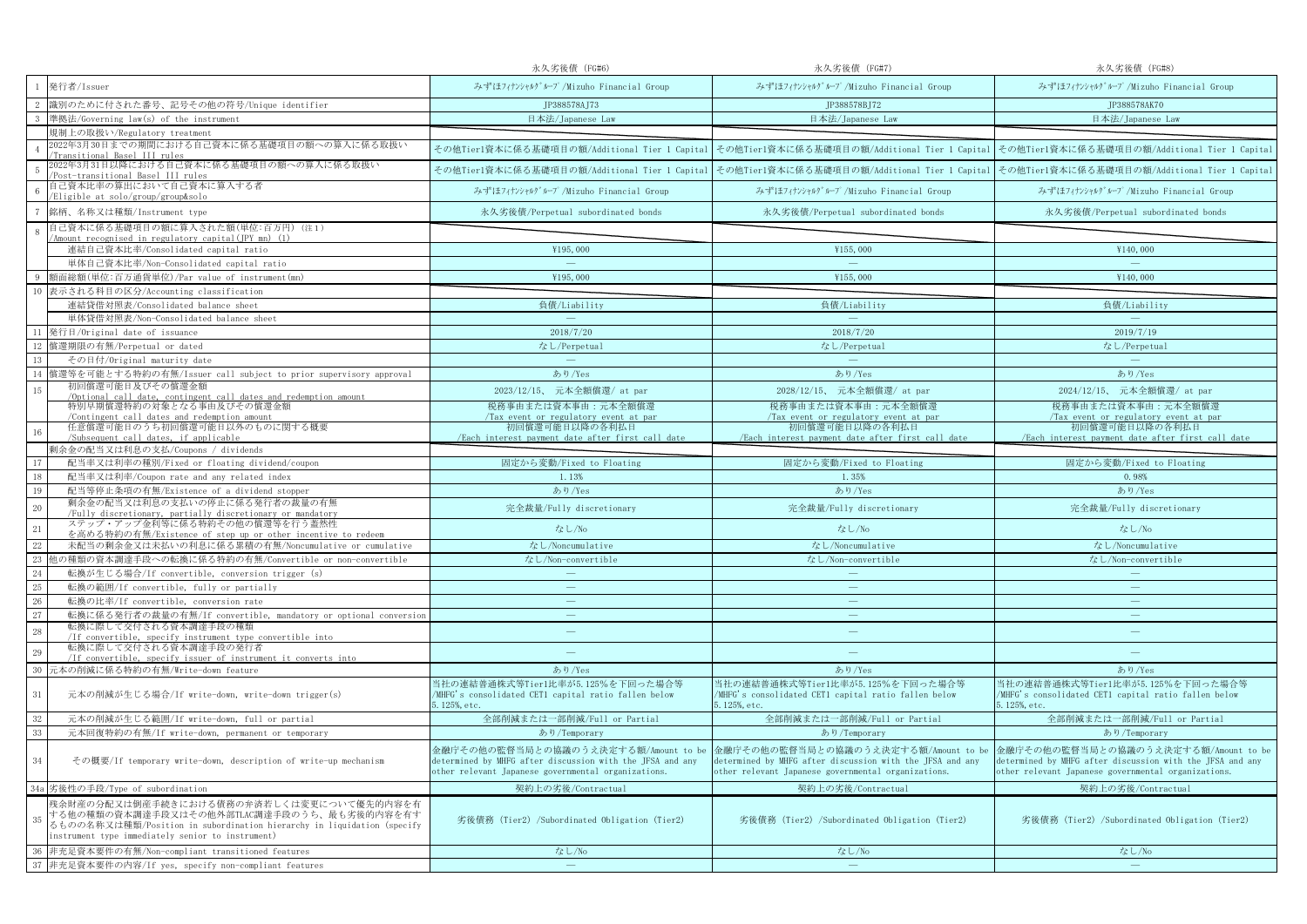|    |                                                                                                                                                                                                                       | 永久劣後債 (FG#9)                                                                                                                                             | 永久劣後債 (FG#10)                                                                                                                                            | 永久劣後債 (FG#11)                                                                                                                                            |
|----|-----------------------------------------------------------------------------------------------------------------------------------------------------------------------------------------------------------------------|----------------------------------------------------------------------------------------------------------------------------------------------------------|----------------------------------------------------------------------------------------------------------------------------------------------------------|----------------------------------------------------------------------------------------------------------------------------------------------------------|
|    | 発行者/Issuer                                                                                                                                                                                                            | みずほフィナンシャルグループ/Mizuho Financial Group                                                                                                                    | みずほフィナンシャルグループ/Mizuho Financial Group                                                                                                                    | みずほフィナンシャルグループ/Mizuho Financial Group                                                                                                                    |
|    | 識別のために付された番号、記号その他の符号/Unique identifier                                                                                                                                                                               | JP388578BK79                                                                                                                                             | JP388578AL79                                                                                                                                             | JP388578BL78                                                                                                                                             |
|    | 準拠法/Governing law(s) of the instrument                                                                                                                                                                                | 日本法/Japanese Law                                                                                                                                         | 日本法/Japanese Law                                                                                                                                         | 日本法/Japanese Law                                                                                                                                         |
|    | 規制上の取扱い/Regulatory treatment                                                                                                                                                                                          |                                                                                                                                                          |                                                                                                                                                          |                                                                                                                                                          |
|    | 2022年3月30日までの期間における自己資本に係る基礎項目の額への算入に係る取扱い<br>Transitional Basel III rules                                                                                                                                            |                                                                                                                                                          |                                                                                                                                                          | その他Tier1資本に係る基礎項目の額/Additional Tier 1 Capital その他Tier1資本に係る基礎項目の額/Additional Tier 1 Capital その他Tier1資本に係る基礎項目の額/Additional Tier 1 Capital                |
|    | 2022年3月31日以降における自己資本に係る基礎項目の額への算入に係る取扱い<br>Post-transitional Basel III rules                                                                                                                                          | その他Tier1資本に係る基礎項目の額/Additional Tier 1 Capital                                                                                                            |                                                                                                                                                          | その他Tier1資本に係る基礎項目の額/Additional Tier 1 Capital その他Tier1資本に係る基礎項目の額/Additional Tier 1 Capital                                                              |
|    | 自己資本比率の算出において自己資本に算入する者<br>/Eligible at solo/group/group&solo                                                                                                                                                         | みずほフィナンシャルグループ/Mizuho Financial Group                                                                                                                    | みずほフィナンシャルグループ/Mizuho Financial Group                                                                                                                    | みずほフィナンシャルグループ/Mizuho Financial Group                                                                                                                    |
|    | 銘柄、名称又は種類/Instrument type                                                                                                                                                                                             | 永久劣後債/Perpetual subordinated bonds                                                                                                                       | 永久劣後債/Perpetual subordinated bonds                                                                                                                       | 永久劣後債/Perpetual subordinated bonds                                                                                                                       |
| -8 | 自己資本に係る基礎項目の額に算入された額(単位:百万円)(注1)<br>Amount recognised in regulatory capital(JPY mn) (1)                                                                                                                               |                                                                                                                                                          |                                                                                                                                                          |                                                                                                                                                          |
|    | 連結自己資本比率/Consolidated capital ratio                                                                                                                                                                                   | ¥95,000                                                                                                                                                  | ¥163,000                                                                                                                                                 | ¥44,000                                                                                                                                                  |
|    | 単体自己資本比率/Non-Consolidated capital ratio                                                                                                                                                                               | $\equiv$                                                                                                                                                 | $\sim$                                                                                                                                                   | $\equiv$                                                                                                                                                 |
|    | 額面総額(単位:百万通貨単位)/Par value of instrument(mn)                                                                                                                                                                           | ¥95,000                                                                                                                                                  | ¥163,000                                                                                                                                                 | ¥44,000                                                                                                                                                  |
|    | 10 表示される科目の区分/Accounting classification                                                                                                                                                                               |                                                                                                                                                          |                                                                                                                                                          |                                                                                                                                                          |
|    | 連結貸借対照表/Consolidated balance sheet                                                                                                                                                                                    | 負債/Liability                                                                                                                                             | 負債/Liability                                                                                                                                             | 負債/Liability                                                                                                                                             |
|    | 単体貸借対照表/Non-Consolidated balance sheet                                                                                                                                                                                | $\sim$                                                                                                                                                   | $\sim$                                                                                                                                                   | $\sim$                                                                                                                                                   |
| 11 | 発行日/Original date of issuance                                                                                                                                                                                         | 2019/7/19                                                                                                                                                | 2020/7/21                                                                                                                                                | 2020/7/21                                                                                                                                                |
|    | 12 償還期限の有無/Perpetual or dated                                                                                                                                                                                         | なし/Perpetual                                                                                                                                             | なし/Perpetual                                                                                                                                             | なし/Perpetual                                                                                                                                             |
| 13 | その日付/Original maturity date                                                                                                                                                                                           | $\sim$                                                                                                                                                   | $\sim$                                                                                                                                                   | $\equiv$                                                                                                                                                 |
| 14 | 償還等を可能とする特約の有無/Issuer call subject to prior supervisory approval                                                                                                                                                      | あり/Yes                                                                                                                                                   | あり/Yes                                                                                                                                                   | あり/Yes                                                                                                                                                   |
| 15 | 初回償還可能日及びその償還金額                                                                                                                                                                                                       | 2029/12/15、 元本全額償還/ at par                                                                                                                               | 2025/12/15、 元本全額償還/ at par                                                                                                                               | 2030/12/15、 元本全額償還/ at par                                                                                                                               |
|    | /Optional call date, contingent call dates and redemption amount<br>特別早期償還特約の対象となる事由及びその償還金額                                                                                                                          | 税務事由または資本事由:元本全額償還                                                                                                                                       | 税務事由または資本事由:元本全額償還                                                                                                                                       | 税務事由または資本事由:元本全額償還                                                                                                                                       |
|    | Contingent call dates and redemption amount                                                                                                                                                                           | Tax event or regulatory event at par                                                                                                                     | Tax event or regulatory event at par                                                                                                                     | Tax event or regulatory event at par                                                                                                                     |
|    | 任意償還可能日のうち初回償還可能日以外のものに関する概要<br>/Subsequent call dates, if applicable                                                                                                                                                 | 初回償還可能日以降の各利払日<br>/Each interest payment date after first call date                                                                                      | 初回償還可能日以降の各利払日<br>/Each interest payment date after first call date                                                                                      | 初回償還可能日以降の各利払日<br>/Each interest payment date after first call date                                                                                      |
|    | 剰余金の配当又は利息の支払/Coupons / dividends                                                                                                                                                                                     |                                                                                                                                                          |                                                                                                                                                          |                                                                                                                                                          |
| 17 | 配当率又は利率の種別/Fixed or floating dividend/coupon                                                                                                                                                                          | 固定から変動/Fixed to Floating                                                                                                                                 | 固定から変動/Fixed to Floating                                                                                                                                 | 固定から変動/Fixed to Floating                                                                                                                                 |
| 18 | 配当率又は利率/Coupon rate and any related index                                                                                                                                                                             | 1.17%                                                                                                                                                    | 1.232%                                                                                                                                                   | 1.414%                                                                                                                                                   |
| 19 | 配当等停止条項の有無/Existence of a dividend stopper                                                                                                                                                                            | あり/Yes                                                                                                                                                   | あり/Yes                                                                                                                                                   | あり/Yes                                                                                                                                                   |
| 20 | 剰余金の配当又は利息の支払いの停止に係る発行者の裁量の有無                                                                                                                                                                                         | 完全裁量/Fully discretionary                                                                                                                                 | 完全裁量/Fully discretionary                                                                                                                                 | 完全裁量/Fully discretionary                                                                                                                                 |
|    | /Fully discretionary, partially discretionary or mandatory<br>ステップ・アップ金利等に係る特約その他の償還等を行う蓋然性                                                                                                                           |                                                                                                                                                          |                                                                                                                                                          |                                                                                                                                                          |
| 21 | を高める特約の有無/Existence of step up or other incentive to redeem                                                                                                                                                           | なし/No                                                                                                                                                    | なし/No                                                                                                                                                    | なし/No                                                                                                                                                    |
| 22 | 未配当の剰余金又は未払いの利息に係る累積の有無/Noncumulative or cumulative                                                                                                                                                                   | なし/Noncumulative                                                                                                                                         | なし/Noncumulative                                                                                                                                         | なし/Noncumulative                                                                                                                                         |
| 23 | 他の種類の資本調達手段への転換に係る特約の有無/Convertible or non-convertible                                                                                                                                                                | なし/Non-convertible                                                                                                                                       | なし/Non-convertible                                                                                                                                       | なし/Non-convertible                                                                                                                                       |
| 24 | 転換が生じる場合/If convertible, conversion trigger (s)                                                                                                                                                                       |                                                                                                                                                          |                                                                                                                                                          |                                                                                                                                                          |
| 25 | 転換の範囲/If convertible, fully or partially                                                                                                                                                                              | $\longrightarrow$                                                                                                                                        | $\qquad \qquad -$                                                                                                                                        | $\overline{\phantom{m}}$                                                                                                                                 |
| 26 | 転換の比率/If convertible, conversion rate                                                                                                                                                                                 | $\equiv$                                                                                                                                                 | $\equiv$                                                                                                                                                 | $\equiv$                                                                                                                                                 |
| 27 | 転換に係る発行者の裁量の有無/If convertible, mandatory or optional conversion                                                                                                                                                       | $\overline{\phantom{m}}$                                                                                                                                 | $\qquad \qquad -$                                                                                                                                        | $\overline{\phantom{m}}$                                                                                                                                 |
| 28 | 転換に際して交付される資本調達手段の種類<br>/If convertible, specify instrument type convertible into                                                                                                                                     | ÷                                                                                                                                                        | $\equiv$                                                                                                                                                 | $\equiv$                                                                                                                                                 |
| 29 | 転換に際して交付される資本調達手段の発行者<br>/If convertible, specify issuer of instrument it converts into                                                                                                                               | ÷                                                                                                                                                        | $\frac{1}{2}$                                                                                                                                            |                                                                                                                                                          |
| 30 | 元本の削減に係る特約の有無/Write-down feature                                                                                                                                                                                      | あり/Yes                                                                                                                                                   | あり/Yes                                                                                                                                                   | あり/Yes                                                                                                                                                   |
| 31 | 元本の削減が生じる場合/If write-down, write-down trigger(s)                                                                                                                                                                      | 当社の連結普通株式等Tier1比率が5.125%を下回った場合等<br>/MHFG's consolidated CET1 capital ratio fallen below<br>5.125%, etc.                                                 | 当社の連結普通株式等Tier1比率が5.125%を下回った場合等<br>/MHFG's consolidated CET1 capital ratio fallen below<br>5.125%, etc.                                                 | 当社の連結普通株式等Tier1比率が5.125%を下回った場合等<br>/MHFG's consolidated CET1 capital ratio fallen below<br>5.125%, etc.                                                 |
| 32 | 元本の削減が生じる範囲/If write-down, full or partial                                                                                                                                                                            | 全部削減または一部削減/Full or Partial                                                                                                                              | 全部削減または一部削減/Full or Partial                                                                                                                              | 全部削減または一部削減/Full or Partial                                                                                                                              |
| 33 | 元本回復特約の有無/If write-down, permanent or temporary                                                                                                                                                                       | あり/Temporary                                                                                                                                             | あり/Temporary                                                                                                                                             | あり/Temporary                                                                                                                                             |
| 34 | その概要/If temporary write-down, description of write-up mechanism                                                                                                                                                       | 金融庁その他の監督当局との協議のうえ決定する額/Amount to be<br>determined by MHFG after discussion with the JFSA and any<br>other relevant Japanese governmental organizations. | 金融庁その他の監督当局との協議のうえ決定する額/Amount to be<br>determined by MHFG after discussion with the JFSA and any<br>other relevant Japanese governmental organizations. | 金融庁その他の監督当局との協議のうえ決定する額/Amount to be<br>determined by MHFG after discussion with the JFSA and any<br>other relevant Japanese governmental organizations. |
|    | 34a 劣後性の手段/Type of subordination                                                                                                                                                                                      | 契約上の劣後/Contractual                                                                                                                                       | 契約上の劣後/Contractual                                                                                                                                       | 契約上の劣後/Contractual                                                                                                                                       |
| 35 | 残余財産の分配又は倒産手続きにおける債務の弁済若しくは変更について優先的内容を有<br>する他の種類の資本調達手段又はその他外部TLAC調達手段のうち、最も劣後的内容を有す<br>るものの名称又は種類/Position in subordination hierarchy in liquidation (specify<br>instrument type immediately senior to instrument) | 劣後債務 (Tier2) /Subordinated Obligation (Tier2)                                                                                                            | 劣後債務 (Tier2) /Subordinated Obligation (Tier2)                                                                                                            | 劣後債務 (Tier2) /Subordinated Obligation (Tier2)                                                                                                            |
| 36 | 非充足資本要件の有無/Non-compliant transitioned features                                                                                                                                                                        | なし/No                                                                                                                                                    | なし/No                                                                                                                                                    | なし/No                                                                                                                                                    |
|    | 37 非充足資本要件の内容/If yes, specify non-compliant features                                                                                                                                                                  | $\sim$                                                                                                                                                   | $\equiv$                                                                                                                                                 |                                                                                                                                                          |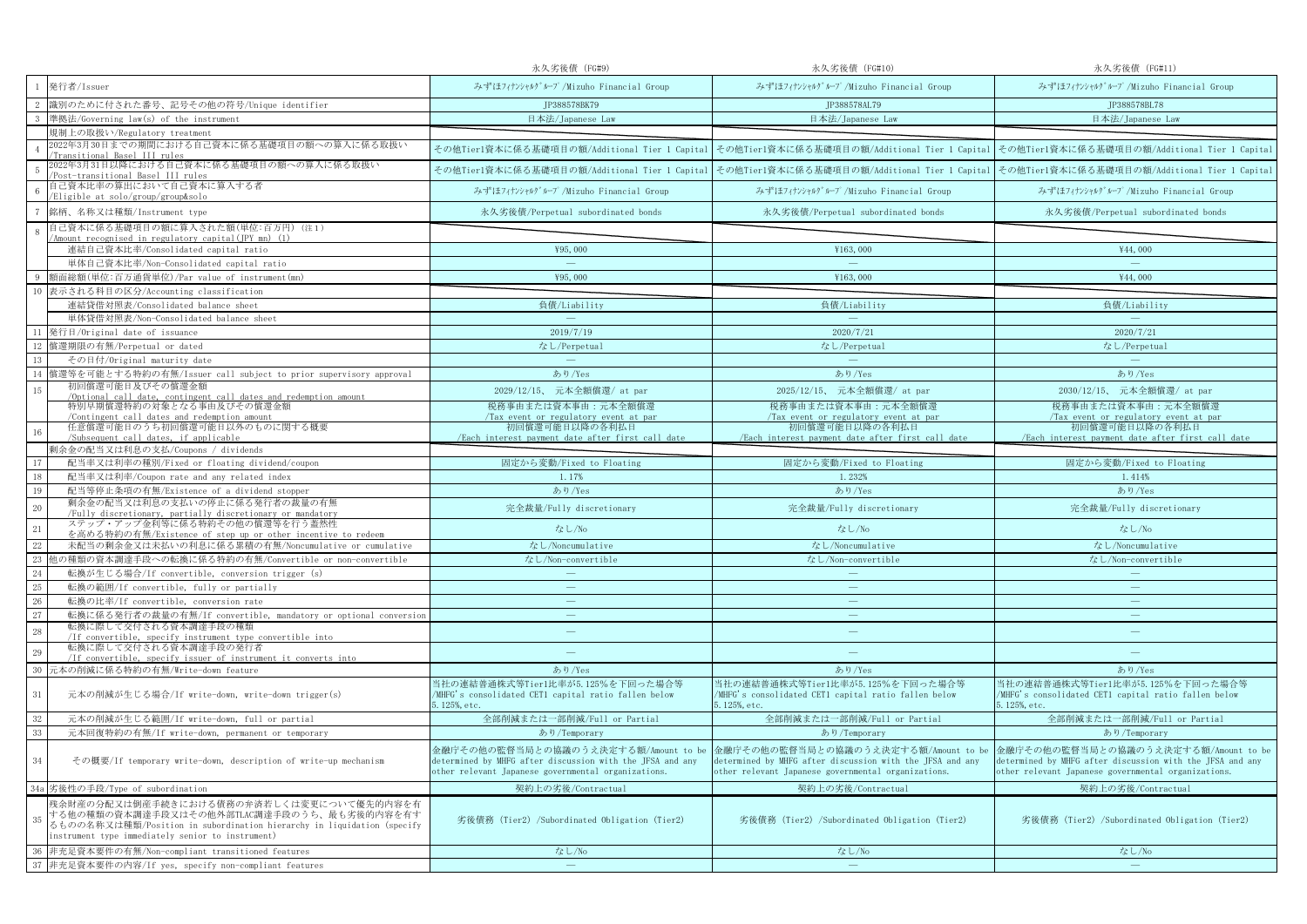|          |                                                                                                                                                                                                                       | 永久劣後債 (FG#12)                                                                                                                                            | 永久劣後債 (FG#13)                                                                                                                                            | 永久劣後ローン (FG_200930)                                                                                                                                      |
|----------|-----------------------------------------------------------------------------------------------------------------------------------------------------------------------------------------------------------------------|----------------------------------------------------------------------------------------------------------------------------------------------------------|----------------------------------------------------------------------------------------------------------------------------------------------------------|----------------------------------------------------------------------------------------------------------------------------------------------------------|
|          | 発行者/Issuer                                                                                                                                                                                                            | みずほフィナンシャルグループ/Mizuho Financial Group                                                                                                                    | みずほフィナンシャルグループ/Mizuho Financial Group                                                                                                                    | みずほフィナンシャルグループ/Mizuho Financial Group                                                                                                                    |
|          | 識別のために付された番号、記号その他の符号/Unique identifier                                                                                                                                                                               | JP388578ALC4                                                                                                                                             | JP388578BLC2                                                                                                                                             |                                                                                                                                                          |
|          | 準拠法/Governing law(s) of the instrument                                                                                                                                                                                | 日本法/Japanese Law                                                                                                                                         | 日本法/Japanese Law                                                                                                                                         | 日本法/Japanese Law                                                                                                                                         |
|          | 規制上の取扱い/Regulatory treatment                                                                                                                                                                                          |                                                                                                                                                          |                                                                                                                                                          |                                                                                                                                                          |
|          | 2022年3月30日までの期間における自己資本に係る基礎項目の額への算入に係る取扱い<br>Transitional Basel III rules                                                                                                                                            |                                                                                                                                                          | その他Tier1資本に係る基礎項目の額/Additional Tier 1 Capital その他Tier1資本に係る基礎項目の額/Additional Tier 1 Capital その他Tier1資本に係る基礎項目の額/Additional Tier 1 Capital                |                                                                                                                                                          |
|          | 2022年3月31日以降における自己資本に係る基礎項目の額への算入に係る取扱い<br>Post-transitional Basel III rules                                                                                                                                          | その他Tier1資本に係る基礎項目の額/Additional Tier 1 Capital                                                                                                            |                                                                                                                                                          | その他Tier1資本に係る基礎項目の額/Additional Tier 1 Capital その他Tier1資本に係る基礎項目の額/Additional Tier 1 Capital                                                              |
|          | 自己資本比率の算出において自己資本に算入する者<br>/Eligible at solo/group/group&solo                                                                                                                                                         | みずほフィナンシャルグループ/Mizuho Financial Group                                                                                                                    | みずほフィナンシャルグループ/Mizuho Financial Group                                                                                                                    | みずほフィナンシャルグループ/Mizuho Financial Group                                                                                                                    |
|          | 銘柄、名称又は種類/Instrument type                                                                                                                                                                                             | 永久劣後債/Perpetual subordinated bonds                                                                                                                       | 永久劣後債/Perpetual subordinated bonds                                                                                                                       | 永久劣後ローン/Perpetual subordinated loan                                                                                                                      |
| -8       | 自己資本に係る基礎項目の額に算入された額(単位:百万円)(注1)<br>Amount recognised in regulatory capital(JPY mn) (1)                                                                                                                               |                                                                                                                                                          |                                                                                                                                                          |                                                                                                                                                          |
|          | 連結自己資本比率/Consolidated capital ratio                                                                                                                                                                                   | ¥87,000                                                                                                                                                  | ¥44,000                                                                                                                                                  | ¥30,000                                                                                                                                                  |
|          | 単体自己資本比率/Non-Consolidated capital ratio                                                                                                                                                                               | $\equiv$                                                                                                                                                 | $\equiv$                                                                                                                                                 | $\overline{\phantom{a}}$                                                                                                                                 |
|          | 額面総額(単位:百万通貨単位)/Par value of instrument(mn)                                                                                                                                                                           | ¥87,000                                                                                                                                                  | ¥44,000                                                                                                                                                  | ¥30,000                                                                                                                                                  |
|          | 10 表示される科目の区分/Accounting classification                                                                                                                                                                               |                                                                                                                                                          |                                                                                                                                                          |                                                                                                                                                          |
|          | 連結貸借対照表/Consolidated balance sheet                                                                                                                                                                                    | 負債/Liability                                                                                                                                             | 負債/Liability                                                                                                                                             | 負債/Liability                                                                                                                                             |
|          | 単体貸借対照表/Non-Consolidated balance sheet                                                                                                                                                                                | $\sim$                                                                                                                                                   | $\sim$                                                                                                                                                   | $\sim$                                                                                                                                                   |
| 11       | 発行日/Original date of issuance                                                                                                                                                                                         | 2020/12/24                                                                                                                                               | 2020/12/24                                                                                                                                               | 2020/9/30                                                                                                                                                |
|          | 12 償還期限の有無/Perpetual or dated                                                                                                                                                                                         | なし/Perpetual                                                                                                                                             | なし/Perpetual                                                                                                                                             | なし/Perpetual                                                                                                                                             |
| 13       | その日付/Original maturity date                                                                                                                                                                                           | $\sim$                                                                                                                                                   | $\sim$                                                                                                                                                   | $\equiv$                                                                                                                                                 |
| 14       | 償還等を可能とする特約の有無/Issuer call subject to prior supervisory approval                                                                                                                                                      | あり/Yes                                                                                                                                                   | あり/Yes                                                                                                                                                   | あり/Yes                                                                                                                                                   |
| 15       | 初回償還可能日及びその償還金額                                                                                                                                                                                                       | 2026/6/15、 元本全額償還/ at par                                                                                                                                | 2032/12/15、 元本全額償還/ at par                                                                                                                               | 2025/12/15、 元本全額償還/ at par                                                                                                                               |
|          | /Optional call date, contingent call dates and redemption amount<br>特別早期償還特約の対象となる事由及びその償還金額                                                                                                                          | 税務事由または資本事由:元本全額償還                                                                                                                                       | 税務事由または資本事由:元本全額償還                                                                                                                                       | 税務事由または資本事由:元本全額償還                                                                                                                                       |
|          | Contingent call dates and redemption amount                                                                                                                                                                           | Tax event or regulatory event at par                                                                                                                     | Tax event or regulatory event at par                                                                                                                     | Tax event or regulatory event at par                                                                                                                     |
|          | 任意償還可能日のうち初回償還可能日以外のものに関する概要                                                                                                                                                                                          | 初回償還可能日以降の各利払日<br>/Each interest payment date after first call date                                                                                      | 初回償還可能日以降の各利払日<br>/Each interest payment date after first call date                                                                                      | 初回償還可能日以降の各利払日                                                                                                                                           |
|          | /Subsequent call dates, if applicable<br>剰余金の配当又は利息の支払/Coupons / dividends                                                                                                                                            |                                                                                                                                                          |                                                                                                                                                          | /Each interest payment date after first call date                                                                                                        |
| 17       | 配当率又は利率の種別/Fixed or floating dividend/coupon                                                                                                                                                                          | 固定から変動/Fixed to Floating                                                                                                                                 | 固定から変動/Fixed to Floating                                                                                                                                 | 固定から変動/Fixed to Floating                                                                                                                                 |
| 18       | 配当率又は利率/Coupon rate and any related index                                                                                                                                                                             | 0.937%                                                                                                                                                   | 1.156%                                                                                                                                                   | $(\pm 2)/(2)$                                                                                                                                            |
| 19       | 配当等停止条項の有無/Existence of a dividend stopper                                                                                                                                                                            | あり/Yes                                                                                                                                                   | あり/Yes                                                                                                                                                   | あり/Yes                                                                                                                                                   |
| 20       | 剰余金の配当又は利息の支払いの停止に係る発行者の裁量の有無                                                                                                                                                                                         | 完全裁量/Fully discretionary                                                                                                                                 | 完全裁量/Fully discretionary                                                                                                                                 | 完全裁量/Fully discretionary                                                                                                                                 |
| 21       | /Fully discretionary, partially discretionary or mandatory<br>ステップ・アップ金利等に係る特約その他の償還等を行う蓋然性                                                                                                                           | なし/No                                                                                                                                                    | なし/No                                                                                                                                                    | なし/No                                                                                                                                                    |
|          | を高める特約の有無/Existence of step up or other incentive to redeem                                                                                                                                                           |                                                                                                                                                          |                                                                                                                                                          |                                                                                                                                                          |
| 22       | 未配当の剰余金又は未払いの利息に係る累積の有無/Noncumulative or cumulative                                                                                                                                                                   | なし/Noncumulative                                                                                                                                         | なし/Noncumulative                                                                                                                                         | なし/Noncumulative                                                                                                                                         |
| 23       | 他の種類の資本調達手段への転換に係る特約の有無/Convertible or non-convertible                                                                                                                                                                | なし/Non-convertible                                                                                                                                       | なし/Non-convertible                                                                                                                                       | なし/Non-convertible                                                                                                                                       |
| 24<br>25 | 転換が生じる場合/If convertible, conversion trigger (s)                                                                                                                                                                       | $\overline{\phantom{m}}$                                                                                                                                 | $\qquad \qquad -$                                                                                                                                        | $\overline{\phantom{m}}$                                                                                                                                 |
| 26       | 転換の範囲/If convertible, fully or partially                                                                                                                                                                              | $\equiv$                                                                                                                                                 | $\equiv$                                                                                                                                                 | $\equiv$                                                                                                                                                 |
| 27       | 転換の比率/If convertible, conversion rate<br>転換に係る発行者の裁量の有無/If convertible, mandatory or optional conversion                                                                                                              | $\overline{\phantom{m}}$                                                                                                                                 | $\qquad \qquad -$                                                                                                                                        | $\overline{\phantom{m}}$                                                                                                                                 |
| 28       | 転換に際して交付される資本調達手段の種類                                                                                                                                                                                                  | ÷                                                                                                                                                        | $\equiv$                                                                                                                                                 | $\equiv$                                                                                                                                                 |
|          | /If convertible, specify instrument type convertible into<br>転換に際して交付される資本調達手段の発行者                                                                                                                                    |                                                                                                                                                          |                                                                                                                                                          |                                                                                                                                                          |
| 29       | /If convertible, specify issuer of instrument it converts into                                                                                                                                                        | ÷                                                                                                                                                        | $\frac{1}{2}$                                                                                                                                            |                                                                                                                                                          |
| 30       | 元本の削減に係る特約の有無/Write-down feature                                                                                                                                                                                      | あり/Yes                                                                                                                                                   | あり/Yes                                                                                                                                                   | あり/Yes                                                                                                                                                   |
| 31       | 元本の削減が生じる場合/If write-down, write-down trigger(s)                                                                                                                                                                      | 当社の連結普通株式等Tier1比率が5.125%を下回った場合等<br>/MHFG's consolidated CET1 capital ratio fallen below<br>5.125%, etc.                                                 | 当社の連結普通株式等Tier1比率が5.125%を下回った場合等<br>/MHFG's consolidated CET1 capital ratio fallen below<br>5.125%, etc.                                                 | 当社の連結普通株式等Tier1比率が5.125%を下回った場合等<br>/MHFG's consolidated CET1 capital ratio fallen below<br>5.125%, etc.                                                 |
| 32       | 元本の削減が生じる範囲/If write-down, full or partial                                                                                                                                                                            | 全部削減または一部削減/Full or Partial                                                                                                                              | 全部削減または一部削減/Full or Partial                                                                                                                              | 全部削減または一部削減/Full or Partial                                                                                                                              |
| 33       | 元本回復特約の有無/If write-down, permanent or temporary                                                                                                                                                                       | あり/Temporary                                                                                                                                             | あり/Temporary                                                                                                                                             | あり/Temporary                                                                                                                                             |
| 34       | その概要/If temporary write-down, description of write-up mechanism                                                                                                                                                       | 金融庁その他の監督当局との協議のうえ決定する額/Amount to be<br>determined by MHFG after discussion with the JFSA and any<br>other relevant Japanese governmental organizations. | 金融庁その他の監督当局との協議のうえ決定する額/Amount to be<br>determined by MHFG after discussion with the JFSA and any<br>other relevant Japanese governmental organizations. | 金融庁その他の監督当局との協議のうえ決定する額/Amount to be<br>determined by MHFG after discussion with the JFSA and any<br>other relevant Japanese governmental organizations. |
|          | 34a 劣後性の手段/Type of subordination                                                                                                                                                                                      | 契約上の劣後/Contractual                                                                                                                                       | 契約上の劣後/Contractual                                                                                                                                       | 契約上の劣後/Contractual                                                                                                                                       |
| 35       | 残余財産の分配又は倒産手続きにおける債務の弁済若しくは変更について優先的内容を有<br>する他の種類の資本調達手段又はその他外部TLAC調達手段のうち、最も劣後的内容を有す<br>るものの名称又は種類/Position in subordination hierarchy in liquidation (specify<br>instrument type immediately senior to instrument) | 劣後債務 (Tier2) /Subordinated Obligation (Tier2)                                                                                                            | 劣後債務 (Tier2) /Subordinated Obligation (Tier2)                                                                                                            | 劣後債務 (Tier2) /Subordinated Obligation (Tier2)                                                                                                            |
| 36       | 非充足資本要件の有無/Non-compliant transitioned features                                                                                                                                                                        | なし/No                                                                                                                                                    | なし/No                                                                                                                                                    | なし/No                                                                                                                                                    |
|          | 37 非充足資本要件の内容/If yes, specify non-compliant features                                                                                                                                                                  | $\sim$                                                                                                                                                   | $\equiv$                                                                                                                                                 |                                                                                                                                                          |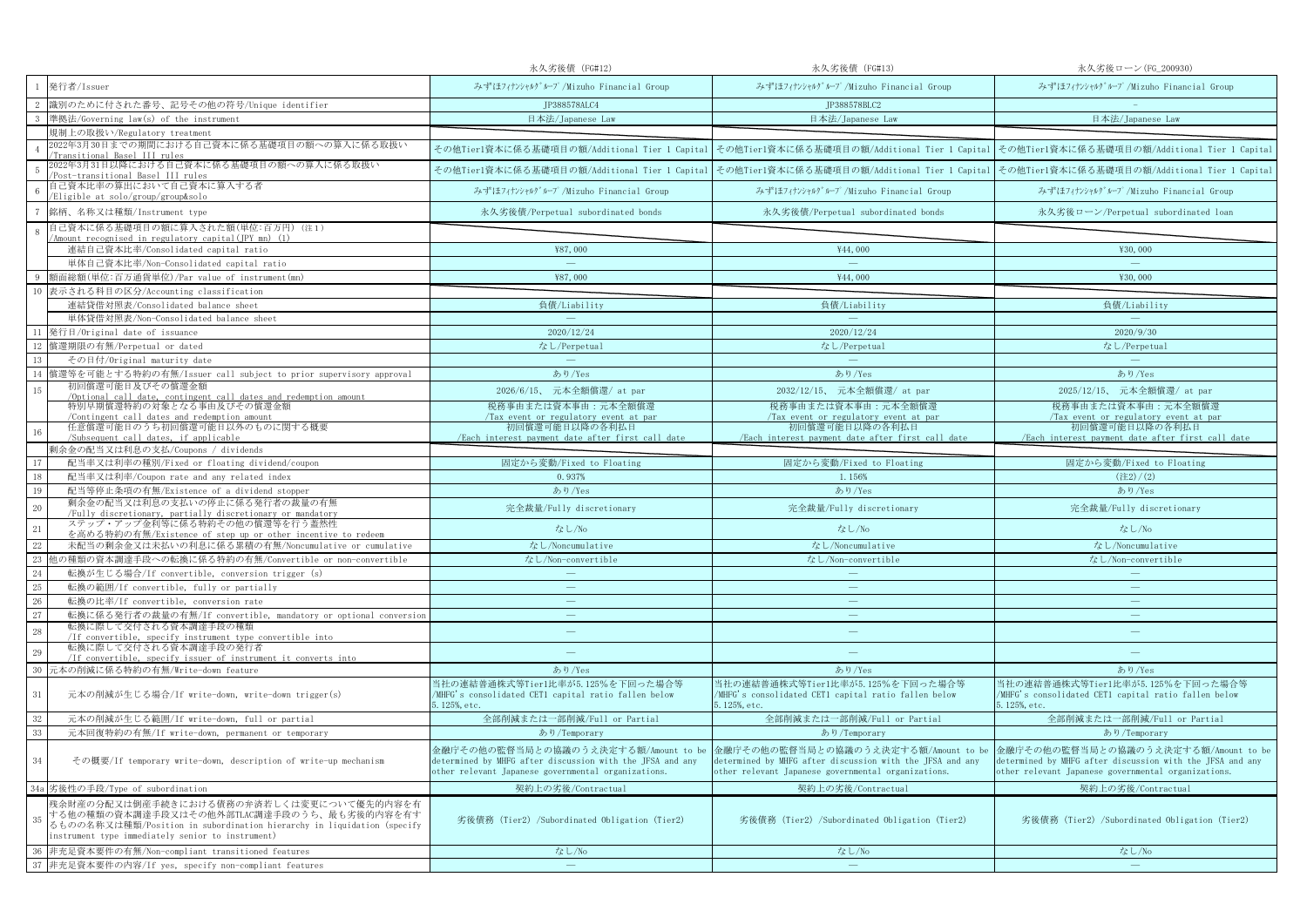|                                                                                                                                                                                                                             | 劣後債 (FG#1)                                                 | 劣後債 (FG#3)                                                 | 劣後債 (FG#5)                                                 |
|-----------------------------------------------------------------------------------------------------------------------------------------------------------------------------------------------------------------------------|------------------------------------------------------------|------------------------------------------------------------|------------------------------------------------------------|
| 発行者/Issuer                                                                                                                                                                                                                  | みずほフィナンシャルグループ/Mizuho Financial Group                      | みずほフィナンシャルグループ/Mizuho Financial Group                      | みずほフィナンシャルグループ/Mizuho Financial Group                      |
| 識別のために付された番号、記号その他の符号/Unique identifier                                                                                                                                                                                     | JP388578AE78                                               | JP388578AEC9                                               | JP388578CEC5                                               |
| 準拠法/Governing law(s) of the instrument                                                                                                                                                                                      | 日本法/Japanese Law                                           | 日本法/Japanese Law                                           | 日本法/Japanese Law                                           |
| 規制上の取扱い/Regulatory treatment                                                                                                                                                                                                |                                                            |                                                            |                                                            |
| 2022年3月30日までの期間における自己資本に係る基礎項目の額への算入に係る取扱い<br>ransitional Basel III rules                                                                                                                                                   | Tier2資本に係る基礎項目の額/Tier 2 Capital                            | Tier2資本に係る基礎項目の額/Tier 2 Capital                            | Tier2資本に係る基礎項目の額/Tier 2 Capital                            |
| 022年3月31日以降における自己資本に係る基礎項目の額への算入に係る取扱い<br>Post-transitional Basel III rules                                                                                                                                                 | Tier2資本に係る基礎項目の額/Tier 2 Capital                            | Tier2資本に係る基礎項目の額/Tier 2 Capital                            | Tier2資本に係る基礎項目の額/Tier 2 Capital                            |
| 自己資本比率の算出において自己資本に算入する者<br>Eligible at solo/group/group&solo                                                                                                                                                                | みずほフィナンシャルグループ/Mizuho Financial Group                      | みずほフィナンシャルグループ/Mizuho Financial Group                      | みずほフィナンシャルグループ/Mizuho Financial Group                      |
| 銘柄、名称又は種類/Instrument type                                                                                                                                                                                                   | 劣後債/Subordinated Bonds                                     | 劣後債/Subordinated Bonds                                     | 劣後債/Subordinated Bonds                                     |
| 自己資本に係る基礎項目の額に算入された額(単位:百万円)(注1)<br>Amount recognised in regulatory capital(JPY mn) (1)                                                                                                                                     |                                                            |                                                            |                                                            |
| 連結自己資本比率/Consolidated capital ratio                                                                                                                                                                                         | ¥36,694                                                    | ¥13,587                                                    | ¥10,000                                                    |
| 単体自己資本比率/Non-Consolidated capital ratio                                                                                                                                                                                     | $\hspace{0.1mm}-\hspace{0.1mm}$                            | $\overline{\phantom{m}}$                                   | $\overline{\phantom{m}}$                                   |
| 質面総額(単位:百万通貨単位)/Par value of instrument(mn)                                                                                                                                                                                 | ¥80,000                                                    | ¥25,000                                                    | ¥10,000                                                    |
| 10<br>表示される科目の区分/Accounting classification                                                                                                                                                                                  |                                                            |                                                            |                                                            |
| 連結貸借対照表/Consolidated balance sheet                                                                                                                                                                                          | 負債/Liability                                               | 負債/Liability                                               | 負債/Liability                                               |
| 単体貸借対照表/Non-Consolidated balance sheet                                                                                                                                                                                      | $\overline{\phantom{a}}$                                   | $\sim$                                                     | $\sim$                                                     |
| 11<br>発行日/Original date of issuance                                                                                                                                                                                         | 2014/7/16                                                  | 2014/12/18                                                 | 2014/12/18                                                 |
| 償還期限の有無/Perpetual or dated<br>12                                                                                                                                                                                            | あり/Dated                                                   | あり/Dated                                                   | あり/Dated                                                   |
| 13<br>その日付/Original maturity date                                                                                                                                                                                           | 2024/7/16                                                  | 2024/12/18                                                 | 2029/12/18                                                 |
| 賞還等を可能とする特約の有無/Issuer call subject to prior supervisory approval<br>14<br>初回償還可能日及びその償還金額                                                                                                                                   | あり/Yes                                                     | あり/Yes                                                     | あり/Yes                                                     |
| 15<br>/Optional call date, contingent call dates and redemption amount                                                                                                                                                      | $\sim$                                                     | $\sim$                                                     |                                                            |
| 特別早期償還特約の対象となる事由及びその償還金額<br>Contingent call dates and redemption amount                                                                                                                                                     | 税務事由または資本事由:元本全額償還<br>Tax event or regulatory event at par | 税務事由または資本事由:元本全額償還<br>Tax event or regulatory event at par | 税務事由または資本事由:元本全額償還<br>Tax event or regulatory event at par |
| 任意償還可能日のうち初回償還可能日以外のものに関する概要<br>16<br>/Subsequent call dates, if applicable                                                                                                                                                 |                                                            |                                                            |                                                            |
| 剰余金の配当又は利息の支払/Coupons / dividends                                                                                                                                                                                           |                                                            |                                                            |                                                            |
| 17<br>配当率又は利率の種別/Fixed or floating dividend/coupon                                                                                                                                                                          | 固定/Fixed                                                   | 固定/Fixed                                                   | 固定/Fixed                                                   |
| 18<br>配当率又は利率/Coupon rate and any related index                                                                                                                                                                             | 0.95%                                                      | 0.81%                                                      | 1.24%                                                      |
| 19<br>配当等停止条項の有無/Existence of a dividend stopper                                                                                                                                                                            | なし/No                                                      | なし/No                                                      | なし/No                                                      |
| 剰余金の配当又は利息の支払いの停止に係る発行者の裁量の有無<br>20<br>/Fully discretionary, partially discretionary or mandatory                                                                                                                           | 裁量なし/Mandatory                                             | 裁量なし/Mandatory                                             | 裁量なし/Mandatory                                             |
| ステップ・アップ金利等に係る特約その他の償還等を行う蓋然性<br>21<br>を高める特約の有無/Existence of step up or other incentive to redeem                                                                                                                          | なし/No                                                      | なし/No                                                      | なし/No                                                      |
| 22<br>未配当の剰余金又は未払いの利息に係る累積の有無/Noncumulative or cumulative                                                                                                                                                                   | あり/Cumulative                                              | あり/Cumulative                                              | あり/Cumulative                                              |
| 23<br>』の種類の資本調達手段への転換に係る特約の有無/Convertible or non-convertible                                                                                                                                                                | なし/Non-convertible                                         | なし/Non-convertible                                         | なし/Non-convertible                                         |
| 24<br>転換が生じる場合/If convertible, conversion trigger (s)                                                                                                                                                                       | $\overline{\phantom{a}}$                                   |                                                            |                                                            |
| $25\,$<br>転換の範囲/If convertible, fully or partially                                                                                                                                                                          | $\longrightarrow$                                          | $\overline{\phantom{a}}$                                   | $\overline{\phantom{a}}$                                   |
| 26<br>転換の比率/If convertible, conversion rate                                                                                                                                                                                 | $\sim$                                                     | $\equiv$                                                   | $\overline{\phantom{m}}$                                   |
| 27<br>転換に係る発行者の裁量の有無/If convertible, mandatory or optional conversion                                                                                                                                                       | $\overline{\phantom{m}}$                                   | $\overline{\phantom{m}}$                                   |                                                            |
| 転換に際して交付される資本調達手段の種類<br>28<br>/If convertible, specify instrument type convertible into                                                                                                                                     | ÷                                                          | $\overline{\phantom{m}}$                                   | $\sim$                                                     |
| 転換に際して交付される資本調達手段の発行者<br>29<br>/If convertible, specify issuer of instrument it converts into                                                                                                                               |                                                            |                                                            |                                                            |
| 30<br>元本の削減に係る特約の有無/Write-down feature                                                                                                                                                                                      | あり/Yes                                                     | あり/Yes                                                     | あり/Yes                                                     |
| 31<br>元本の削減が生じる場合/If write-down, write-down trigger(s)                                                                                                                                                                      | 実質破綻事由発生時/Non-Viability Event                              | 実質破綻事由発生時/Non-Viability Event                              | 実質破綻事由発生時/Non-Viability Event                              |
| 32<br>元本の削減が生じる範囲/If write-down, full or partial                                                                                                                                                                            | 常に全部削減/Full                                                | 常に全部削減/Full                                                | 常に全部削減/Full                                                |
| $33\,$<br>元本回復特約の有無/If write-down, permanent or temporary                                                                                                                                                                   | なし/Permanent                                               | なし/Permanent                                               | なし/Permanent                                               |
|                                                                                                                                                                                                                             |                                                            |                                                            |                                                            |
| 34<br>その概要/If temporary write-down, description of write-up mechanism                                                                                                                                                       |                                                            |                                                            |                                                            |
| 34a 劣後性の手段/Type of subordination                                                                                                                                                                                            | 契約上の劣後/Contractual                                         | 契約上の劣後/Contractual                                         | 契約上の劣後/Contractual                                         |
| 残余財産の分配又は倒産手続きにおける債務の弁済若しくは変更について優先的内容を有<br>する他の種類の資本調達手段又はその他外部TLAC調達手段のうち、最も劣後的内容を有す<br>35<br>るものの名称又は種類/Position in subordination hierarchy in liquidation (specify<br>instrument type immediately senior to instrument) | その他外部TLAC調達手段/Other external TLAC-eligible<br>instruments  | その他外部TLAC調達手段/Other external TLAC-eligible<br>instruments  | その他外部TLAC調達手段/Other external TLAC-eligible<br>instruments  |
| 非充足資本要件の有無/Non-compliant transitioned features<br>36                                                                                                                                                                        | なし/No                                                      | なし/No                                                      | なし/No                                                      |
| 37 非充足資本要件の内容/If yes, specify non-compliant features                                                                                                                                                                        | $\sim$                                                     | $\overline{\phantom{m}}$                                   | $\equiv$                                                   |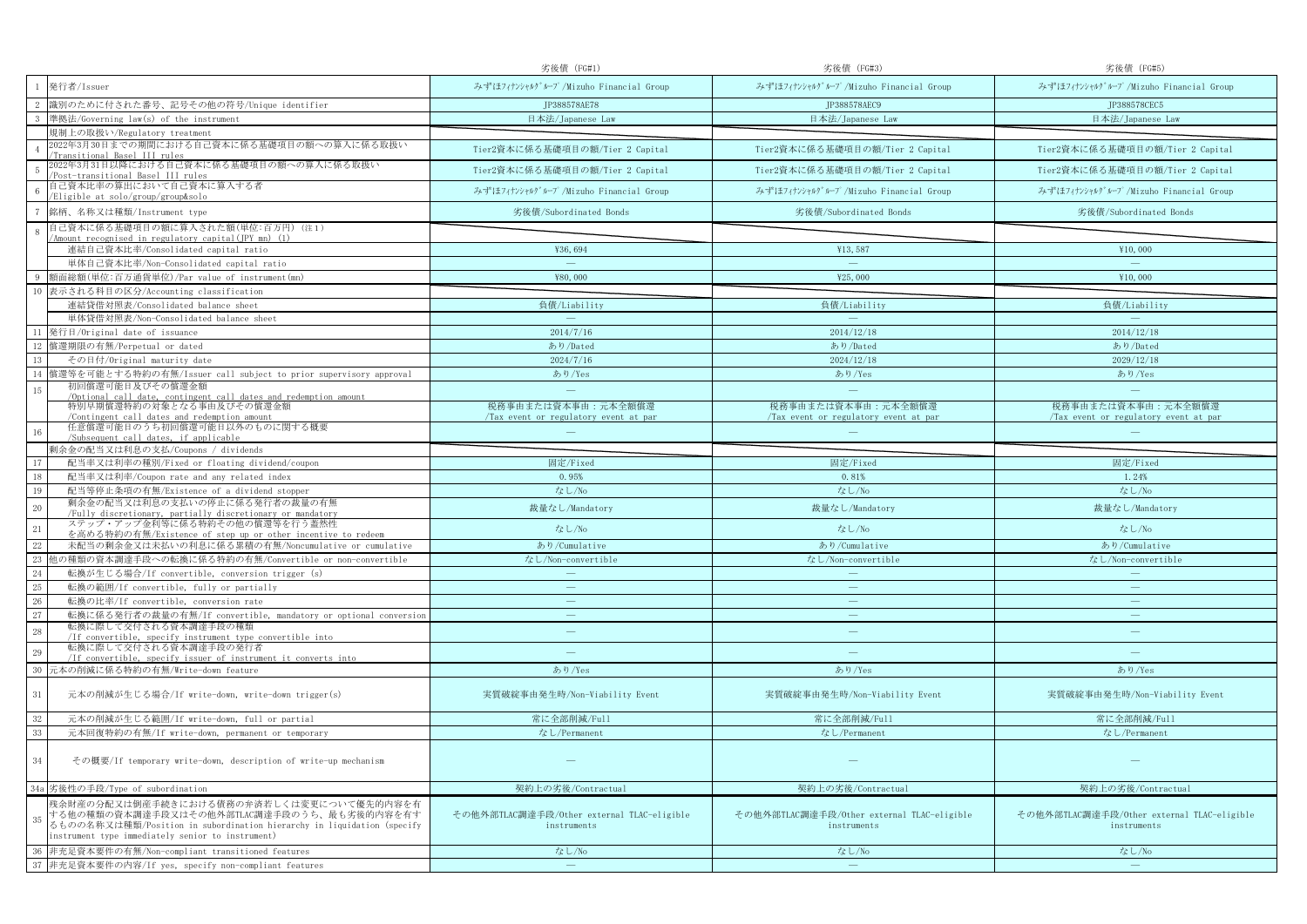|                                                                                                                                                                                                                             | 劣後債 (FG#6)                                                 | 劣後債 (FG#8)                                                 | 劣後債 (FG#9)                                                 |
|-----------------------------------------------------------------------------------------------------------------------------------------------------------------------------------------------------------------------------|------------------------------------------------------------|------------------------------------------------------------|------------------------------------------------------------|
| 発行者/Issuer                                                                                                                                                                                                                  | みずほフィナンシャルグループ/Mizuho Financial Group                      | みずほフィナンシャルグループ/Mizuho Financial Group                      | みずほフィナンシャルグループ/Mizuho Financial Group                      |
| 識別のために付された番号、記号その他の符号/Unique identifier                                                                                                                                                                                     | JP388578AF69                                               | JP388578CF67                                               | JP388578AG68                                               |
| 準拠法/Governing law(s) of the instrument                                                                                                                                                                                      | 日本法/Japanese Law                                           | 日本法/Japanese Law                                           | 日本法/Japanese Law                                           |
| 規制上の取扱い/Regulatory treatment                                                                                                                                                                                                |                                                            |                                                            |                                                            |
| 2022年3月30日までの期間における自己資本に係る基礎項目の額への算入に係る取扱い<br>ransi <u>tional Basel III rules</u>                                                                                                                                           | Tier2資本に係る基礎項目の額/Tier 2 Capital                            | Tier2資本に係る基礎項目の額/Tier 2 Capital                            | Tier2資本に係る基礎項目の額/Tier 2 Capital                            |
| 022年3月31日以降における自己資本に係る基礎項目の額への算入に係る取扱い<br>Post-transitional Basel III rules                                                                                                                                                 | Tier2資本に係る基礎項目の額/Tier 2 Capital                            | Tier2資本に係る基礎項目の額/Tier 2 Capital                            | Tier2資本に係る基礎項目の額/Tier 2 Capital                            |
| 自己資本比率の算出において自己資本に算入する者<br>Eligible at solo/group/group&solo                                                                                                                                                                | みずほフィナンシャルグループ/Mizuho Financial Group                      | みずほフィナンシャルグループ/Mizuho Financial Group                      | みずほフィナンシャルグループ/Mizuho Financial Group                      |
| 銘柄、名称又は種類/Instrument type                                                                                                                                                                                                   | 劣後債/Subordinated Bonds                                     | 劣後債/Subordinated Bonds                                     | 劣後債/Subordinated Bonds                                     |
| 自己資本に係る基礎項目の額に算入された額(単位:百万円)(注1)<br>Amount recognised in regulatory capital(JPY mn) (1)                                                                                                                                     |                                                            |                                                            |                                                            |
| 連結自己資本比率/Consolidated capital ratio                                                                                                                                                                                         | ¥12,869                                                    | ¥20,000                                                    | ¥130,807                                                   |
| 単体自己資本比率/Non-Consolidated capital ratio                                                                                                                                                                                     | $\overline{\phantom{m}}$                                   | $\overline{\phantom{m}}$                                   | $\overline{\phantom{m}}$                                   |
| 質面総額(単位:百万通貨単位)/Par value of instrument(mn)                                                                                                                                                                                 | ¥20,000                                                    | ¥20,000                                                    | ¥155,000                                                   |
| 10<br>表示される科目の区分/Accounting classification                                                                                                                                                                                  |                                                            |                                                            |                                                            |
| 連結貸借対照表/Consolidated balance sheet                                                                                                                                                                                          | 負債/Liability                                               | 負債/Liability                                               | 負債/Liability                                               |
| 単体貸借対照表/Non-Consolidated balance sheet                                                                                                                                                                                      | $\overline{\phantom{a}}$                                   | $\sim$                                                     | $\sim$                                                     |
| 11<br>発行日/Original date of issuance                                                                                                                                                                                         | 2015/6/18                                                  | 2015/6/18                                                  | 2016/6/20                                                  |
| 償還期限の有無/Perpetual or dated<br>12                                                                                                                                                                                            | あり/Dated                                                   | あり/Dated                                                   | あり/Dated                                                   |
| 13<br>その日付/Original maturity date                                                                                                                                                                                           | 2025/6/18                                                  | 2030/6/18                                                  | 2026/6/19                                                  |
| 賞還等を可能とする特約の有無/Issuer call subject to prior supervisory approval<br>14                                                                                                                                                      | あり/Yes                                                     | あり/Yes                                                     | あり/Yes                                                     |
| 初回償還可能日及びその償還金額<br>15<br>/Optional call date, contingent call dates and redemption amount                                                                                                                                   | $\sim$                                                     | $\sim$                                                     |                                                            |
| 特別早期償還特約の対象となる事由及びその償還金額<br>Contingent call dates and redemption amount                                                                                                                                                     | 税務事由または資本事由:元本全額償還<br>Tax event or regulatory event at par | 税務事由または資本事由:元本全額償還<br>Tax event or regulatory event at par | 税務事由または資本事由:元本全額償還<br>Tax event or regulatory event at par |
| 任意償還可能日のうち初回償還可能日以外のものに関する概要<br>16<br>/Subsequent call dates, if applicable                                                                                                                                                 |                                                            |                                                            |                                                            |
| 剰余金の配当又は利息の支払/Coupons / dividends                                                                                                                                                                                           |                                                            |                                                            |                                                            |
| 17<br>配当率又は利率の種別/Fixed or floating dividend/coupon                                                                                                                                                                          | 固定/Fixed                                                   | 固定/Fixed                                                   | 固定/Fixed                                                   |
| 18<br>配当率又は利率/Coupon rate and any related index                                                                                                                                                                             | 0.997%                                                     | 1.403%                                                     | 0.56%                                                      |
| 19<br>配当等停止条項の有無/Existence of a dividend stopper                                                                                                                                                                            | なし/No                                                      | なし/No                                                      | なし/No                                                      |
| 剰余金の配当又は利息の支払いの停止に係る発行者の裁量の有無<br>20                                                                                                                                                                                         | 裁量なし/Mandatory                                             | 裁量なし/Mandatory                                             | 裁量なし/Mandatory                                             |
| /Fully discretionary, partially discretionary or mandatory                                                                                                                                                                  |                                                            |                                                            |                                                            |
| ステップ・アップ金利等に係る特約その他の償還等を行う蓋然性<br>21<br>を高める特約の有無/Existence of step up or other incentive to redeem                                                                                                                          | なし/No                                                      | なし/No                                                      | なし/No                                                      |
| 22<br>未配当の剰余金又は未払いの利息に係る累積の有無/Noncumulative or cumulative                                                                                                                                                                   | あり/Cumulative                                              | あり/Cumulative                                              | あり/Cumulative                                              |
| 23<br>』の種類の資本調達手段への転換に係る特約の有無/Convertible or non-convertible                                                                                                                                                                | なし/Non-convertible                                         | なし/Non-convertible                                         | なし/Non-convertible                                         |
| 24<br>転換が生じる場合/If convertible, conversion trigger (s)                                                                                                                                                                       | $\overline{\phantom{a}}$                                   |                                                            |                                                            |
| $25\,$<br>転換の範囲/If convertible, fully or partially                                                                                                                                                                          | $\longrightarrow$                                          | $\overline{\phantom{a}}$                                   | $\overline{\phantom{a}}$                                   |
| 26<br>転換の比率/If convertible, conversion rate                                                                                                                                                                                 | $\sim$                                                     | $\equiv$                                                   | $\overline{\phantom{m}}$                                   |
| 27<br>転換に係る発行者の裁量の有無/If convertible, mandatory or optional conversion                                                                                                                                                       | $\overline{\phantom{m}}$                                   | $\overline{\phantom{m}}$                                   |                                                            |
| 転換に際して交付される資本調達手段の種類<br>28<br>/If convertible, specify instrument type convertible into                                                                                                                                     | ÷                                                          | $\overline{\phantom{m}}$                                   | $\sim$                                                     |
| 転換に際して交付される資本調達手段の発行者<br>29<br>/If convertible, specify issuer of instrument it converts into                                                                                                                               |                                                            |                                                            |                                                            |
| 30<br>元本の削減に係る特約の有無/Write-down feature                                                                                                                                                                                      | あり/Yes                                                     | あり/Yes                                                     | あり/Yes                                                     |
| 31<br>元本の削減が生じる場合/If write-down, write-down trigger(s)                                                                                                                                                                      | 実質破綻事由発生時/Non-Viability Event                              | 実質破綻事由発生時/Non-Viability Event                              | 実質破綻事由発生時/Non-Viability Event                              |
| 32<br>元本の削減が生じる範囲/If write-down, full or partial                                                                                                                                                                            | 常に全部削減/Full                                                | 常に全部削減/Full                                                | 常に全部削減/Full                                                |
| $33\,$<br>元本回復特約の有無/If write-down, permanent or temporary                                                                                                                                                                   | なし/Permanent                                               | なし/Permanent                                               | なし/Permanent                                               |
|                                                                                                                                                                                                                             |                                                            |                                                            |                                                            |
| 34<br>その概要/If temporary write-down, description of write-up mechanism                                                                                                                                                       |                                                            |                                                            |                                                            |
| 34a 劣後性の手段/Type of subordination                                                                                                                                                                                            | 契約上の劣後/Contractual                                         | 契約上の劣後/Contractual                                         | 契約上の劣後/Contractual                                         |
| 残余財産の分配又は倒産手続きにおける債務の弁済若しくは変更について優先的内容を有<br>する他の種類の資本調達手段又はその他外部TLAC調達手段のうち、最も劣後的内容を有す<br>35<br>るものの名称又は種類/Position in subordination hierarchy in liquidation (specify<br>instrument type immediately senior to instrument) | その他外部TLAC調達手段/Other external TLAC-eligible<br>instruments  | その他外部TLAC調達手段/Other external TLAC-eligible<br>instruments  | その他外部TLAC調達手段/Other external TLAC-eligible<br>instruments  |
| 非充足資本要件の有無/Non-compliant transitioned features<br>36                                                                                                                                                                        | なし/No                                                      | なし/No                                                      | なし/No                                                      |
| 37 非充足資本要件の内容/If yes, specify non-compliant features                                                                                                                                                                        | $\sim$                                                     | $\overline{\phantom{m}}$                                   | $\equiv$                                                   |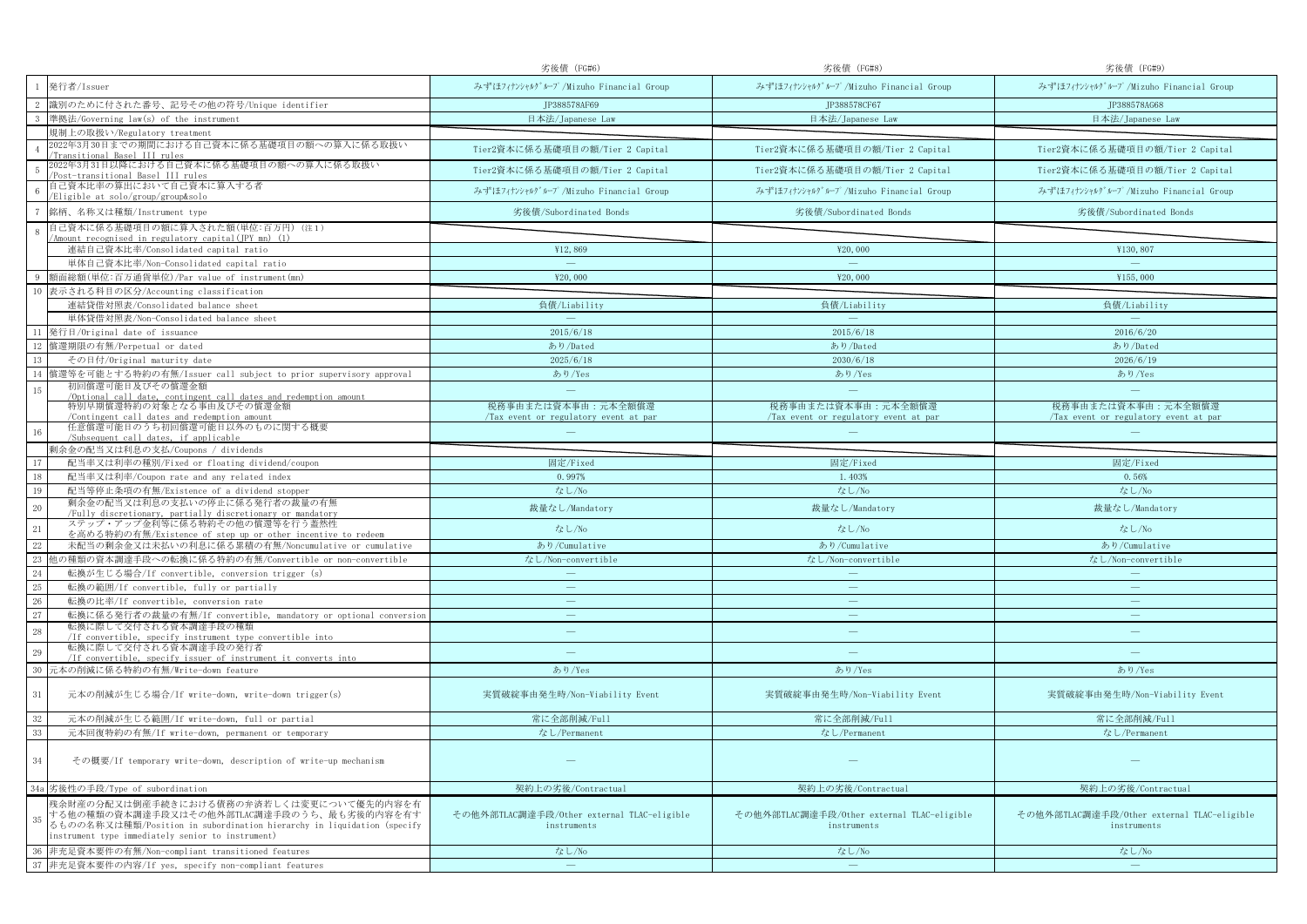|                                                                                                                                                                                                                             | 劣後債 (FG#10)                                                | 劣後債 (FG#12)                                                | 劣後債 (FG#13)                                                |
|-----------------------------------------------------------------------------------------------------------------------------------------------------------------------------------------------------------------------------|------------------------------------------------------------|------------------------------------------------------------|------------------------------------------------------------|
| 発行者/Issuer                                                                                                                                                                                                                  | みずほフィナンシャルグループ/Mizuho Financial Group                      | みずほフィナンシャルグループ/Mizuho Financial Group                      | みずほフィナンシャルグループ/Mizuho Financial Group                      |
| 識別のために付された番号、記号その他の符号/Unique identifier                                                                                                                                                                                     | JP388578AH18                                               | JP388578AH67                                               | JP388578BH66                                               |
| 準拠法/Governing law(s) of the instrument                                                                                                                                                                                      | 日本法/Japanese Law                                           | 日本法/Japanese Law                                           | 日本法/Japanese Law                                           |
| 規制上の取扱い/Regulatory treatment                                                                                                                                                                                                |                                                            |                                                            |                                                            |
| 2022年3月30日までの期間における自己資本に係る基礎項目の額への算入に係る取扱い<br>ransitional Basel III rules                                                                                                                                                   | Tier2資本に係る基礎項目の額/Tier 2 Capital                            | Tier2資本に係る基礎項目の額/Tier 2 Capital                            | Tier2資本に係る基礎項目の額/Tier 2 Capital                            |
| 022年3月31日以降における自己資本に係る基礎項目の額への算入に係る取扱い<br>Post-transitional Basel III rules                                                                                                                                                 | Tier2資本に係る基礎項目の額/Tier 2 Capital                            | Tier2資本に係る基礎項目の額/Tier 2 Capital                            | Tier2資本に係る基礎項目の額/Tier 2 Capital                            |
| 自己資本比率の算出において自己資本に算入する者<br>Eligible at solo/group/group&solo                                                                                                                                                                | みずほフィナンシャルグループ/Mizuho Financial Group                      | みずほフィナンシャルグループ/Mizuho Financial Group                      | みずほフィナンシャルグループ/Mizuho Financial Group                      |
| 銘柄、名称又は種類/Instrument type                                                                                                                                                                                                   | 劣後債/Subordinated Bonds                                     | 劣後債/Subordinated Bonds                                     | 劣後債/Subordinated Bonds                                     |
| 自己資本に係る基礎項目の額に算入された額(単位:百万円)(注1)<br>Amount recognised in regulatory capital(JPY mn) (1)                                                                                                                                     |                                                            |                                                            |                                                            |
| 連結自己資本比率/Consolidated capital ratio                                                                                                                                                                                         | ¥78, 161                                                   | ¥35,000                                                    | ¥79,000                                                    |
| 単体自己資本比率/Non-Consolidated capital ratio                                                                                                                                                                                     | $\overline{\phantom{m}}$                                   | $\overline{\phantom{m}}$                                   | $\overline{\phantom{m}}$                                   |
| 質面総額(単位:百万通貨単位)/Par value of instrument(mn)                                                                                                                                                                                 | ¥81,000                                                    | ¥35,000                                                    | ¥79,000                                                    |
| 10<br>表示される科目の区分/Accounting classification                                                                                                                                                                                  |                                                            |                                                            |                                                            |
| 連結貸借対照表/Consolidated balance sheet                                                                                                                                                                                          | 負債/Liability                                               | 負債/Liability                                               | 負債/Liability                                               |
| 単体貸借対照表/Non-Consolidated balance sheet                                                                                                                                                                                      | $\overline{\phantom{a}}$                                   | $\sim$                                                     | $\sim$                                                     |
| 11<br>発行日/Original date of issuance                                                                                                                                                                                         | 2017/1/26                                                  | 2017/6/21                                                  | 2017/6/21                                                  |
| 償還期限の有無/Perpetual or dated<br>12                                                                                                                                                                                            | あり/Dated                                                   | あり/Dated                                                   | あり/Dated                                                   |
| 13<br>その日付/Original maturity date                                                                                                                                                                                           | 2027/1/26                                                  | 2027/6/21                                                  | 2027/6/21                                                  |
| 賞還等を可能とする特約の有無/Issuer call subject to prior supervisory approval<br>14                                                                                                                                                      | あり/Yes                                                     | あり/Yes                                                     | あり/Yes                                                     |
| 初回償還可能日及びその償還金額<br>15<br>/Optional call date, contingent call dates and redemption amount                                                                                                                                   | $\sim$                                                     | $\sim$                                                     | 2022/6/21、 元本全額償還/ at par                                  |
| 特別早期償還特約の対象となる事由及びその償還金額<br>Contingent call dates and redemption amount                                                                                                                                                     | 税務事由または資本事由:元本全額償還<br>Tax event or regulatory event at par | 税務事由または資本事由:元本全額償還<br>Tax event or regulatory event at par | 税務事由または資本事由:元本全額償還<br>Tax event or regulatory event at par |
| 任意償還可能日のうち初回償還可能日以外のものに関する概要<br>16<br>/Subsequent call dates, if applicable                                                                                                                                                 |                                                            |                                                            | 初回償還可能日のみ/No                                               |
| 剰余金の配当又は利息の支払/Coupons / dividends                                                                                                                                                                                           |                                                            |                                                            |                                                            |
| 17<br>配当率又は利率の種別/Fixed or floating dividend/coupon                                                                                                                                                                          | 固定/Fixed                                                   | 固定/Fixed                                                   | 固定/Fixed                                                   |
| 18<br>配当率又は利率/Coupon rate and any related index                                                                                                                                                                             | 0.650%                                                     | 0.610%                                                     | 0.47%                                                      |
| 19<br>配当等停止条項の有無/Existence of a dividend stopper                                                                                                                                                                            | なし/No                                                      | なし/No                                                      | なし/No                                                      |
| 剰余金の配当又は利息の支払いの停止に係る発行者の裁量の有無<br>20                                                                                                                                                                                         | 裁量なし/Mandatory                                             | 裁量なし/Mandatory                                             | 裁量なし/Mandatory                                             |
| /Fully discretionary, partially discretionary or mandatory<br>ステップ・アップ金利等に係る特約その他の償還等を行う蓋然性                                                                                                                                 |                                                            |                                                            |                                                            |
| 21<br>を高める特約の有無/Existence of step up or other incentive to redeem                                                                                                                                                           | なし/No                                                      | なし/No                                                      | なし/No                                                      |
| 22<br>未配当の剰余金又は未払いの利息に係る累積の有無/Noncumulative or cumulative                                                                                                                                                                   | あり/Cumulative                                              | あり/Cumulative                                              | あり/Cumulative                                              |
| 23<br>』の種類の資本調達手段への転換に係る特約の有無/Convertible or non-convertible                                                                                                                                                                | なし/Non-convertible                                         | なし/Non-convertible                                         | なし/Non-convertible                                         |
| 24<br>転換が生じる場合/If convertible, conversion trigger (s)                                                                                                                                                                       | $\overline{\phantom{a}}$                                   |                                                            |                                                            |
| $25\,$<br>転換の範囲/If convertible, fully or partially                                                                                                                                                                          | $\overline{\phantom{a}}$                                   | $\overline{\phantom{a}}$                                   | $\overline{\phantom{a}}$                                   |
| 26<br>転換の比率/If convertible, conversion rate                                                                                                                                                                                 | سن                                                         | $\equiv$                                                   | $\overline{\phantom{m}}$                                   |
| 27<br>転換に係る発行者の裁量の有無/If convertible, mandatory or optional conversion                                                                                                                                                       | $\overline{\phantom{m}}$                                   | $\overline{\phantom{m}}$                                   | $\overline{\phantom{m}}$                                   |
| 転換に際して交付される資本調達手段の種類<br>28<br>/If convertible, specify instrument type convertible into                                                                                                                                     | ÷                                                          | $\overline{\phantom{m}}$                                   | $\sim$                                                     |
| 転換に際して交付される資本調達手段の発行者<br>29<br>/If convertible, specify issuer of instrument it converts into                                                                                                                               |                                                            |                                                            |                                                            |
| 30<br>元本の削減に係る特約の有無/Write-down feature                                                                                                                                                                                      | あり/Yes                                                     | あり/Yes                                                     | あり/Yes                                                     |
| 31<br>元本の削減が生じる場合/If write-down, write-down trigger(s)                                                                                                                                                                      | 実質破綻事由発生時/Non-Viability Event                              | 実質破綻事由発生時/Non-Viability Event                              | 実質破綻事由発生時/Non-Viability Event                              |
| 32<br>元本の削減が生じる範囲/If write-down, full or partial                                                                                                                                                                            | 常に全部削減/Full                                                | 常に全部削減/Full                                                | 常に全部削減/Full                                                |
| $33\,$<br>元本回復特約の有無/If write-down, permanent or temporary                                                                                                                                                                   | なし/Permanent                                               | なし/Permanent                                               | なし/Permanent                                               |
|                                                                                                                                                                                                                             |                                                            |                                                            |                                                            |
| 34<br>その概要/If temporary write-down, description of write-up mechanism                                                                                                                                                       |                                                            |                                                            |                                                            |
| 34a 劣後性の手段/Type of subordination                                                                                                                                                                                            | 契約上の劣後/Contractual                                         | 契約上の劣後/Contractual                                         | 契約上の劣後/Contractual                                         |
| 残余財産の分配又は倒産手続きにおける債務の弁済若しくは変更について優先的内容を有<br>する他の種類の資本調達手段又はその他外部TLAC調達手段のうち、最も劣後的内容を有す<br>35<br>るものの名称又は種類/Position in subordination hierarchy in liquidation (specify<br>instrument type immediately senior to instrument) | その他外部TLAC調達手段/Other external TLAC-eligible<br>instruments  | その他外部TLAC調達手段/Other external TLAC-eligible<br>instruments  | その他外部TLAC調達手段/Other external TLAC-eligible<br>instruments  |
| 非充足資本要件の有無/Non-compliant transitioned features<br>36                                                                                                                                                                        | なし/No                                                      | なし/No                                                      | なし/No                                                      |
| 37 非充足資本要件の内容/If yes, specify non-compliant features                                                                                                                                                                        | $\sim$                                                     | $\overline{\phantom{m}}$                                   | $\overline{\phantom{m}}$                                   |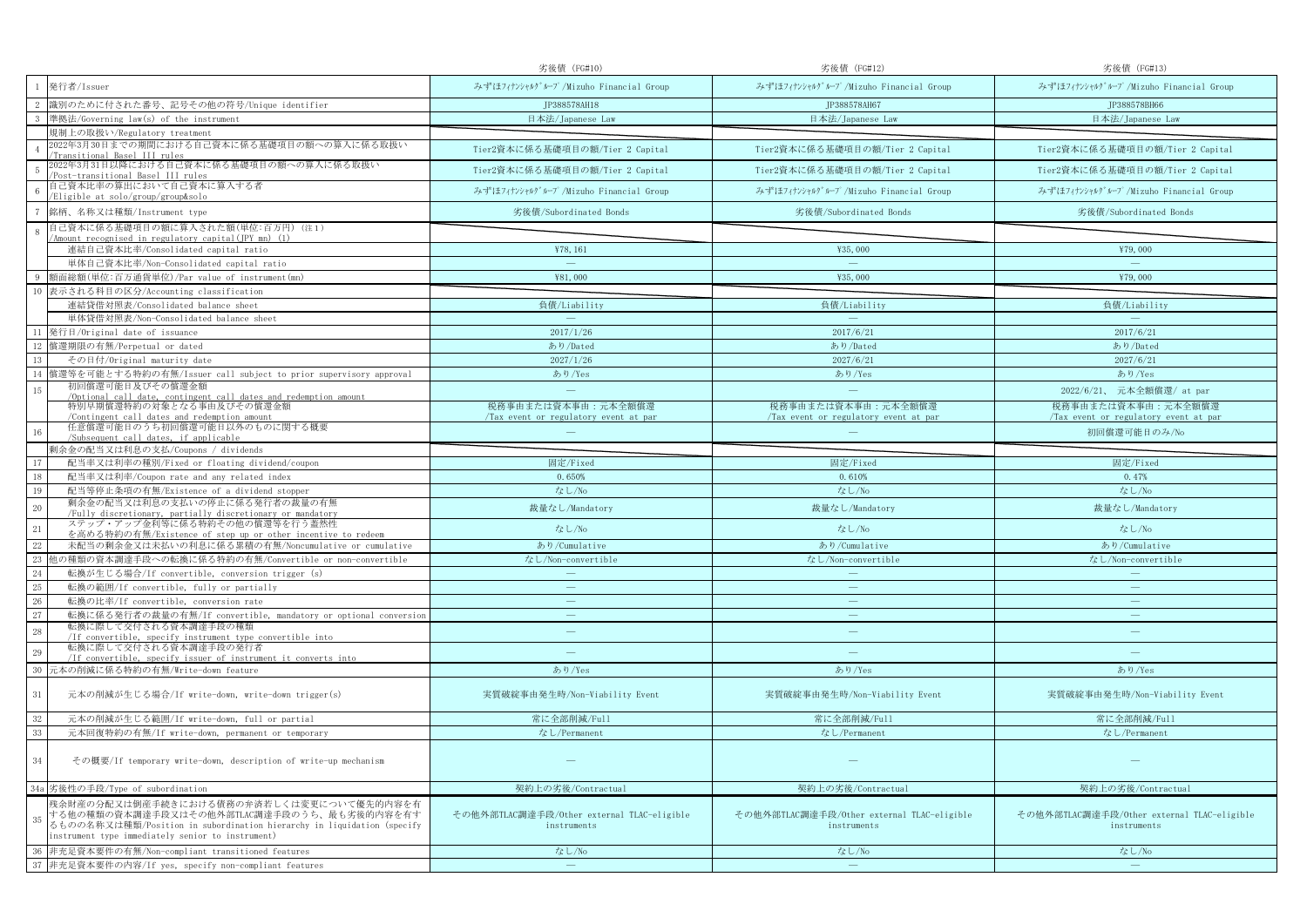|                                                                                                                                                                                                                             | 劣後債 (FG#14)                                               | 劣後債 (FG#15)                                               | 劣後債 (FG#16)                                               |
|-----------------------------------------------------------------------------------------------------------------------------------------------------------------------------------------------------------------------------|-----------------------------------------------------------|-----------------------------------------------------------|-----------------------------------------------------------|
| 発行者/Issuer                                                                                                                                                                                                                  | みずほフィナンシャルグループ/Mizuho Financial Group                     | みずほフィナンシャルグループ/Mizuho Financial Group                     | みずほフィナンシャルグループ/Mizuho Financial Group                     |
| 識別のために付された番号、記号その他の符号/Unique identifier                                                                                                                                                                                     | JP388578AJ65                                              | JP388578BJ64                                              | JP388578CJ63                                              |
| 準拠法/Governing law(s) of the instrument                                                                                                                                                                                      | 日本法/Japanese Law                                          | 日本法/Japanese Law                                          | 日本法/Japanese Law                                          |
| 規制上の取扱い/Regulatory treatment                                                                                                                                                                                                |                                                           |                                                           |                                                           |
| 2022年3月30日までの期間における自己資本に係る基礎項目の額への算入に係る取扱い<br>ransi <u>tional Basel III rules</u>                                                                                                                                           | Tier2資本に係る基礎項目の額/Tier 2 Capital                           | Tier2資本に係る基礎項目の額/Tier 2 Capital                           | Tier2資本に係る基礎項目の額/Tier 2 Capital                           |
| 022年3月31日以降における自己資本に係る基礎項目の額への算入に係る取扱い<br>Post-transitional Basel III rules                                                                                                                                                 | Tier2資本に係る基礎項目の額/Tier 2 Capital                           | Tier2資本に係る基礎項目の額/Tier 2 Capital                           | Tier2資本に係る基礎項目の額/Tier 2 Capital                           |
| 自己資本比率の算出において自己資本に算入する者<br>Eligible at solo/group/group&solo                                                                                                                                                                | みずほフィナンシャルグループ/Mizuho Financial Group                     | みずほフィナンシャルグループ/Mizuho Financial Group                     | みずほフィナンシャルグループ/Mizuho Financial Group                     |
| 銘柄、名称又は種類/Instrument type                                                                                                                                                                                                   | 劣後債/Subordinated Bonds                                    | 劣後債/Subordinated Bonds                                    | 劣後債/Subordinated Bonds                                    |
| 自己資本に係る基礎項目の額に算入された額(単位:百万円)(注1)<br>Amount recognised in regulatory capital(JPY mn) (1)                                                                                                                                     |                                                           |                                                           |                                                           |
| 連結自己資本比率/Consolidated capital ratio                                                                                                                                                                                         | ¥70,000                                                   | ¥15,000                                                   | ¥25,000                                                   |
| 単体自己資本比率/Non-Consolidated capital ratio                                                                                                                                                                                     | $\hspace{0.1mm}-\hspace{0.1mm}$                           | $\overline{\phantom{m}}$                                  | $\overline{\phantom{m}}$                                  |
| 質面総額(単位:百万通貨単位)/Par value of instrument(mn)                                                                                                                                                                                 | ¥70,000                                                   | ¥15,000                                                   | ¥25,000                                                   |
| 表示される科目の区分/Accounting classification<br>10                                                                                                                                                                                  |                                                           |                                                           |                                                           |
| 連結貸借対照表/Consolidated balance sheet                                                                                                                                                                                          | 負債/Liability                                              | 負債/Liability                                              | 負債/Liability                                              |
| 単体貸借対照表/Non-Consolidated balance sheet                                                                                                                                                                                      | $\overline{\phantom{a}}$                                  | $\sim$                                                    | $\sim$                                                    |
| 11<br>発行日/Original date of issuance                                                                                                                                                                                         | 2018/6/20                                                 | 2018/6/12                                                 | 2018/6/12                                                 |
| 償還期限の有無/Perpetual or dated<br>12                                                                                                                                                                                            | あり/Dated                                                  | あり/Dated                                                  | あり/Dated                                                  |
| 13<br>その日付/Original maturity date                                                                                                                                                                                           | 2028/6/20                                                 | 2028/6/12                                                 | 2028/6/12                                                 |
| 賞還等を可能とする特約の有無/Issuer call subject to prior supervisory approval<br>14                                                                                                                                                      | あり/Yes                                                    | あり/Yes                                                    | あり/Yes                                                    |
| 初回償還可能日及びその償還金額<br>15                                                                                                                                                                                                       | 2023/6/20、 元本全額償還/ at par                                 | $\sim$                                                    | 2023/6/12、 元本全額償還/ at par                                 |
| /Optional call date, contingent call dates and redemption amount<br>特別早期償還特約の対象となる事由及びその償還金額                                                                                                                                | 税務事由または資本事由:元本全額償還                                        | 税務事由または資本事由:元本全額償還                                        | 税務事由または資本事由:元本全額償還                                        |
| Contingent call dates and redemption amount                                                                                                                                                                                 | Tax event or regulatory event at par                      | Tax event or regulatory event at par                      | Tax event or regulatory event at par                      |
| 任意償還可能日のうち初回償還可能日以外のものに関する概要<br>16                                                                                                                                                                                          | 初回償還可能日のみ/No                                              |                                                           | 初回償還可能日以降の各利払日                                            |
| /Subsequent call dates, if applicable<br>剰余金の配当又は利息の支払/Coupons / dividends                                                                                                                                                  |                                                           |                                                           | /Each interest payment date after first call date         |
| 17<br>配当率又は利率の種別/Fixed or floating dividend/coupon                                                                                                                                                                          | 固定/Fixed                                                  | 固定/Fixed                                                  | 固定から変動/Fixed to Floating                                  |
| 18<br>配当率又は利率/Coupon rate and any related index                                                                                                                                                                             | 0.40%                                                     | 0.545%                                                    | 0.40%                                                     |
| 19<br>配当等停止条項の有無/Existence of a dividend stopper                                                                                                                                                                            | なし/No                                                     | なし/No                                                     | なし/No                                                     |
| 剰余金の配当又は利息の支払いの停止に係る発行者の裁量の有無                                                                                                                                                                                               |                                                           |                                                           |                                                           |
| 20<br>/Fully discretionary, partially discretionary or mandatory                                                                                                                                                            | 裁量なし/Mandatory                                            | 裁量なし/Mandatory                                            | 裁量なし/Mandatory                                            |
| ステップ・アップ金利等に係る特約その他の償還等を行う蓋然性<br>21<br>を高める特約の有無/Existence of step up or other incentive to redeem                                                                                                                          | なし/No                                                     | なし/No                                                     | なし/No                                                     |
| 22<br>未配当の剰余金又は未払いの利息に係る累積の有無/Noncumulative or cumulative                                                                                                                                                                   | あり/Cumulative                                             | あり/Cumulative                                             | あり/Cumulative                                             |
| 23<br>』の種類の資本調達手段への転換に係る特約の有無/Convertible or non-convertible                                                                                                                                                                | なし/Non-convertible                                        | なし/Non-convertible                                        | なし/Non-convertible                                        |
| 24<br>転換が生じる場合/If convertible, conversion trigger (s)                                                                                                                                                                       | $\overline{\phantom{a}}$                                  |                                                           |                                                           |
| $25\,$<br>転換の範囲/If convertible, fully or partially                                                                                                                                                                          | $\overline{\phantom{a}}$                                  | $\overline{\phantom{a}}$                                  | $\overline{\phantom{a}}$                                  |
| 26<br>転換の比率/If convertible, conversion rate                                                                                                                                                                                 | سن                                                        | $\equiv$                                                  | $\overline{\phantom{m}}$                                  |
| 27<br>転換に係る発行者の裁量の有無/If convertible, mandatory or optional conversion                                                                                                                                                       | $\overline{\phantom{m}}$                                  | $\qquad \qquad \longleftarrow$                            | $\overline{\phantom{m}}$                                  |
| 転換に際して交付される資本調達手段の種類<br>28<br>/If convertible, specify instrument type convertible into                                                                                                                                     | ÷                                                         | $\overline{\phantom{m}}$                                  | $\sim$                                                    |
| 転換に際して交付される資本調達手段の発行者<br>29<br>/If convertible, specify issuer of instrument it converts into                                                                                                                               |                                                           |                                                           |                                                           |
| 30<br>元本の削減に係る特約の有無/Write-down feature                                                                                                                                                                                      | あり/Yes                                                    | あり/Yes                                                    | あり/Yes                                                    |
| 31<br>元本の削減が生じる場合/If write-down, write-down trigger(s)                                                                                                                                                                      | 実質破綻事由発生時/Non-Viability Event                             | 実質破綻事由発生時/Non-Viability Event                             | 実質破綻事由発生時/Non-Viability Event                             |
| 32<br>元本の削減が生じる範囲/If write-down, full or partial                                                                                                                                                                            | 常に全部削減/Full                                               | 常に全部削減/Full                                               | 常に全部削減/Full                                               |
| $33\,$<br>元本回復特約の有無/If write-down, permanent or temporary                                                                                                                                                                   | なし/Permanent                                              | なし/Permanent                                              | なし/Permanent                                              |
|                                                                                                                                                                                                                             |                                                           |                                                           |                                                           |
| 34<br>その概要/If temporary write-down, description of write-up mechanism                                                                                                                                                       |                                                           |                                                           |                                                           |
| 34a 劣後性の手段/Type of subordination                                                                                                                                                                                            | 契約上の劣後/Contractual                                        | 契約上の劣後/Contractual                                        | 契約上の劣後/Contractual                                        |
| 残余財産の分配又は倒産手続きにおける債務の弁済若しくは変更について優先的内容を有<br>する他の種類の資本調達手段又はその他外部TLAC調達手段のうち、最も劣後的内容を有す<br>35<br>るものの名称又は種類/Position in subordination hierarchy in liquidation (specify<br>instrument type immediately senior to instrument) | その他外部TLAC調達手段/Other external TLAC-eligible<br>instruments | その他外部TLAC調達手段/Other external TLAC-eligible<br>instruments | その他外部TLAC調達手段/Other external TLAC-eligible<br>instruments |
| 非充足資本要件の有無/Non-compliant transitioned features<br>36                                                                                                                                                                        | なし/No                                                     | なし/No                                                     | なし/No                                                     |
| 37 非充足資本要件の内容/If yes, specify non-compliant features                                                                                                                                                                        | $\sim$                                                    | $\overline{\phantom{m}}$                                  | $\overline{\phantom{m}}$                                  |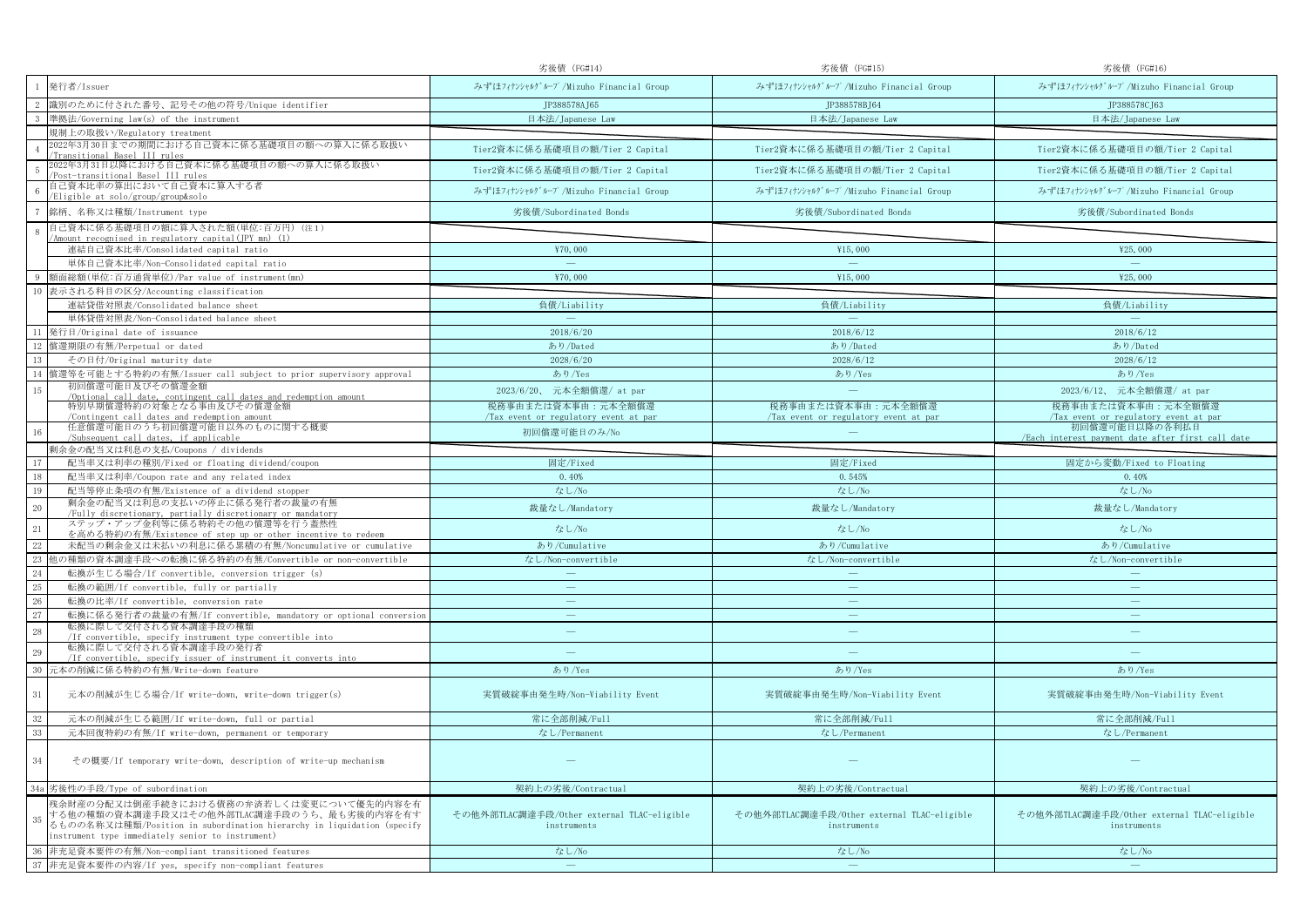|                                                                                                                                                                                                                             | 劣後債 (FG#17)                                               | 劣後債 (FG#18)                                                         | 劣後債 (FG#19)                                               |
|-----------------------------------------------------------------------------------------------------------------------------------------------------------------------------------------------------------------------------|-----------------------------------------------------------|---------------------------------------------------------------------|-----------------------------------------------------------|
| 発行者/Issuer                                                                                                                                                                                                                  | みずほフィナンシャルグループ/Mizuho Financial Group                     | みずほフィナンシャルグループ/Mizuho Financial Group                               | みずほフィナンシャルグループ/Mizuho Financial Group                     |
| 識別のために付された番号、記号その他の符号/Unique identifier                                                                                                                                                                                     | JP388578AK62                                              | JP388578BK61                                                        | JP388578AKA0                                              |
| 準拠法/Governing law(s) of the instrument                                                                                                                                                                                      | 日本法/Japanese Law                                          | 日本法/Japanese Law                                                    | 日本法/Japanese Law                                          |
| 規制上の取扱い/Regulatory treatment                                                                                                                                                                                                |                                                           |                                                                     |                                                           |
| 2022年3月30日までの期間における自己資本に係る基礎項目の額への算入に係る取扱い<br>ransi <u>tional Basel III rules</u>                                                                                                                                           | Tier2資本に係る基礎項目の額/Tier 2 Capital                           | Tier2資本に係る基礎項目の額/Tier 2 Capital                                     | Tier2資本に係る基礎項目の額/Tier 2 Capital                           |
| 022年3月31日以降における自己資本に係る基礎項目の額への算入に係る取扱い<br>Post-transitional Basel III rules                                                                                                                                                 | Tier2資本に係る基礎項目の額/Tier 2 Capital                           | Tier2資本に係る基礎項目の額/Tier 2 Capital                                     | Tier2資本に係る基礎項目の額/Tier 2 Capital                           |
| 自己資本比率の算出において自己資本に算入する者<br>Eligible at solo/group/group&solo                                                                                                                                                                | みずほフィナンシャルグループ/Mizuho Financial Group                     | みずほフィナンシャルグループ/Mizuho Financial Group                               | みずほフィナンシャルグループ/Mizuho Financial Group                     |
| 銘柄、名称又は種類/Instrument type                                                                                                                                                                                                   | 劣後債/Subordinated Bonds                                    | 劣後債/Subordinated Bonds                                              | 劣後債/Subordinated Bonds                                    |
| 自己資本に係る基礎項目の額に算入された額(単位:百万円)(注1)<br>Amount recognised in regulatory capital(JPY mn) (1)                                                                                                                                     |                                                           |                                                                     |                                                           |
| 連結自己資本比率/Consolidated capital ratio                                                                                                                                                                                         | ¥35,000                                                   | ¥55,000                                                             | ¥41,000                                                   |
| 単体自己資本比率/Non-Consolidated capital ratio                                                                                                                                                                                     | $\hspace{0.1mm}-\hspace{0.1mm}$                           | $\overline{\phantom{m}}$                                            | $\overline{\phantom{m}}$                                  |
| 質面総額(単位:百万通貨単位)/Par value of instrument(mn)                                                                                                                                                                                 | ¥35,000                                                   | ¥55,000                                                             | ¥41,000                                                   |
| 表示される科目の区分/Accounting classification<br>10                                                                                                                                                                                  |                                                           |                                                                     |                                                           |
| 連結貸借対照表/Consolidated balance sheet                                                                                                                                                                                          | 負債/Liability                                              | 負債/Liability                                                        | 負債/Liability                                              |
| 単体貸借対照表/Non-Consolidated balance sheet                                                                                                                                                                                      | $\overline{\phantom{a}}$                                  | $\sim$                                                              | $\sim$                                                    |
| 11<br>発行日/Original date of issuance                                                                                                                                                                                         | 2019/6/13                                                 | 2019/6/13                                                           | 2019/10/30                                                |
| 償還期限の有無/Perpetual or dated<br>12                                                                                                                                                                                            | あり/Dated                                                  | あり/Dated                                                            | あり/Dated                                                  |
| 13<br>その日付/Original maturity date                                                                                                                                                                                           | 2029/6/13                                                 | 2029/6/13                                                           | 2029/10/30                                                |
| 賞還等を可能とする特約の有無/Issuer call subject to prior supervisory approval<br>14                                                                                                                                                      | あり/Yes                                                    | あり/Yes                                                              | あり/Yes                                                    |
| 初回償還可能日及びその償還金額<br>15<br>/Optional call date, contingent call dates and redemption amount                                                                                                                                   | $\sim$                                                    | 2024/6/13、 元本全額償還/ at par                                           |                                                           |
| 特別早期償還特約の対象となる事由及びその償還金額                                                                                                                                                                                                    | 税務事由または資本事由:元本全額償還                                        | 税務事由または資本事由:元本全額償還                                                  | 税務事由または資本事由:元本全額償還                                        |
| Contingent call dates and redemption amount                                                                                                                                                                                 | Tax event or regulatory event at par                      | Tax event or regulatory event at par                                | Tax event or regulatory event at par                      |
| 任意償還可能日のうち初回償還可能日以外のものに関する概要<br>16<br>/Subsequent call dates, if applicable                                                                                                                                                 |                                                           | 初回償還可能日以降の各利払日<br>/Each interest payment date after first call date |                                                           |
| 剰余金の配当又は利息の支払/Coupons / dividends                                                                                                                                                                                           |                                                           |                                                                     |                                                           |
| 17<br>配当率又は利率の種別/Fixed or floating dividend/coupon                                                                                                                                                                          | 固定/Fixed                                                  | 固定から変動/Fixed to Floating                                            | 固定/Fixed                                                  |
| 18<br>配当率又は利率/Coupon rate and any related index                                                                                                                                                                             | 0.489%                                                    | 0.42%                                                               | 0.538%                                                    |
| 19<br>配当等停止条項の有無/Existence of a dividend stopper                                                                                                                                                                            | なし/No                                                     | なし/No                                                               | なし/No                                                     |
| 剰余金の配当又は利息の支払いの停止に係る発行者の裁量の有無<br>20                                                                                                                                                                                         | 裁量なし/Mandatory                                            | 裁量なし/Mandatory                                                      | 裁量なし/Mandatory                                            |
| /Fully discretionary, partially discretionary or mandatory<br>ステップ・アップ金利等に係る特約その他の償還等を行う蓋然性                                                                                                                                 |                                                           |                                                                     |                                                           |
| 21<br>を高める特約の有無/Existence of step up or other incentive to redeem                                                                                                                                                           | なし/No                                                     | なし/No                                                               | なし/No                                                     |
| 22<br>未配当の剰余金又は未払いの利息に係る累積の有無/Noncumulative or cumulative                                                                                                                                                                   | あり/Cumulative                                             | あり/Cumulative                                                       | あり/Cumulative                                             |
| 23<br>』の種類の資本調達手段への転換に係る特約の有無/Convertible or non-convertible                                                                                                                                                                | なし/Non-convertible                                        | なし/Non-convertible                                                  | なし/Non-convertible                                        |
| 24<br>転換が生じる場合/If convertible, conversion trigger (s)                                                                                                                                                                       | $\overline{\phantom{a}}$                                  |                                                                     |                                                           |
| $25\,$<br>転換の範囲/If convertible, fully or partially                                                                                                                                                                          | $\overline{\phantom{a}}$                                  | $\overline{\phantom{a}}$                                            | $\overline{\phantom{a}}$                                  |
| 26<br>転換の比率/If convertible, conversion rate                                                                                                                                                                                 | $\sim$                                                    | $\equiv$                                                            | $\overline{\phantom{a}}$                                  |
| 27<br>転換に係る発行者の裁量の有無/If convertible, mandatory or optional conversion                                                                                                                                                       | $\overline{\phantom{0}}$                                  | $\overline{\phantom{m}}$                                            | $\overline{\phantom{0}}$                                  |
| 転換に際して交付される資本調達手段の種類<br>28<br>/If convertible, specify instrument type convertible into                                                                                                                                     | ÷                                                         | $\overline{\phantom{m}}$                                            | $\sim$                                                    |
| 転換に際して交付される資本調達手段の発行者<br>29<br>/If convertible, specify issuer of instrument it converts into                                                                                                                               |                                                           |                                                                     |                                                           |
| 30<br>元本の削減に係る特約の有無/Write-down feature                                                                                                                                                                                      | あり/Yes                                                    | あり/Yes                                                              | あり/Yes                                                    |
| 31<br>元本の削減が生じる場合/If write-down, write-down trigger(s)                                                                                                                                                                      | 実質破綻事由発生時/Non-Viability Event                             | 実質破綻事由発生時/Non-Viability Event                                       | 実質破綻事由発生時/Non-Viability Event                             |
| 32<br>元本の削減が生じる範囲/If write-down, full or partial                                                                                                                                                                            | 常に全部削減/Full                                               | 常に全部削減/Full                                                         | 常に全部削減/Full                                               |
| $33\,$<br>元本回復特約の有無/If write-down, permanent or temporary                                                                                                                                                                   | なし/Permanent                                              | なし/Permanent                                                        | なし/Permanent                                              |
|                                                                                                                                                                                                                             |                                                           |                                                                     |                                                           |
| 34<br>その概要/If temporary write-down, description of write-up mechanism                                                                                                                                                       |                                                           |                                                                     |                                                           |
| 34a 劣後性の手段/Type of subordination                                                                                                                                                                                            | 契約上の劣後/Contractual                                        | 契約上の劣後/Contractual                                                  | 契約上の劣後/Contractual                                        |
| 残余財産の分配又は倒産手続きにおける債務の弁済若しくは変更について優先的内容を有<br>する他の種類の資本調達手段又はその他外部TLAC調達手段のうち、最も劣後的内容を有す<br>35<br>るものの名称又は種類/Position in subordination hierarchy in liquidation (specify<br>instrument type immediately senior to instrument) | その他外部TLAC調達手段/Other external TLAC-eligible<br>instruments | その他外部TLAC調達手段/Other external TLAC-eligible<br>instruments           | その他外部TLAC調達手段/Other external TLAC-eligible<br>instruments |
| 非充足資本要件の有無/Non-compliant transitioned features<br>36                                                                                                                                                                        | なし/No                                                     | なし/No                                                               | なし/No                                                     |
| 37 非充足資本要件の内容/If yes, specify non-compliant features                                                                                                                                                                        | $\sim$                                                    | $\overline{\phantom{m}}$                                            | $\equiv$                                                  |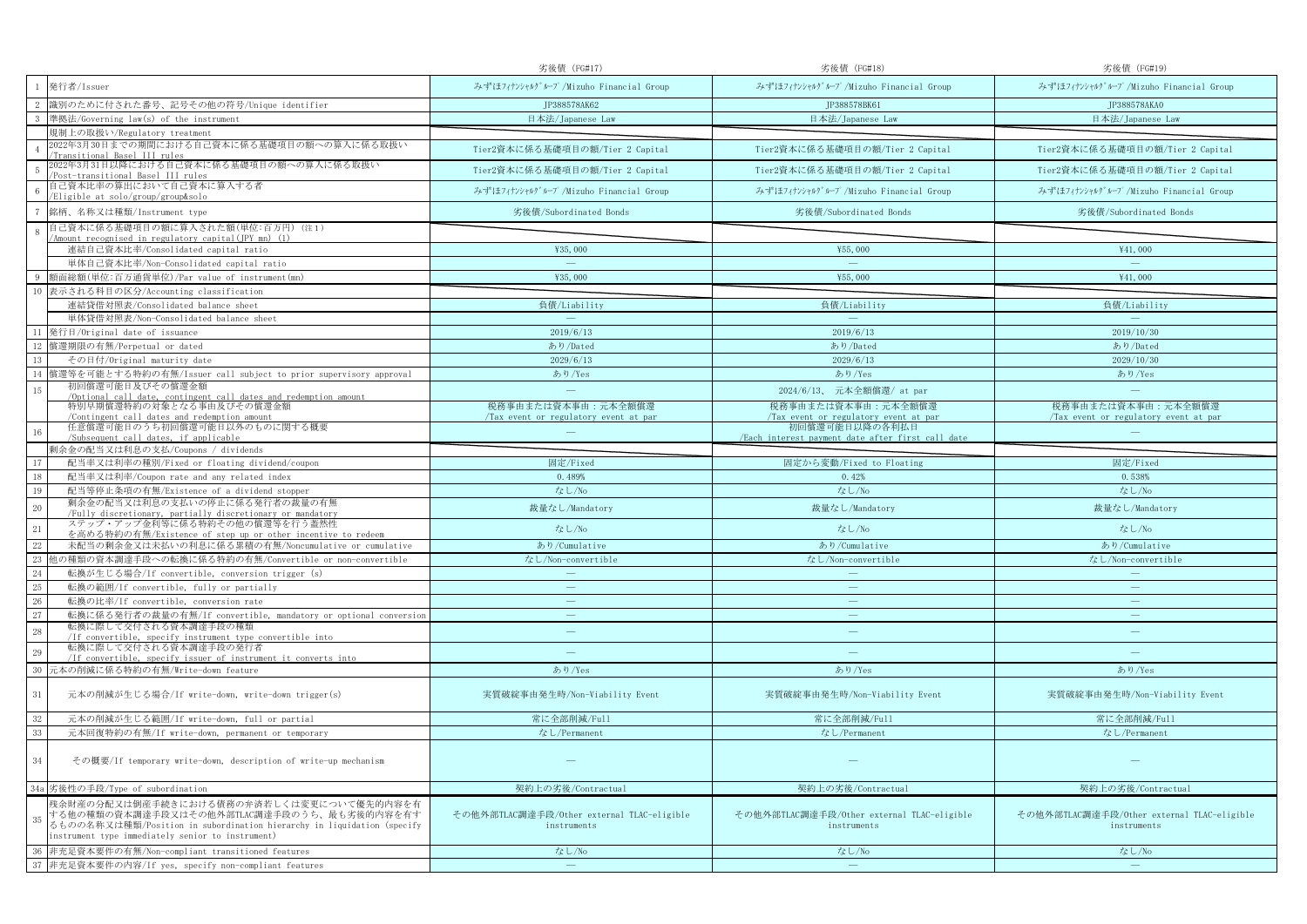|                                                                                                                                                                                                                             | 劣後債 (FG#20)                                               | 劣後債 (FG#21)                                               | 劣後債 (FG#22)                                                         |
|-----------------------------------------------------------------------------------------------------------------------------------------------------------------------------------------------------------------------------|-----------------------------------------------------------|-----------------------------------------------------------|---------------------------------------------------------------------|
| 発行者/Issuer                                                                                                                                                                                                                  | みずほフィナンシャルグループ/Mizuho Financial Group                     | みずほフィナンシャルグループ/Mizuho Financial Group                     | みずほフィナンシャルグループ/Mizuho Financial Group                               |
| 識別のために付された番号、記号その他の符号/Unique identifier                                                                                                                                                                                     | JP388578BKA8                                              | JP388578AL61                                              | JP388578BL60                                                        |
| 準拠法/Governing law(s) of the instrument                                                                                                                                                                                      | 日本法/Japanese Law                                          | 日本法/Japanese Law                                          | 日本法/Japanese Law                                                    |
| 見制上の取扱い/Regulatory treatment                                                                                                                                                                                                |                                                           |                                                           |                                                                     |
| 2022年3月30日までの期間における自己資本に係る基礎項目の額への算入に係る取扱い<br><u>Fransitional Basel III rules</u>                                                                                                                                           | Tier2資本に係る基礎項目の額/Tier 2 Capital                           | Tier2資本に係る基礎項目の額/Tier 2 Capital                           | Tier2資本に係る基礎項目の額/Tier 2 Capital                                     |
| 2022年3月31日以降における自己資本に係る基礎項目の額への算入に係る取扱い<br>Post-transitional Basel III rules                                                                                                                                                | Tier2資本に係る基礎項目の額/Tier 2 Capital                           | Tier2資本に係る基礎項目の額/Tier 2 Capital                           | Tier2資本に係る基礎項目の額/Tier 2 Capital                                     |
| 自己資本比率の算出において自己資本に算入する者<br>Eligible at solo/group/group&solo                                                                                                                                                                | みずほフィナンシャルグループ/Mizuho Financial Group                     | みずほフィナンシャルグループ/Mizuho Financial Group                     | みずほフィナンシャルグループ/Mizuho Financial Group                               |
| 銘柄、名称又は種類/Instrument type                                                                                                                                                                                                   | 劣後債/Subordinated Bonds                                    | 劣後債/Subordinated Bonds                                    | 劣後債/Subordinated Bonds                                              |
| 自己資本に係る基礎項目の額に算入された額(単位:百万円)(注1)<br>Amount recognised in regulatory capital(JPY mn) (1)                                                                                                                                     |                                                           |                                                           |                                                                     |
| 連結自己資本比率/Consolidated capital ratio                                                                                                                                                                                         | ¥117,000                                                  | ¥40,000                                                   | ¥40,000                                                             |
| 単体自己資本比率/Non-Consolidated capital ratio                                                                                                                                                                                     | $\sim$                                                    | $\sim$                                                    | $\equiv$                                                            |
| 頁面総額(単位:百万通貨単位)/Par value of instrument(mn)                                                                                                                                                                                 | ¥117,000                                                  | ¥40,000                                                   | ¥40,000                                                             |
| 表示される科目の区分/Accounting classification<br>10                                                                                                                                                                                  |                                                           |                                                           |                                                                     |
| 連結貸借対照表/Consolidated balance sheet                                                                                                                                                                                          | 負債/Liability                                              | 負債/Liability                                              | 負債/Liability                                                        |
| 単体貸借対照表/Non-Consolidated balance sheet                                                                                                                                                                                      | <b>Contract Contract Contract</b>                         | <b>Contract</b>                                           | <b>Contract Contract Contract</b>                                   |
| 11<br>発行日/Original date of issuance                                                                                                                                                                                         | 2019/10/30                                                | 2020/6/24                                                 | 2020/6/24                                                           |
| 12<br>償還期限の有無/Perpetual or dated                                                                                                                                                                                            | あり/Dated                                                  | あり/Dated                                                  | あり/Dated                                                            |
| 13<br>その日付/Original maturity date                                                                                                                                                                                           | 2029/10/30                                                | 2030/6/24                                                 | 2030/6/24                                                           |
| 償還等を可能とする特約の有無/Issuer call subject to prior supervisory approval<br>14                                                                                                                                                      | あり/Yes                                                    | あり/Yes                                                    | あり/Yes                                                              |
| 初回償還可能日及びその償還金額<br>15<br>/Optional call date, contingent call dates and redemption amount                                                                                                                                   | 2024/10/30、 元本全額償還/ at par                                | $\overline{\phantom{a}}$                                  | 2025/6/24、 元本全額償還/ at par                                           |
| 特別早期償還特約の対象となる事由及びその償還金額                                                                                                                                                                                                    | 税務事由または資本事由:元本全額償還                                        | 税務事由または資本事由:元本全額償還                                        | 税務事由または資本事由:元本全額償還                                                  |
| Contingent call dates and redemption amount                                                                                                                                                                                 | Tax event or regulatory event at par                      | Tax event or regulatory event at par                      | Tax event or regulatory event at par                                |
| 任意償還可能日のうち初回償還可能日以外のものに関する概要<br>16<br>/Subsequent call dates, if applicable                                                                                                                                                 | 初回償還可能日のみ/No                                              |                                                           | 初回償還可能日以降の各利払日<br>/Each interest payment date after first call date |
| 剰余金の配当又は利息の支払/Coupons / dividends                                                                                                                                                                                           |                                                           |                                                           |                                                                     |
| 17<br>配当率又は利率の種別/Fixed or floating dividend/coupon                                                                                                                                                                          | 固定/Fixed                                                  | 固定/Fixed                                                  | 固定から変動/Fixed to Floating                                            |
| 18<br>配当率又は利率/Coupon rate and any related index                                                                                                                                                                             | 0.39%                                                     | 0.895%                                                    | 0.560%                                                              |
| 19<br>配当等停止条項の有無/Existence of a dividend stopper                                                                                                                                                                            | なし/No                                                     | なし/No                                                     | なし/No                                                               |
| 剰余金の配当又は利息の支払いの停止に係る発行者の裁量の有無<br>20                                                                                                                                                                                         | 裁量なし/Mandatory                                            | 裁量なし/Mandatory                                            | 裁量なし/Mandatory                                                      |
| /Fully discretionary, partially discretionary or mandatory<br>ステップ・アップ金利等に係る特約その他の償還等を行う蓋然性<br>21                                                                                                                           | なし/No                                                     | なし/No                                                     | なし/No                                                               |
| を高める特約の有無/Existence of step up or other incentive to redeem<br>22                                                                                                                                                           | あり/Cumulative                                             | あり/Cumulative                                             | あり/Cumulative                                                       |
| 未配当の剰余金又は未払いの利息に係る累積の有無/Noncumulative or cumulative<br>23                                                                                                                                                                   |                                                           |                                                           |                                                                     |
| 1の種類の資本調達手段への転換に係る特約の有無/Convertible or non-convertible                                                                                                                                                                      | なし/Non-convertible<br>$\equiv$                            | なし/Non-convertible                                        | なし/Non-convertible                                                  |
| 24<br>転換が生じる場合/If convertible, conversion trigger (s)<br>25<br>転換の範囲/If convertible, fully or partially                                                                                                                     | $\equiv$                                                  |                                                           | $\overline{\phantom{m}}$                                            |
| 26<br>転換の比率/If convertible, conversion rate                                                                                                                                                                                 |                                                           |                                                           | $\overline{\phantom{m}}$                                            |
| 27<br>転換に係る発行者の裁量の有無/If convertible, mandatory or optional conversion                                                                                                                                                       | $\overline{\phantom{0}}$                                  | $\qquad \qquad \longleftarrow$                            | $\overline{\phantom{m}}$                                            |
| 転換に際して交付される資本調達手段の種類<br>28                                                                                                                                                                                                  | ÷                                                         | $\overline{\phantom{m}}$                                  | $\overline{\phantom{m}}$                                            |
| /If convertible, specify instrument type convertible into<br>転換に際して交付される資本調達手段の発行者<br>29                                                                                                                                    | $\overline{\phantom{0}}$                                  | $\frac{1}{2}$                                             |                                                                     |
| /If convertible, specify issuer of instrument it converts into                                                                                                                                                              |                                                           |                                                           |                                                                     |
| 30<br>元本の削減に係る特約の有無/Write-down feature                                                                                                                                                                                      | あり/Yes                                                    | あり/Yes                                                    | あり/Yes                                                              |
| 31<br>元本の削減が生じる場合/If write-down, write-down trigger(s)                                                                                                                                                                      | 実質破綻事由発生時/Non-Viability Event                             | 実質破綻事由発生時/Non-Viability Event                             | 実質破綻事由発生時/Non-Viability Event                                       |
| 32<br>元本の削減が生じる範囲/If write-down, full or partial                                                                                                                                                                            | 常に全部削減/Full                                               | 常に全部削減/Full                                               | 常に全部削減/Full                                                         |
| 33<br>元本回復特約の有無/If write-down, permanent or temporary                                                                                                                                                                       | なし/Permanent                                              | なし/Permanent                                              | なし/Permanent                                                        |
| 34<br>その概要/If temporary write-down, description of write-up mechanism                                                                                                                                                       |                                                           |                                                           |                                                                     |
| 34a 劣後性の手段/Type of subordination                                                                                                                                                                                            | 契約上の劣後/Contractual                                        | 契約上の劣後/Contractual                                        | 契約上の劣後/Contractual                                                  |
| 残余財産の分配又は倒産手続きにおける債務の弁済若しくは変更について優先的内容を有<br>する他の種類の資本調達手段又はその他外部TLAC調達手段のうち、最も劣後的内容を有す<br>35<br>るものの名称又は種類/Position in subordination hierarchy in liquidation (specify<br>instrument type immediately senior to instrument) | その他外部TLAC調達手段/Other external TLAC-eligible<br>instruments | その他外部TLAC調達手段/Other external TLAC-eligible<br>instruments | その他外部TLAC調達手段/Other external TLAC-eligible<br>instruments           |
| 36<br>非充足資本要件の有無/Non-compliant transitioned features                                                                                                                                                                        | なし/No                                                     | なし/No                                                     | なし/No                                                               |
| 37 非充足資本要件の内容/If yes, specify non-compliant features                                                                                                                                                                        | $\sim$                                                    | $\overline{\phantom{a}}$                                  | $\equiv$                                                            |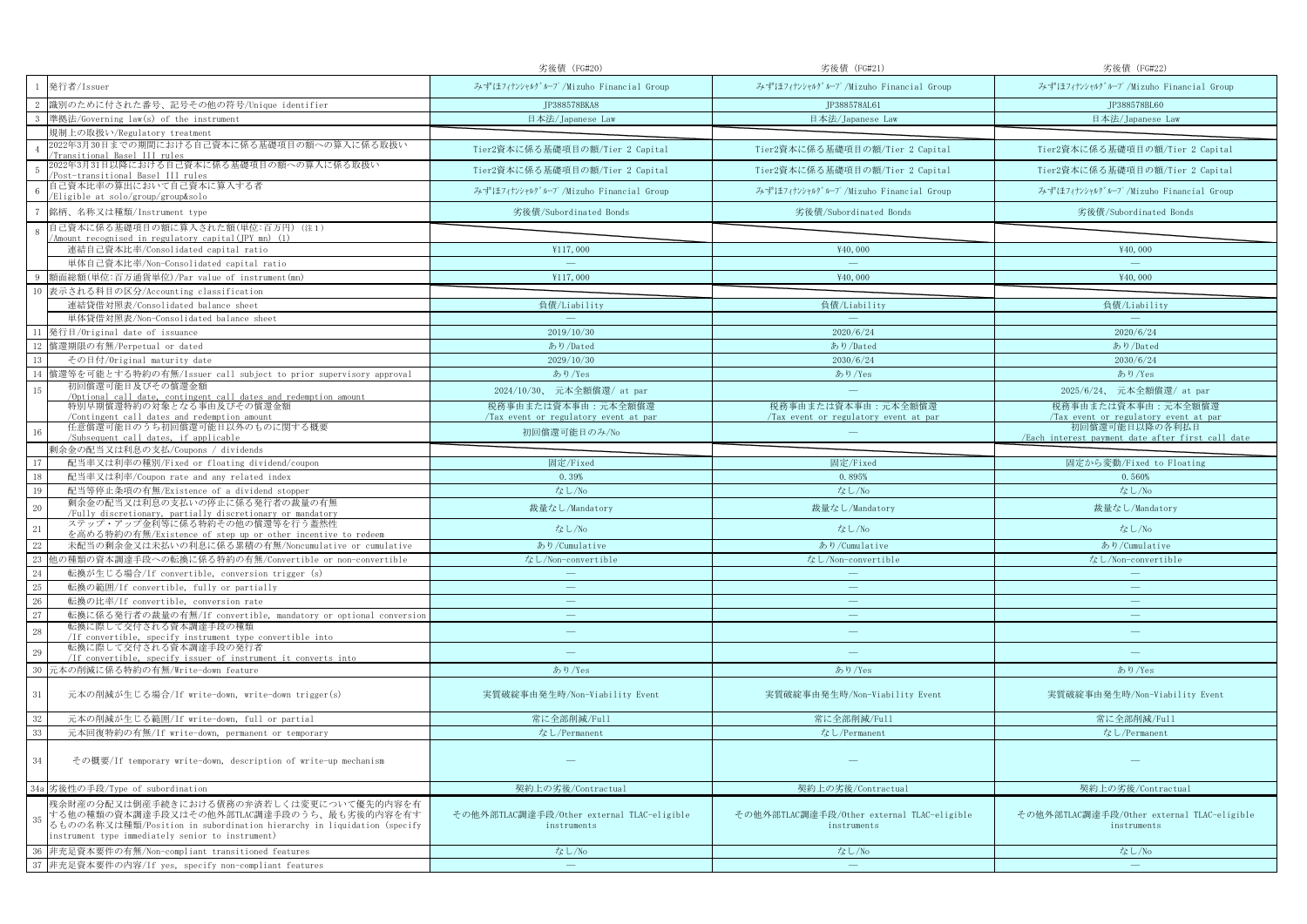|                                                                                                                                                                                                                             | 劣後債 (FG#23)                                                | 劣後債 (FG#24)                                                | 劣後債(FG私募#2)                                                |
|-----------------------------------------------------------------------------------------------------------------------------------------------------------------------------------------------------------------------------|------------------------------------------------------------|------------------------------------------------------------|------------------------------------------------------------|
| 発行者/Issuer                                                                                                                                                                                                                  | みずほフィナンシャルグループ/Mizuho Financial Group                      | みずほフィナンシャルグループ/Mizuho Financial Group                      | みずほフィナンシャルグループ/Mizuho Financial Group                      |
| 識別のために付された番号、記号その他の符号/Unique identifier                                                                                                                                                                                     | JP388578ALA8                                               | JP388578BLA6                                               | JP388578AMJ7                                               |
| 準拠法/Governing law(s) of the instrument                                                                                                                                                                                      | 日本法/Japanese Law                                           | 日本法/Japanese Law                                           | 日本法/Japanese Law                                           |
| 規制上の取扱い/Regulatory treatment                                                                                                                                                                                                |                                                            |                                                            |                                                            |
| 2022年3月30日までの期間における自己資本に係る基礎項目の額への算入に係る取扱い<br>ransitional Basel III rules                                                                                                                                                   | Tier2資本に係る基礎項目の額/Tier 2 Capital                            | Tier2資本に係る基礎項目の額/Tier 2 Capital                            | Tier2資本に係る基礎項目の額/Tier 2 Capital                            |
| 022年3月31日以降における自己資本に係る基礎項目の額への算入に係る取扱い<br>Post-transitional Basel III rules                                                                                                                                                 | Tier2資本に係る基礎項目の額/Tier 2 Capital                            | Tier2資本に係る基礎項目の額/Tier 2 Capital                            | Tier2資本に係る基礎項目の額/Tier 2 Capital                            |
| 自己資本比率の算出において自己資本に算入する者<br>Eligible at solo/group/group&solo                                                                                                                                                                | みずほフィナンシャルグループ/Mizuho Financial Group                      | みずほフィナンシャルグループ/Mizuho Financial Group                      | みずほフィナンシャルグループ/Mizuho Financial Group                      |
| 銘柄、名称又は種類/Instrument type                                                                                                                                                                                                   | 劣後債/Subordinated Bonds                                     | 劣後債/Subordinated Bonds                                     | 劣後債(私募債)/Subordinated Bonds (Private Placement)            |
| 自己資本に係る基礎項目の額に算入された額(単位:百万円)(注1)<br>Amount recognised in regulatory capital(JPY mn) (1)                                                                                                                                     |                                                            |                                                            |                                                            |
| 連結自己資本比率/Consolidated capital ratio                                                                                                                                                                                         | ¥63,000                                                    | ¥74,000                                                    | ¥29,000                                                    |
| 単体自己資本比率/Non-Consolidated capital ratio                                                                                                                                                                                     | $\overline{\phantom{m}}$                                   | $\overline{\phantom{m}}$                                   | $\overline{\phantom{m}}$                                   |
| 質面総額(単位:百万通貨単位)/Par value of instrument(mn)                                                                                                                                                                                 | ¥63,000                                                    | ¥74,000                                                    | ¥29,000                                                    |
| 10<br>表示される科目の区分/Accounting classification                                                                                                                                                                                  |                                                            |                                                            |                                                            |
| 連結貸借対照表/Consolidated balance sheet                                                                                                                                                                                          | 負債/Liability                                               | 負債/Liability                                               | 負債/Liability                                               |
| 単体貸借対照表/Non-Consolidated balance sheet                                                                                                                                                                                      | $\overline{\phantom{a}}$                                   | $\sim$                                                     | $\sim$                                                     |
| 11<br>発行日/Original date of issuance                                                                                                                                                                                         | 2020/10/30                                                 | 2020/10/30                                                 | 2021/6/30                                                  |
| 償還期限の有無/Perpetual or dated<br>12                                                                                                                                                                                            | あり/Dated                                                   | あり/Dated                                                   | あり/Dated                                                   |
| 13<br>その日付/Original maturity date                                                                                                                                                                                           | 2030/10/30                                                 | 2030/10/30                                                 | 2031/7/7                                                   |
| 賞還等を可能とする特約の有無/Issuer call subject to prior supervisory approval<br>14                                                                                                                                                      | あり/Yes                                                     | あり/Yes                                                     | あり/Yes                                                     |
| 初回償還可能日及びその償還金額<br>15<br>/Optional call date, contingent call dates and redemption amount                                                                                                                                   | $\sim$                                                     | 2025/10/30、 元本全額償還/ at par                                 | 2026/7/7、 元本全額償還/ at par                                   |
| 特別早期償還特約の対象となる事由及びその償還金額<br>Contingent call dates and redemption amount                                                                                                                                                     | 税務事由または資本事由:元本全額償還<br>Tax event or regulatory event at par | 税務事由または資本事由:元本全額償還<br>Tax event or regulatory event at par | 税務事由または資本事由:元本全額償還<br>Tax event or regulatory event at par |
| 任意償還可能日のうち初回償還可能日以外のものに関する概要<br>16<br>/Subsequent call dates, if applicable                                                                                                                                                 |                                                            | 初回償還可能日のみ/No                                               | 初回償還可能日のみ/No                                               |
| 剰余金の配当又は利息の支払/Coupons / dividends                                                                                                                                                                                           |                                                            |                                                            |                                                            |
| 17<br>配当率又は利率の種別/Fixed or floating dividend/coupon                                                                                                                                                                          | 固定/Fixed                                                   | 固定/Fixed                                                   | 固定/Fixed                                                   |
| 18<br>配当率又は利率/Coupon rate and any related index                                                                                                                                                                             | 0.875%                                                     | 0.560%                                                     | (22)/(2)                                                   |
| 19<br>配当等停止条項の有無/Existence of a dividend stopper                                                                                                                                                                            | なし/No                                                      | なし/No                                                      | なし/No                                                      |
| 剰余金の配当又は利息の支払いの停止に係る発行者の裁量の有無<br>20                                                                                                                                                                                         | 裁量なし/Mandatory                                             | 裁量なし/Mandatory                                             | 裁量なし/Mandatory                                             |
| /Fully discretionary, partially discretionary or mandatory<br>ステップ・アップ金利等に係る特約その他の償還等を行う蓋然性<br>21                                                                                                                           | なし/No                                                      | なし/No                                                      | なし/No                                                      |
| を高める特約の有無/Existence of step up or other incentive to redeem                                                                                                                                                                 |                                                            |                                                            |                                                            |
| 22<br>未配当の剰余金又は未払いの利息に係る累積の有無/Noncumulative or cumulative                                                                                                                                                                   | あり/Cumulative                                              | あり/Cumulative                                              | あり/Cumulative                                              |
| 23<br>』の種類の資本調達手段への転換に係る特約の有無/Convertible or non-convertible                                                                                                                                                                | なし/Non-convertible                                         | なし/Non-convertible                                         | なし/Non-convertible                                         |
| 24<br>転換が生じる場合/If convertible, conversion trigger (s)                                                                                                                                                                       | $\overline{\phantom{a}}$<br>$\overline{\phantom{a}}$       | $\overline{\phantom{a}}$                                   | $\overline{\phantom{a}}$                                   |
| $25\,$<br>転換の範囲/If convertible, fully or partially<br>26<br>転換の比率/If convertible, conversion rate                                                                                                                           | سن                                                         | $\equiv$                                                   | $\overline{\phantom{a}}$                                   |
| 27<br>転換に係る発行者の裁量の有無/If convertible, mandatory or optional conversion                                                                                                                                                       | $\overline{\phantom{0}}$                                   | $\qquad \qquad \longleftarrow$                             | $\overline{\phantom{0}}$                                   |
| 転換に際して交付される資本調達手段の種類<br>28                                                                                                                                                                                                  | ÷                                                          | $\overline{\phantom{m}}$                                   | $\sim$                                                     |
| /If convertible, specify instrument type convertible into                                                                                                                                                                   |                                                            |                                                            |                                                            |
| 転換に際して交付される資本調達手段の発行者<br>29<br>/If convertible, specify issuer of instrument it converts into                                                                                                                               |                                                            |                                                            |                                                            |
| 30<br>元本の削減に係る特約の有無/Write-down feature                                                                                                                                                                                      | あり/Yes                                                     | あり/Yes                                                     | あり/Yes                                                     |
| 31<br>元本の削減が生じる場合/If write-down, write-down trigger(s)                                                                                                                                                                      | 実質破綻事由発生時/Non-Viability Event                              | 実質破綻事由発生時/Non-Viability Event                              | 実質破綻事由発生時/Non-Viability Event                              |
| 32<br>元本の削減が生じる範囲/If write-down, full or partial                                                                                                                                                                            | 常に全部削減/Full                                                | 常に全部削減/Full                                                | 常に全部削減/Full                                                |
| $33\,$<br>元本回復特約の有無/If write-down, permanent or temporary                                                                                                                                                                   | なし/Permanent                                               | なし/Permanent                                               | なし/Permanent                                               |
|                                                                                                                                                                                                                             |                                                            |                                                            |                                                            |
| 34<br>その概要/If temporary write-down, description of write-up mechanism                                                                                                                                                       |                                                            |                                                            |                                                            |
| 34a 劣後性の手段/Type of subordination                                                                                                                                                                                            | 契約上の劣後/Contractual                                         | 契約上の劣後/Contractual                                         | 契約上の劣後/Contractual                                         |
| 残余財産の分配又は倒産手続きにおける債務の弁済若しくは変更について優先的内容を有<br>する他の種類の資本調達手段又はその他外部TLAC調達手段のうち、最も劣後的内容を有す<br>35<br>るものの名称又は種類/Position in subordination hierarchy in liquidation (specify<br>instrument type immediately senior to instrument) | その他外部TLAC調達手段/Other external TLAC-eligible<br>instruments  | その他外部TLAC調達手段/Other external TLAC-eligible<br>instruments  | その他外部TLAC調達手段/Other external TLAC-eligible<br>instruments  |
| 非充足資本要件の有無/Non-compliant transitioned features<br>36                                                                                                                                                                        | なし/No                                                      | なし/No                                                      | なし/No                                                      |
| 37 非充足資本要件の内容/If yes, specify non-compliant features                                                                                                                                                                        | $\sim$                                                     | $\overline{\phantom{m}}$                                   | $\equiv$                                                   |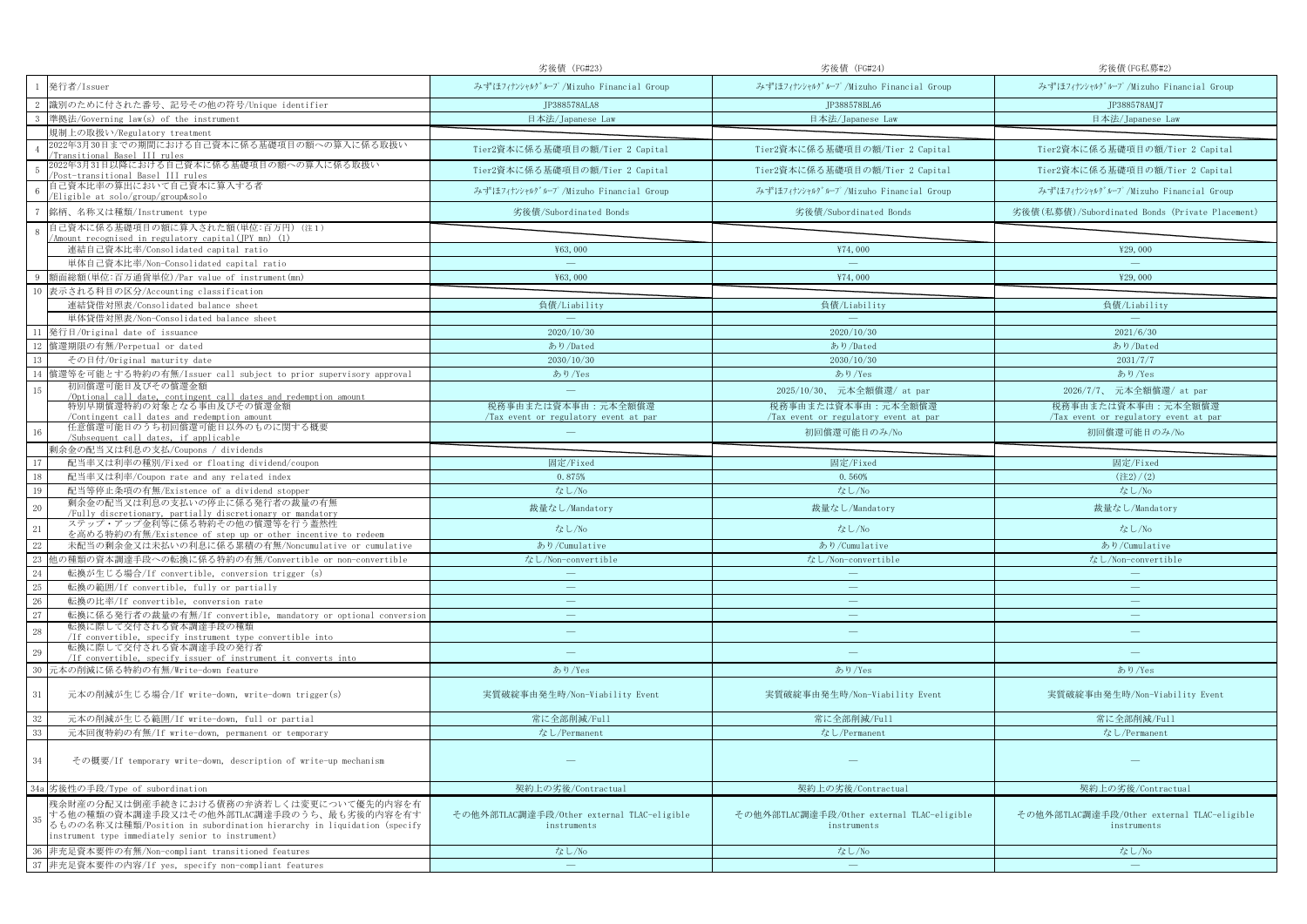|                                                                                                                                                                                                                             | 劣後債(FG私募#3)                                               | 劣後債(海外_1510)                                              | 劣後債(海外_2109)                                              |
|-----------------------------------------------------------------------------------------------------------------------------------------------------------------------------------------------------------------------------|-----------------------------------------------------------|-----------------------------------------------------------|-----------------------------------------------------------|
| 発行者/Issuer                                                                                                                                                                                                                  | みずほフィナンシャルグループ/Mizuho Financial Group                     | みずほフィナンシャルグループ/Mizuho Financial Group                     | みずほフィナンシャルグループ/Mizuho Financial Group                     |
| 識別のために付された番号、記号その他の符号/Unique identifier                                                                                                                                                                                     | JP388578AMN9                                              | US60687YAA73、USJ4599LAH53                                 | US60687YBU29                                              |
| 準拠法/Governing law(s) of the instrument                                                                                                                                                                                      | 日本法/Japanese Law                                          | ニューヨーク州法/New York State Law                               | ニューヨーク州法/New York State Law                               |
| 規制上の取扱い/Regulatory treatment                                                                                                                                                                                                |                                                           |                                                           |                                                           |
| 2022年3月30日までの期間における自己資本に係る基礎項目の額への算入に係る取扱い<br>Transitional Basel III rules                                                                                                                                                  | Tier2資本に係る基礎項目の額/Tier 2 Capital                           | Tier2資本に係る基礎項目の額/Tier 2 Capital                           | Tier2資本に係る基礎項目の額/Tier 2 Capital                           |
| 2022年3月31日以降における自己資本に係る基礎項目の額への算入に係る取扱い<br>Post-transitional Basel III rules                                                                                                                                                | Tier2資本に係る基礎項目の額/Tier 2 Capital                           | Tier2資本に係る基礎項目の額/Tier 2 Capital                           | Tier2資本に係る基礎項目の額/Tier 2 Capital                           |
| 自己資本比率の算出において自己資本に算入する者<br>/Eligible at solo/group/group&solo                                                                                                                                                               | みずほフィナンシャルグループ/Mizuho Financial Group                     | みずほフィナンシャルグループ/Mizuho Financial Group                     | みずほフィナンシャルグループ/Mizuho Financial Group                     |
| 銘柄、名称又は種類/Instrument type                                                                                                                                                                                                   | 劣後債(私募債)/Subordinated Bonds (Private Placement)           | 劣後債/Subordinated Bonds                                    | 劣後債/Subordinated Bonds                                    |
| 自己資本に係る基礎項目の額に算入された額(単位:百万円)(注1)<br>-8                                                                                                                                                                                      |                                                           |                                                           |                                                           |
| Amount recognised in regulatory capital(JPY mn) (1)<br>連結自己資本比率/Consolidated capital ratio                                                                                                                                  | ¥20,000                                                   | ¥65, 311                                                  | ¥122, 410                                                 |
| 単体自己資本比率/Non-Consolidated capital ratio                                                                                                                                                                                     | $\sim$                                                    | $\sim$                                                    | $\equiv$                                                  |
| 額面総額(単位:百万通貨単位)/Par value of instrument(mn)                                                                                                                                                                                 | ¥20,000                                                   | <b>USD 750</b>                                            | USD 1,000                                                 |
| 表示される科目の区分/Accounting classification<br>10                                                                                                                                                                                  |                                                           |                                                           |                                                           |
| 連結貸借対照表/Consolidated balance sheet                                                                                                                                                                                          | 負債/Liability                                              | 負債/Liability                                              | 負債/Liability                                              |
| 単体貸借対照表/Non-Consolidated balance sheet                                                                                                                                                                                      | $\sim$                                                    | $\sim$                                                    | $\sim$                                                    |
| 11<br>発行日/Original date of issuance                                                                                                                                                                                         | 2021/10/29                                                | 2015/10/20                                                | 2021/9/13                                                 |
| 12 償還期限の有無/Perpetual or dated                                                                                                                                                                                               | あり/Dated                                                  | あり/Dated                                                  | あり/Dated                                                  |
| 13<br>その日付/Original maturity date                                                                                                                                                                                           | 2031/10/29                                                | 2025/10/20                                                | 2031/9/13                                                 |
| 償還等を可能とする特約の有無/Issuer call subject to prior supervisory approval<br>14                                                                                                                                                      | あり/Yes                                                    | あり/Yes                                                    | あり/Yes                                                    |
| 初回償還可能日及びその償還金額<br>15                                                                                                                                                                                                       | 2026/10/29、 元本全額償還/ at par                                | $\frac{1}{2}$                                             | $\equiv$                                                  |
| /Optional call date, contingent call dates and redemption amount<br>特別早期償還特約の対象となる事由及びその償還金額                                                                                                                                | 税務事由または資本事由:元本全額償還                                        | 税務事由または規制事由:元本全額償還                                        | 税務事由または規制事由:元本全額償還                                        |
| Contingent call dates and redemption amount                                                                                                                                                                                 | Tax event or regulatory event at par                      | Tax event or regulatory recognition at par                | Tax event or regulatory recognition at par                |
| 任意償還可能日のうち初回償還可能日以外のものに関する概要<br>/Subsequent call dates, if applicable                                                                                                                                                       | 初回償還可能日のみ/No                                              |                                                           |                                                           |
| 剰余金の配当又は利息の支払/Coupons / dividends                                                                                                                                                                                           |                                                           |                                                           |                                                           |
| 配当率又は利率の種別/Fixed or floating dividend/coupon<br>17                                                                                                                                                                          | 固定/Fixed                                                  | 固定/Fixed                                                  | 固定/Fixed                                                  |
| 18<br>配当率又は利率/Coupon rate and any related index                                                                                                                                                                             | (22)/(2)                                                  | 4.353%                                                    | 2.564%                                                    |
| 19<br>配当等停止条項の有無/Existence of a dividend stopper                                                                                                                                                                            | なし/No                                                     | なし/No                                                     | なし/No                                                     |
| 剰余金の配当又は利息の支払いの停止に係る発行者の裁量の有無<br>20                                                                                                                                                                                         | 裁量なし/Mandatory                                            | 裁量なし/Mandatory                                            | 裁量なし/Mandatory                                            |
| Fully discretionary, partially discretionary or mandatory<br>ステップ・アップ金利等に係る特約その他の償還等を行う蓋然性<br>21<br>を高める特約の有無/Existence of step up or other incentive to redeem                                                             | なし/No                                                     | なし/No                                                     | なし/No                                                     |
| 22<br>未配当の剰余金又は未払いの利息に係る累積の有無/Noncumulative or cumulative                                                                                                                                                                   | あり/Cumulative                                             | あり/Cumulative                                             | あり/Cumulative                                             |
| 23<br>他の種類の資本調達手段への転換に係る特約の有無/Convertible or non-convertible                                                                                                                                                                | なし/Non-convertible                                        | なし/Non-convertible                                        | なし/Non-convertible                                        |
| 24<br>転換が生じる場合/If convertible, conversion trigger (s)                                                                                                                                                                       | $\sim$                                                    |                                                           | $\sim$                                                    |
| 25<br>転換の範囲/If convertible, fully or partially                                                                                                                                                                              | $\equiv$                                                  | $\qquad \qquad =$                                         | $\qquad \qquad -$                                         |
| 26<br>転換の比率/If convertible, conversion rate                                                                                                                                                                                 |                                                           |                                                           | $\equiv$                                                  |
| 27<br>転換に係る発行者の裁量の有無/If convertible, mandatory or optional conversion                                                                                                                                                       | $\overline{\phantom{m}}$                                  | $\overline{\phantom{m}}$                                  | $\overline{\phantom{m}}$                                  |
| 転換に際して交付される資本調達手段の種類<br>28<br>/If convertible, specify instrument type convertible into                                                                                                                                     | $\overline{\phantom{a}}$                                  | $\frac{1}{2}$                                             | $\overline{\phantom{m}}$                                  |
| 転換に際して交付される資本調達手段の発行者<br>29<br>/If convertible, specify issuer of instrument it converts into                                                                                                                               | $\overline{\phantom{a}}$                                  | $=$                                                       |                                                           |
| 30<br> 元本の削減に係る特約の有無/Write-down feature                                                                                                                                                                                     | あり/Yes                                                    | あり/Yes                                                    | あり/Yes                                                    |
|                                                                                                                                                                                                                             |                                                           |                                                           |                                                           |
| 31<br>元本の削減が生じる場合/If write-down, write-down trigger(s)                                                                                                                                                                      | 実質破綻事由発生時/Non-Viability Event                             | 実質破綻事由発生時/Non-Viability Event                             | 実質破綻事由発生時/Non-Viability Event                             |
| $32\,$<br>元本の削減が生じる範囲/If write-down, full or partial                                                                                                                                                                        | 常に全部削減/Full                                               | 常に全部削減/Full                                               | 常に全部削減/Full                                               |
| 33<br>元本回復特約の有無/If write-down, permanent or temporary                                                                                                                                                                       | なし/Permanent                                              | なし/Permanent                                              | なし/Permanent                                              |
| 34<br>その概要/If temporary write-down, description of write-up mechanism                                                                                                                                                       |                                                           |                                                           |                                                           |
| 34a 劣後性の手段/Type of subordination                                                                                                                                                                                            | 契約上の劣後/Contractual                                        | 契約上の劣後/Contractual                                        | 契約上の劣後/Contractual                                        |
| 残余財産の分配又は倒産手続きにおける債務の弁済若しくは変更について優先的内容を有<br>する他の種類の資本調達手段又はその他外部TLAC調達手段のうち、最も劣後的内容を有す<br>35<br>るものの名称又は種類/Position in subordination hierarchy in liquidation (specify<br>instrument type immediately senior to instrument) | その他外部TLAC調達手段/Other external TLAC-eligible<br>instruments | その他外部TLAC調達手段/Other external TLAC-eligible<br>instruments | その他外部TLAC調達手段/Other external TLAC-eligible<br>instruments |
| 非充足資本要件の有無/Non-compliant transitioned features<br>36                                                                                                                                                                        | なし/No                                                     | なし/No                                                     | なし/No                                                     |
| 37 非充足資本要件の内容/If yes, specify non-compliant features                                                                                                                                                                        | $\sim$                                                    | $\sim$                                                    | $\equiv$                                                  |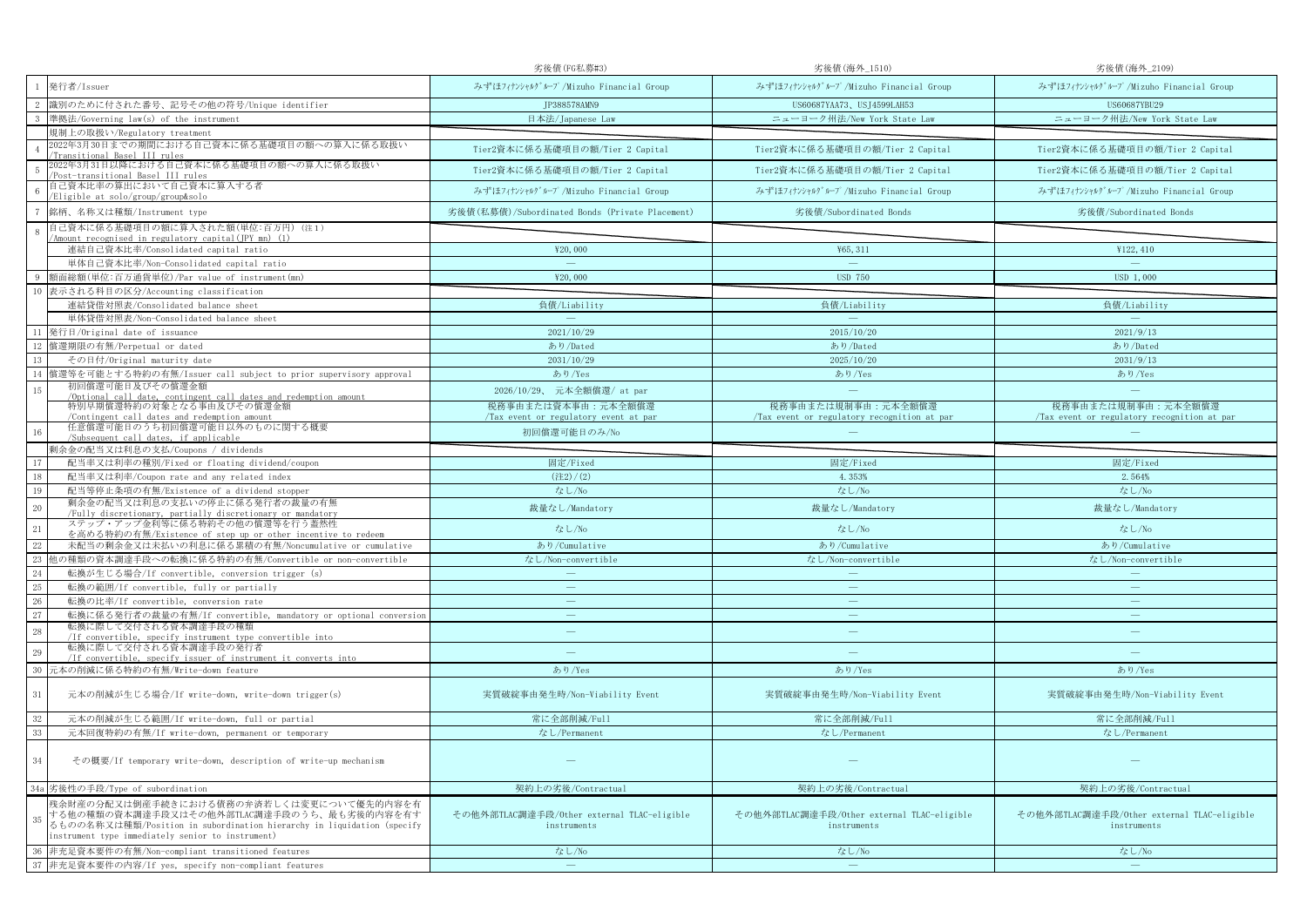|                                                                                                                                                                                                                             | 劣後ローン(FG_151009)                                          | 劣後ローン(FG_151216)                                          | 劣後ローン(FG_151222)                                          |
|-----------------------------------------------------------------------------------------------------------------------------------------------------------------------------------------------------------------------------|-----------------------------------------------------------|-----------------------------------------------------------|-----------------------------------------------------------|
| 発行者/Issuer                                                                                                                                                                                                                  | みずほフィナンシャルグループ/Mizuho Financial Group                     | みずほフィナンシャルグループ/Mizuho Financial Group                     | みずほフィナンシャルグループ/Mizuho Financial Group                     |
| 識別のために付された番号、記号その他の符号/Unique identifier                                                                                                                                                                                     |                                                           |                                                           |                                                           |
| 準拠法/Governing law(s) of the instrument                                                                                                                                                                                      | 日本法/Japanese Law                                          | 日本法/Japanese Law                                          | 日本法/Japanese Law                                          |
| 規制上の取扱い/Regulatory treatment                                                                                                                                                                                                |                                                           |                                                           |                                                           |
| 2022年3月30日までの期間における自己資本に係る基礎項目の額への算入に係る取扱い<br>Transitional Basel III rules                                                                                                                                                  | Tier2資本に係る基礎項目の額/Tier 2 Capital                           | Tier2資本に係る基礎項目の額/Tier 2 Capital                           | Tier2資本に係る基礎項目の額/Tier 2 Capital                           |
| 2022年3月31日以降における自己資本に係る基礎項目の額への算入に係る取扱い<br>Post-transitional Basel III rules                                                                                                                                                | Tier2資本に係る基礎項目の額/Tier 2 Capital                           | Tier2資本に係る基礎項目の額/Tier 2 Capital                           | Tier2資本に係る基礎項目の額/Tier 2 Capital                           |
| 自己資本比率の算出において自己資本に算入する者<br>/Eligible at solo/group/group&solo                                                                                                                                                               | みずほフィナンシャルグループ/Mizuho Financial Group                     | みずほフィナンシャルグループ/Mizuho Financial Group                     | みずほフィナンシャルグループ/Mizuho Financial Group                     |
| 銘柄、名称又は種類/Instrument type                                                                                                                                                                                                   | 劣後ローン/Subordinated Loan                                   | 劣後ローン/Subordinated Loan                                   | 劣後ローン/Subordinated Loan                                   |
| 自己資本に係る基礎項目の額に算入された額(単位:百万円)(注1)<br>-8                                                                                                                                                                                      |                                                           |                                                           |                                                           |
| Amount recognised in regulatory capital(JPY mn) (1)<br>連結自己資本比率/Consolidated capital ratio                                                                                                                                  | ¥7.053                                                    | ¥3.713                                                    | ¥20,000                                                   |
| 単体自己資本比率/Non-Consolidated capital ratio                                                                                                                                                                                     | $\hspace{0.1cm}$                                          | $\sim$                                                    | $\equiv$                                                  |
| 額面総額(単位:百万通貨単位)/Par value of instrument(mn)                                                                                                                                                                                 | ¥10,000                                                   | ¥5,000                                                    | ¥20,000                                                   |
| 表示される科目の区分/Accounting classification<br>10                                                                                                                                                                                  |                                                           |                                                           |                                                           |
| 連結貸借対照表/Consolidated balance sheet                                                                                                                                                                                          | 負債/Liability                                              | 負債/Liability                                              | 負債/Liability                                              |
| 単体貸借対照表/Non-Consolidated balance sheet                                                                                                                                                                                      | $\overline{\phantom{a}}$                                  | $\sim$                                                    | $\sim$                                                    |
| 発行日/Original date of issuance<br>11                                                                                                                                                                                         | 2015/10/9                                                 | 2015/12/16                                                | 2015/12/22                                                |
| 12 償還期限の有無/Perpetual or dated                                                                                                                                                                                               | あり/Dated                                                  | あり/Dated                                                  | あり/Dated                                                  |
| 13<br>その日付/Original maturity date                                                                                                                                                                                           | 2025/10/9                                                 | 2025/12/16                                                | 2030/12/20                                                |
| 償還等を可能とする特約の有無/Issuer call subject to prior supervisory approval<br>14                                                                                                                                                      | あり/Yes                                                    | あり/Yes                                                    | あり/Yes                                                    |
| 初回償還可能日及びその償還金額<br>15                                                                                                                                                                                                       | $\equiv$                                                  | $\frac{1}{2}$                                             | $\equiv$                                                  |
| /Optional call date, contingent call dates and redemption amount<br>特別早期償還特約の対象となる事由及びその償還金額                                                                                                                                | 税務事由または資本事由:元本全額償還                                        | 税務事由または資本事由:元本全額償還                                        | 税務事由または資本事由:元本全額償還                                        |
| Contingent call dates and redemption amount                                                                                                                                                                                 | Tax event or regulatory event at par                      | Tax event or regulatory event at par                      | Tax event or regulatory event at par                      |
| 任意償還可能日のうち初回償還可能日以外のものに関する概要<br>/Subsequent call dates, if applicable                                                                                                                                                       |                                                           |                                                           |                                                           |
| 剰余金の配当又は利息の支払/Coupons / dividends                                                                                                                                                                                           |                                                           |                                                           |                                                           |
| 配当率又は利率の種別/Fixed or floating dividend/coupon<br>17                                                                                                                                                                          | 固定/Fixed                                                  | 固定/Fixed                                                  | 固定/Fixed                                                  |
| 18<br>配当率又は利率/Coupon rate and any related index                                                                                                                                                                             | (22)/(2)                                                  | (22)/(2)                                                  | (22)/(2)                                                  |
| 19<br>配当等停止条項の有無/Existence of a dividend stopper                                                                                                                                                                            | なし/No                                                     | なし/No                                                     | なし/No                                                     |
| 剰余金の配当又は利息の支払いの停止に係る発行者の裁量の有無<br>20                                                                                                                                                                                         | 裁量なし/Mandatory                                            | 裁量なし/Mandatory                                            | 裁量なし/Mandatory                                            |
| Fully discretionary, partially discretionary or mandatory<br>ステップ・アップ金利等に係る特約その他の償還等を行う蓋然性<br>21                                                                                                                            | なし/No                                                     | なし/No                                                     | なし/No                                                     |
| を高める特約の有無/Existence of step up or other incentive to redeem<br>22<br>未配当の剰余金又は未払いの利息に係る累積の有無/Noncumulative or cumulative                                                                                                    | あり/Cumulative                                             | あり/Cumulative                                             | あり/Cumulative                                             |
| 23<br>也の種類の資本調達手段への転換に係る特約の有無/Convertible or non-convertible                                                                                                                                                                | なし/Non-convertible                                        | なし/Non-convertible                                        | なし/Non-convertible                                        |
| 24<br>転換が生じる場合/If convertible, conversion trigger (s)                                                                                                                                                                       | $\sim$                                                    |                                                           | $\sim$                                                    |
| 25<br>転換の範囲/If convertible, fully or partially                                                                                                                                                                              | $\overline{\phantom{m}}$                                  | $\qquad \qquad =$                                         | $\qquad \qquad -$                                         |
| 26<br>転換の比率/If convertible, conversion rate                                                                                                                                                                                 | $\equiv$                                                  | $\equiv$                                                  | $\equiv$                                                  |
| 27<br>転換に係る発行者の裁量の有無/If convertible, mandatory or optional conversion                                                                                                                                                       | $\overline{\phantom{m}}$                                  | $\overline{\phantom{m}}$                                  | $\overline{\phantom{m}}$                                  |
| 転換に際して交付される資本調達手段の種類<br>28<br>/If convertible, specify instrument type convertible into                                                                                                                                     | $\overline{\phantom{a}}$                                  | $\frac{1}{2}$                                             | $\overline{\phantom{m}}$                                  |
| 転換に際して交付される資本調達手段の発行者<br>29                                                                                                                                                                                                 | $\overline{\phantom{a}}$                                  | $=$                                                       |                                                           |
| /If convertible, specify issuer of instrument it converts into<br>30<br> 元本の削減に係る特約の有無/Write-down feature                                                                                                                   | あり/Yes                                                    | あり/Yes                                                    | あり/Yes                                                    |
|                                                                                                                                                                                                                             |                                                           |                                                           |                                                           |
| 31<br>元本の削減が生じる場合/If write-down, write-down trigger(s)                                                                                                                                                                      | 実質破綻事由発生時/Non-Viability Event                             | 実質破綻事由発生時/Non-Viability Event                             | 実質破綻事由発生時/Non-Viability Event                             |
| $32\,$<br>元本の削減が生じる範囲/If write-down, full or partial                                                                                                                                                                        | 常に全部削減/Full                                               | 常に全部削減/Full                                               | 常に全部削減/Full                                               |
| 33<br>元本回復特約の有無/If write-down, permanent or temporary                                                                                                                                                                       | なし/Permanent                                              | なし/Permanent                                              | なし/Permanent                                              |
| 34<br>その概要/If temporary write-down, description of write-up mechanism                                                                                                                                                       |                                                           |                                                           |                                                           |
| 34a 劣後性の手段/Type of subordination                                                                                                                                                                                            | 契約上の劣後/Contractual                                        | 契約上の劣後/Contractual                                        | 契約上の劣後/Contractual                                        |
| 残余財産の分配又は倒産手続きにおける債務の弁済若しくは変更について優先的内容を有<br>する他の種類の資本調達手段又はその他外部TLAC調達手段のうち、最も劣後的内容を有す<br>35<br>るものの名称又は種類/Position in subordination hierarchy in liquidation (specify<br>instrument type immediately senior to instrument) | その他外部TLAC調達手段/Other external TLAC-eligible<br>instruments | その他外部TLAC調達手段/Other external TLAC-eligible<br>instruments | その他外部TLAC調達手段/Other external TLAC-eligible<br>instruments |
| 非充足資本要件の有無/Non-compliant transitioned features<br>36                                                                                                                                                                        | なし/No                                                     | なし/No                                                     | なし/No                                                     |
| 37 非充足資本要件の内容/If yes, specify non-compliant features                                                                                                                                                                        | $\sim$                                                    | $\sim$                                                    | $\equiv$                                                  |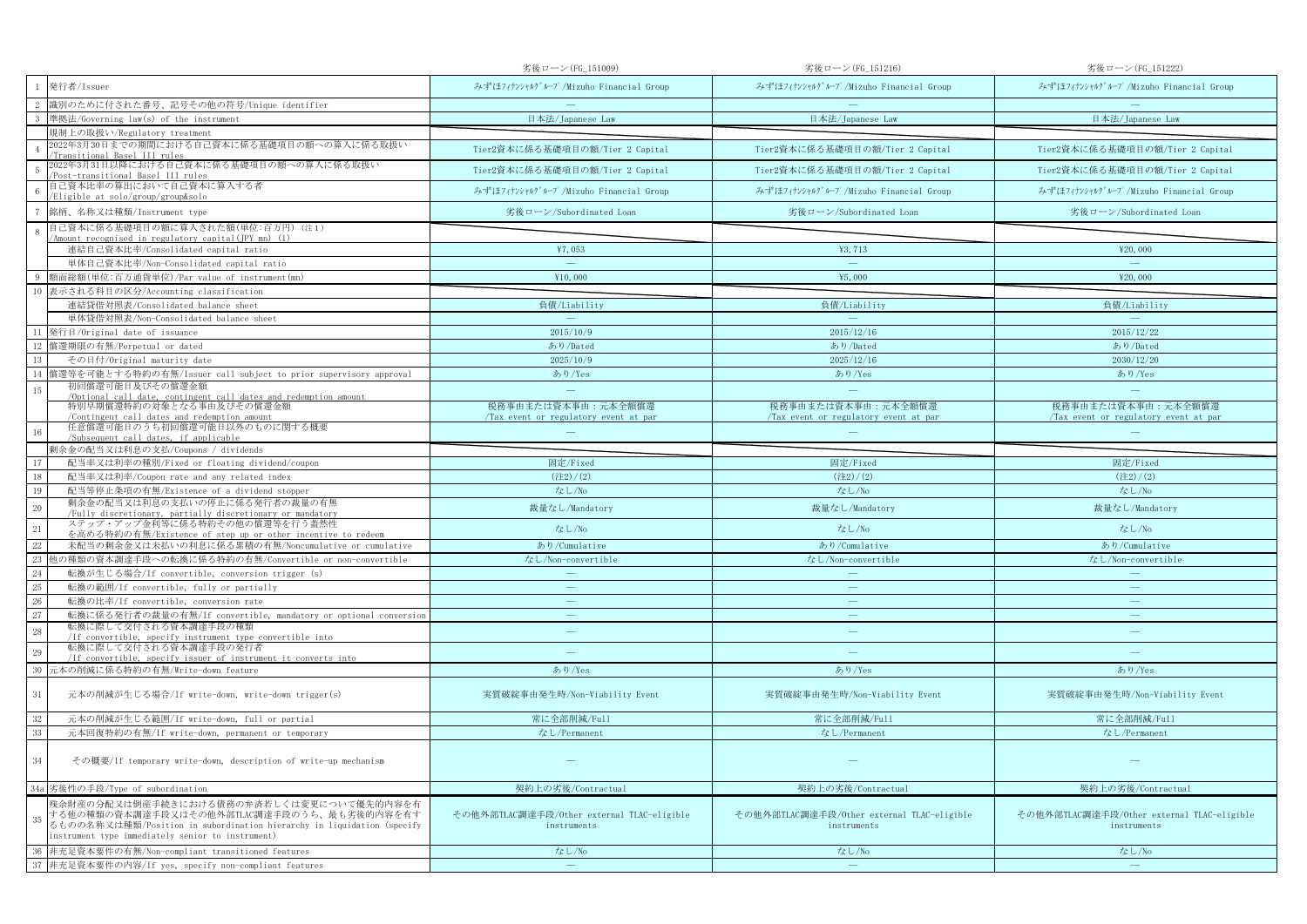|                                                                                                                                                                                                                             | 劣後ローン(FG_160322)                                          | 劣後ローン(FG_160629)                                          | 劣後ローン(FG_160921)                                          |
|-----------------------------------------------------------------------------------------------------------------------------------------------------------------------------------------------------------------------------|-----------------------------------------------------------|-----------------------------------------------------------|-----------------------------------------------------------|
| 発行者/Issuer                                                                                                                                                                                                                  | みずほフィナンシャルグループ/Mizuho Financial Group                     | みずほフィナンシャルグループ/Mizuho Financial Group                     | みずほフィナンシャルグループ/Mizuho Financial Group                     |
| 識別のために付された番号、記号その他の符号/Unique identifier                                                                                                                                                                                     |                                                           |                                                           |                                                           |
| 準拠法/Governing law(s) of the instrument                                                                                                                                                                                      | 日本法/Japanese Law                                          | 日本法/Japanese Law                                          | 日本法/Japanese Law                                          |
| 見制上の取扱い/Regulatory treatment                                                                                                                                                                                                |                                                           |                                                           |                                                           |
| 2022年3月30日までの期間における自己資本に係る基礎項目の額への算入に係る取扱い<br><u>Fransitional Basel III rules</u>                                                                                                                                           | Tier2資本に係る基礎項目の額/Tier 2 Capital                           | Tier2資本に係る基礎項目の額/Tier 2 Capital                           | Tier2資本に係る基礎項目の額/Tier 2 Capital                           |
| 2022年3月31日以降における自己資本に係る基礎項目の額への算入に係る取扱い<br>Post-transitional Basel III rules                                                                                                                                                | Tier2資本に係る基礎項目の額/Tier 2 Capital                           | Tier2資本に係る基礎項目の額/Tier 2 Capital                           | Tier2資本に係る基礎項目の額/Tier 2 Capital                           |
| 自己資本比率の算出において自己資本に算入する者<br>Eligible at solo/group/group&solo                                                                                                                                                                | みずほフィナンシャルグループ/Mizuho Financial Group                     | みずほフィナンシャルグループ/Mizuho Financial Group                     | みずほフィナンシャルグループ/Mizuho Financial Group                     |
| 銘柄、名称又は種類/Instrument type                                                                                                                                                                                                   | 劣後ローン/Subordinated Loan                                   | 劣後ローン/Subordinated Loan                                   | 劣後ローン/Subordinated Loan                                   |
| 自己資本に係る基礎項目の額に算入された額(単位:百万円)(注1)<br>Amount recognised in regulatory capital(JPY mn) (1)                                                                                                                                     |                                                           |                                                           |                                                           |
| 連結自己資本比率/Consolidated capital ratio                                                                                                                                                                                         | ¥5,000                                                    | ¥12,740                                                   | ¥10,000                                                   |
| 単体自己資本比率/Non-Consolidated capital ratio                                                                                                                                                                                     | $\overline{\phantom{a}}$                                  | $\sim$                                                    | $\equiv$                                                  |
| 頁面総額(単位:百万通貨単位)/Par value of instrument(mn)                                                                                                                                                                                 | ¥5,000                                                    | ¥15,000                                                   | ¥10,000                                                   |
| 表示される科目の区分/Accounting classification<br>10                                                                                                                                                                                  |                                                           |                                                           |                                                           |
| 連結貸借対照表/Consolidated balance sheet                                                                                                                                                                                          | 負債/Liability                                              | 負債/Liability                                              | 負債/Liability                                              |
| 単体貸借対照表/Non-Consolidated balance sheet                                                                                                                                                                                      | $\sim$                                                    | $\sim$                                                    | <b>Contract Contract Contract</b>                         |
| 11<br>発行日/Original date of issuance                                                                                                                                                                                         | 2016/3/22                                                 | 2016/6/29                                                 | 2016/9/21                                                 |
| 12<br>償還期限の有無/Perpetual or dated                                                                                                                                                                                            | あり/Dated                                                  | あり/Dated                                                  | あり/Dated                                                  |
| 13<br>その日付/Original maturity date                                                                                                                                                                                           | 2031/3/20                                                 | 2026/6/29                                                 | 2031/9/19                                                 |
| 償還等を可能とする特約の有無/Issuer call subject to prior supervisory approval<br>14                                                                                                                                                      | あり/Yes                                                    | あり/Yes                                                    | あり/Yes                                                    |
| 初回償還可能日及びその償還金額<br>15                                                                                                                                                                                                       | $\equiv$                                                  | $\equiv$                                                  | $\equiv$                                                  |
| /Optional call date, contingent call dates and redemption amount<br>特別早期償還特約の対象となる事由及びその償還金額                                                                                                                                | 税務事由または資本事由:元本全額償還                                        | 税務事由または資本事由:元本全額償還                                        | 税務事由または資本事由:元本全額償還                                        |
| Contingent call dates and redemption amount<br>任意償還可能日のうち初回償還可能日以外のものに関する概要<br>16                                                                                                                                           | Tax event or regulatory event at par                      | Tax event or regulatory event at par                      | Tax event or regulatory event at par                      |
| /Subsequent call dates, if applicable                                                                                                                                                                                       |                                                           |                                                           |                                                           |
| 剰余金の配当又は利息の支払/Coupons / dividends                                                                                                                                                                                           |                                                           |                                                           |                                                           |
| 17<br>配当率又は利率の種別/Fixed or floating dividend/coupon                                                                                                                                                                          | 固定/Fixed                                                  | 固定/Fixed                                                  | 固定/Fixed                                                  |
| 18<br>配当率又は利率/Coupon rate and any related index                                                                                                                                                                             | $(\pm 2) / (2)$                                           | (22)/(2)                                                  | (22)/(2)                                                  |
| 19<br>配当等停止条項の有無/Existence of a dividend stopper<br>剰余金の配当又は利息の支払いの停止に係る発行者の裁量の有無                                                                                                                                           | なし/No                                                     | なし/No                                                     | なし/No                                                     |
| 20<br>/Fully discretionary, partially discretionary or mandatory                                                                                                                                                            | 裁量なし/Mandatory                                            | 裁量なし/Mandatory                                            | 裁量なし/Mandatory                                            |
| ステップ・アップ金利等に係る特約その他の償還等を行う蓋然性<br>21<br>を高める特約の有無/Existence of step up or other incentive to redeem                                                                                                                          | なし/No                                                     | なし/No                                                     | なし/No                                                     |
| 22<br>未配当の剰余金又は未払いの利息に係る累積の有無/Noncumulative or cumulative                                                                                                                                                                   | あり/Cumulative                                             | あり/Cumulative                                             | あり/Cumulative                                             |
| 23<br>』の種類の資本調達手段への転換に係る特約の有無/Convertible or non-convertible                                                                                                                                                                | なし/Non-convertible                                        | なし/Non-convertible                                        | なし/Non-convertible                                        |
| 24<br>転換が生じる場合/If convertible, conversion trigger (s)                                                                                                                                                                       | $\equiv$                                                  |                                                           |                                                           |
| 25<br>転換の範囲/If convertible, fully or partially                                                                                                                                                                              | $\equiv$                                                  |                                                           | $\overline{\phantom{m}}$                                  |
| 26<br>転換の比率/If convertible, conversion rate                                                                                                                                                                                 |                                                           |                                                           | $\frac{1}{2}$                                             |
| $27\,$<br>転換に係る発行者の裁量の有無/If convertible, mandatory or optional conversion                                                                                                                                                   | $\qquad \qquad =$                                         | $\qquad \qquad \longleftarrow$                            | $\overline{\phantom{m}}$                                  |
| 転換に際して交付される資本調達手段の種類<br>28<br>/If convertible, specify instrument type convertible into                                                                                                                                     | $\overline{\phantom{m}}$                                  | ÷.                                                        | $\overline{\phantom{m}}$                                  |
| 転換に際して交付される資本調達手段の発行者<br>29<br>/If convertible, specify issuer of instrument it converts into                                                                                                                               | ÷                                                         | $\overline{\phantom{m}}$                                  |                                                           |
| 30<br>元本の削減に係る特約の有無/Write-down feature                                                                                                                                                                                      | あり/Yes                                                    | あり/Yes                                                    | あり/Yes                                                    |
| 31<br>元本の削減が生じる場合/If write-down, write-down trigger(s)                                                                                                                                                                      | 実質破綻事由発生時/Non-Viability Event                             | 実質破綻事由発生時/Non-Viability Event                             | 実質破綻事由発生時/Non-Viability Event                             |
| 32<br>元本の削減が生じる範囲/If write-down, full or partial                                                                                                                                                                            | 常に全部削減/Full                                               | 常に全部削減/Full                                               | 常に全部削減/Full                                               |
| 33<br>元本回復特約の有無/If write-down, permanent or temporary                                                                                                                                                                       | なし/Permanent                                              | なし/Permanent                                              | なし/Permanent                                              |
| 34<br>その概要/If temporary write-down, description of write-up mechanism                                                                                                                                                       |                                                           |                                                           |                                                           |
| 34a 劣後性の手段/Type of subordination                                                                                                                                                                                            | 契約上の劣後/Contractual                                        | 契約上の劣後/Contractual                                        | 契約上の劣後/Contractual                                        |
| 残余財産の分配又は倒産手続きにおける債務の弁済若しくは変更について優先的内容を有<br>する他の種類の資本調達手段又はその他外部TLAC調達手段のうち、最も劣後的内容を有す<br>35<br>るものの名称又は種類/Position in subordination hierarchy in liquidation (specify<br>instrument type immediately senior to instrument) | その他外部TLAC調達手段/Other external TLAC-eligible<br>instruments | その他外部TLAC調達手段/Other external TLAC-eligible<br>instruments | その他外部TLAC調達手段/Other external TLAC-eligible<br>instruments |
| 36<br>非充足資本要件の有無/Non-compliant transitioned features                                                                                                                                                                        | なし/No                                                     | なし/No                                                     | なし/No                                                     |
| 37 非充足資本要件の内容/If yes, specify non-compliant features                                                                                                                                                                        | $\sim$                                                    | $\overline{\phantom{a}}$                                  | $\equiv$                                                  |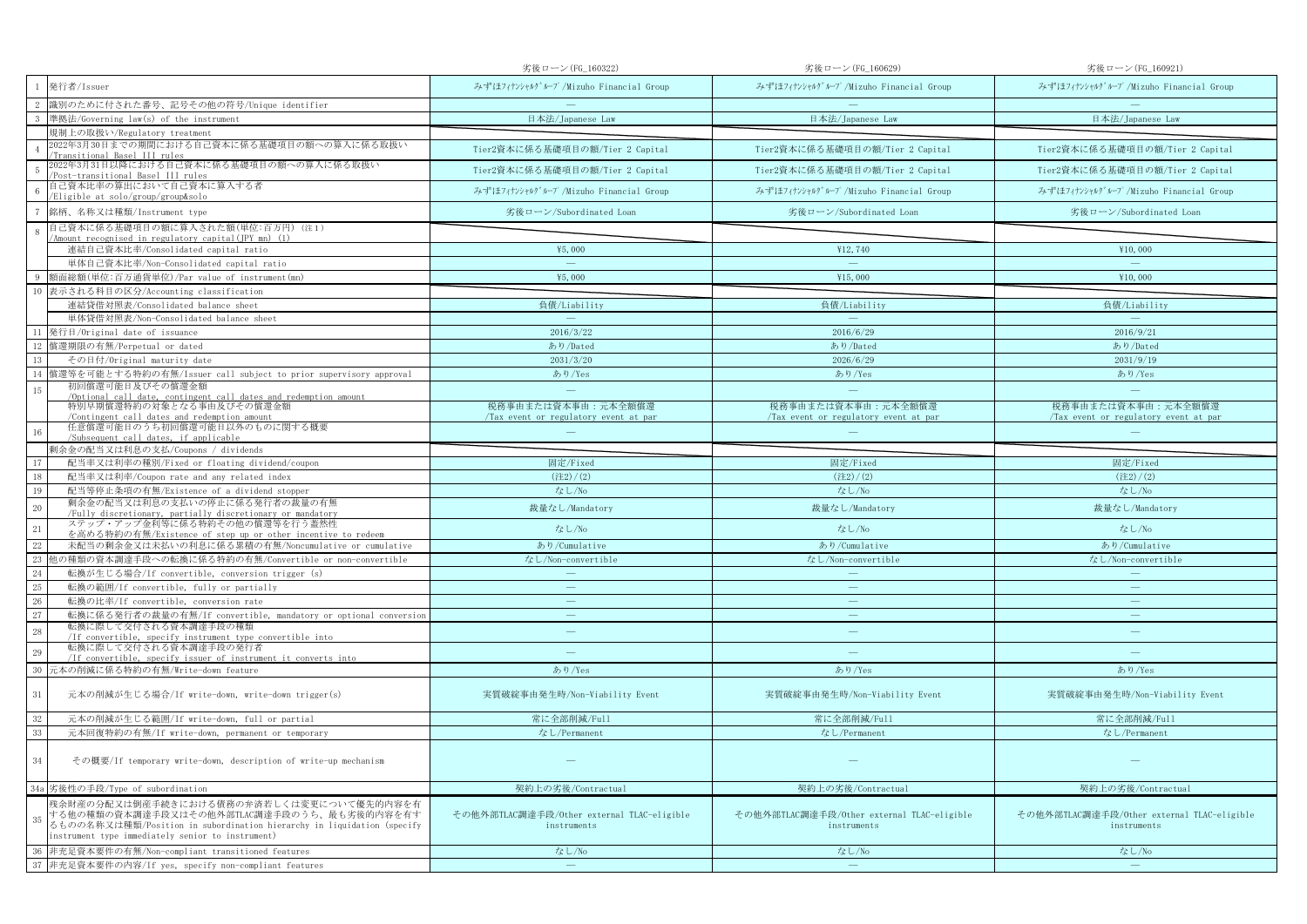|                                                                                                                                                                                                                             | 劣後ローン(FG_170628)                                          | 劣後ローン(FG_170629)                                          | 劣後ローン(FG_180328)                                          |
|-----------------------------------------------------------------------------------------------------------------------------------------------------------------------------------------------------------------------------|-----------------------------------------------------------|-----------------------------------------------------------|-----------------------------------------------------------|
| 発行者/Issuer                                                                                                                                                                                                                  | みずほフィナンシャルグループ/Mizuho Financial Group                     | みずほフィナンシャルグループ/Mizuho Financial Group                     | みずほフィナンシャルグループ/Mizuho Financial Group                     |
| 識別のために付された番号、記号その他の符号/Unique identifier                                                                                                                                                                                     |                                                           |                                                           |                                                           |
| 準拠法/Governing law(s) of the instrument                                                                                                                                                                                      | 日本法/Japanese Law                                          | 日本法/Japanese Law                                          | 日本法/Japanese Law                                          |
| 規制上の取扱い/Regulatory treatment                                                                                                                                                                                                |                                                           |                                                           |                                                           |
| 2022年3月30日までの期間における自己資本に係る基礎項目の額への算入に係る取扱い<br>Transitional Basel III rules                                                                                                                                                  | Tier2資本に係る基礎項目の額/Tier 2 Capital                           | Tier2資本に係る基礎項目の額/Tier 2 Capital                           | Tier2資本に係る基礎項目の額/Tier 2 Capital                           |
| 2022年3月31日以降における自己資本に係る基礎項目の額への算入に係る取扱い<br>Post-transitional Basel III rules                                                                                                                                                | Tier2資本に係る基礎項目の額/Tier 2 Capital                           | Tier2資本に係る基礎項目の額/Tier 2 Capital                           | Tier2資本に係る基礎項目の額/Tier 2 Capital                           |
| 自己資本比率の算出において自己資本に算入する者<br>/Eligible at solo/group/group&solo                                                                                                                                                               | みずほフィナンシャルグループ/Mizuho Financial Group                     | みずほフィナンシャルグループ/Mizuho Financial Group                     | みずほフィナンシャルグループ/Mizuho Financial Group                     |
| 銘柄、名称又は種類/Instrument type                                                                                                                                                                                                   | 劣後ローン/Subordinated Loan                                   | 劣後ローン/Subordinated Loan                                   | 劣後ローン/Subordinated Loan                                   |
| 自己資本に係る基礎項目の額に算入された額(単位:百万円)(注1)<br>-8<br>Amount recognised in regulatory capital(JPY mn) (1)                                                                                                                               |                                                           |                                                           |                                                           |
| 連結自己資本比率/Consolidated capital ratio                                                                                                                                                                                         | ¥10,000                                                   | ¥20,000                                                   | ¥5,000                                                    |
| 単体自己資本比率/Non-Consolidated capital ratio                                                                                                                                                                                     | $\hspace{0.1cm}$                                          | $\sim$                                                    | $\equiv$                                                  |
| 額面総額(単位:百万通貨単位)/Par value of instrument(mn)                                                                                                                                                                                 | ¥10,000                                                   | ¥20,000                                                   | ¥5,000                                                    |
| 表示される科目の区分/Accounting classification<br>10                                                                                                                                                                                  |                                                           |                                                           |                                                           |
| 連結貸借対照表/Consolidated balance sheet                                                                                                                                                                                          | 負債/Liability                                              | 負債/Liability                                              | 負債/Liability                                              |
| 単体貸借対照表/Non-Consolidated balance sheet                                                                                                                                                                                      | $\overline{\phantom{a}}$                                  | المستدر                                                   | $\sim$                                                    |
| 発行日/Original date of issuance<br>11                                                                                                                                                                                         | 2017/6/28                                                 | 2017/6/29                                                 | 2018/3/28                                                 |
| 12 償還期限の有無/Perpetual or dated                                                                                                                                                                                               | あり/Dated                                                  | あり/Dated                                                  | あり/Dated                                                  |
| 13<br>その日付/Original maturity date                                                                                                                                                                                           | 2027/6/28                                                 | 2032/6/29                                                 | 2028/3/28                                                 |
| 償還等を可能とする特約の有無/Issuer call subject to prior supervisory approval<br>14                                                                                                                                                      | あり/Yes                                                    | あり/Yes                                                    | あり/Yes                                                    |
| 初回償還可能日及びその償還金額<br>15                                                                                                                                                                                                       | $\equiv$                                                  | $\frac{1}{2}$                                             | $\equiv$                                                  |
| /Optional call date, contingent call dates and redemption amount<br>特別早期償還特約の対象となる事由及びその償還金額                                                                                                                                | 税務事由または資本事由:元本全額償還                                        | 税務事由または資本事由:元本全額償還                                        | 税務事由または資本事由:元本全額償還                                        |
| Contingent call dates and redemption amount                                                                                                                                                                                 | Tax event or regulatory event at par                      | Tax event or regulatory event at par                      | Tax event or regulatory event at par                      |
| 任意償還可能日のうち初回償還可能日以外のものに関する概要<br>/Subsequent call dates, if applicable                                                                                                                                                       |                                                           |                                                           |                                                           |
| 剰余金の配当又は利息の支払/Coupons / dividends                                                                                                                                                                                           |                                                           |                                                           |                                                           |
| 配当率又は利率の種別/Fixed or floating dividend/coupon<br>17                                                                                                                                                                          | 固定/Fixed                                                  | 固定/Fixed                                                  | 固定/Fixed                                                  |
| 18<br>配当率又は利率/Coupon rate and any related index                                                                                                                                                                             | (22)/(2)                                                  | (22)/(2)                                                  | (22)/(2)                                                  |
| 19<br>配当等停止条項の有無/Existence of a dividend stopper                                                                                                                                                                            | なし/No                                                     | なし/No                                                     | なし/No                                                     |
| 剰余金の配当又は利息の支払いの停止に係る発行者の裁量の有無<br>20                                                                                                                                                                                         | 裁量なし/Mandatory                                            | 裁量なし/Mandatory                                            | 裁量なし/Mandatory                                            |
| Fully discretionary, partially discretionary or mandatory<br>ステップ・アップ金利等に係る特約その他の償還等を行う蓋然性<br>21                                                                                                                            | なし/No                                                     | なし/No                                                     | なし/No                                                     |
| を高める特約の有無/Existence of step up or other incentive to redeem<br>22<br>未配当の剰余金又は未払いの利息に係る累積の有無/Noncumulative or cumulative                                                                                                    | あり/Cumulative                                             | あり/Cumulative                                             | あり/Cumulative                                             |
| 23<br>也の種類の資本調達手段への転換に係る特約の有無/Convertible or non-convertible                                                                                                                                                                | なし/Non-convertible                                        | なし/Non-convertible                                        | なし/Non-convertible                                        |
| 24<br>転換が生じる場合/If convertible, conversion trigger (s)                                                                                                                                                                       | $\sim$                                                    |                                                           | $\sim$                                                    |
| 25<br>転換の範囲/If convertible, fully or partially                                                                                                                                                                              | $\overline{\phantom{m}}$                                  | $\qquad \qquad =$                                         | $\qquad \qquad -$                                         |
| 26<br>転換の比率/If convertible, conversion rate                                                                                                                                                                                 | $\equiv$                                                  | $\equiv$                                                  | $\equiv$                                                  |
| 27<br>転換に係る発行者の裁量の有無/If convertible, mandatory or optional conversion                                                                                                                                                       | $\overline{\phantom{m}}$                                  | $\overline{\phantom{m}}$                                  | $\overline{\phantom{m}}$                                  |
| 転換に際して交付される資本調達手段の種類<br>28<br>/If convertible, specify instrument type convertible into                                                                                                                                     | $\overline{\phantom{a}}$                                  | $\frac{1}{2}$                                             | $\overline{\phantom{m}}$                                  |
| 転換に際して交付される資本調達手段の発行者<br>29                                                                                                                                                                                                 | $\overline{\phantom{a}}$                                  | $=$                                                       |                                                           |
| /If convertible, specify issuer of instrument it converts into<br>30<br> 元本の削減に係る特約の有無/Write-down feature                                                                                                                   | あり/Yes                                                    | あり/Yes                                                    | あり/Yes                                                    |
|                                                                                                                                                                                                                             |                                                           |                                                           |                                                           |
| 31<br>元本の削減が生じる場合/If write-down, write-down trigger(s)                                                                                                                                                                      | 実質破綻事由発生時/Non-Viability Event                             | 実質破綻事由発生時/Non-Viability Event                             | 実質破綻事由発生時/Non-Viability Event                             |
| $32\,$<br>元本の削減が生じる範囲/If write-down, full or partial                                                                                                                                                                        | 常に全部削減/Full                                               | 常に全部削減/Full                                               | 常に全部削減/Full                                               |
| 33<br>元本回復特約の有無/If write-down, permanent or temporary                                                                                                                                                                       | なし/Permanent                                              | なし/Permanent                                              | なし/Permanent                                              |
| 34<br>その概要/If temporary write-down, description of write-up mechanism                                                                                                                                                       |                                                           |                                                           |                                                           |
| 34a 劣後性の手段/Type of subordination                                                                                                                                                                                            | 契約上の劣後/Contractual                                        | 契約上の劣後/Contractual                                        | 契約上の劣後/Contractual                                        |
| 残余財産の分配又は倒産手続きにおける債務の弁済若しくは変更について優先的内容を有<br>する他の種類の資本調達手段又はその他外部TLAC調達手段のうち、最も劣後的内容を有す<br>35<br>るものの名称又は種類/Position in subordination hierarchy in liquidation (specify<br>instrument type immediately senior to instrument) | その他外部TLAC調達手段/Other external TLAC-eligible<br>instruments | その他外部TLAC調達手段/Other external TLAC-eligible<br>instruments | その他外部TLAC調達手段/Other external TLAC-eligible<br>instruments |
| 非充足資本要件の有無/Non-compliant transitioned features<br>36                                                                                                                                                                        | なし/No                                                     | なし/No                                                     | なし/No                                                     |
| 37 非充足資本要件の内容/If yes, specify non-compliant features                                                                                                                                                                        | $\sim$                                                    | $\sim$                                                    | $\equiv$                                                  |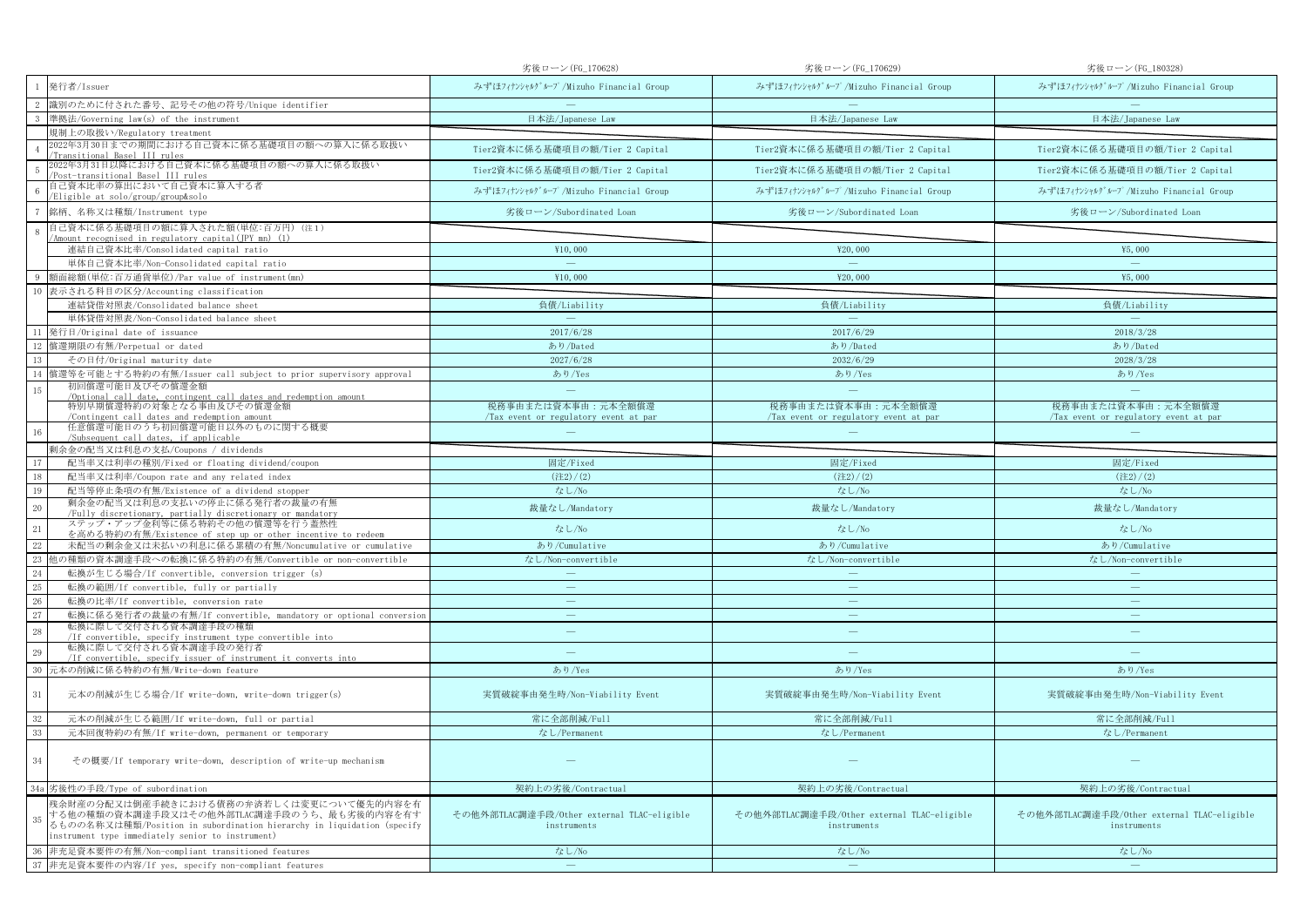|                                                                                                                                                                                                                             | 劣後ローン(FG_181011)                                           | 劣後ローン(FG_191031)                                           | 劣後ローン(FG_201030)                                           |
|-----------------------------------------------------------------------------------------------------------------------------------------------------------------------------------------------------------------------------|------------------------------------------------------------|------------------------------------------------------------|------------------------------------------------------------|
| 発行者/Issuer                                                                                                                                                                                                                  | みずほフィナンシャルグループ/Mizuho Financial Group                      | みずほフィナンシャルグループ/Mizuho Financial Group                      | みずほフィナンシャルグループ/Mizuho Financial Group                      |
| 識別のために付された番号、記号その他の符号/Unique identifier                                                                                                                                                                                     |                                                            |                                                            |                                                            |
| 準拠法/Governing law(s) of the instrument                                                                                                                                                                                      | 日本法/Japanese Law                                           | 日本法/Japanese Law                                           | 日本法/Japanese Law                                           |
| 規制上の取扱い/Regulatory treatment                                                                                                                                                                                                |                                                            |                                                            |                                                            |
| 2022年3月30日までの期間における自己資本に係る基礎項目の額への算入に係る取扱い<br>Transitional Basel III rules                                                                                                                                                  | Tier2資本に係る基礎項目の額/Tier 2 Capital                            | Tier2資本に係る基礎項目の額/Tier 2 Capital                            | Tier2資本に係る基礎項目の額/Tier 2 Capital                            |
| 2022年3月31日以降における自己資本に係る基礎項目の額への算入に係る取扱い<br>Post-transitional Basel III rules                                                                                                                                                | Tier2資本に係る基礎項目の額/Tier 2 Capital                            | Tier2資本に係る基礎項目の額/Tier 2 Capital                            | Tier2資本に係る基礎項目の額/Tier 2 Capital                            |
| 自己資本比率の算出において自己資本に算入する者<br>/Eligible at solo/group/group&solo                                                                                                                                                               | みずほフィナンシャルグループ/Mizuho Financial Group                      | みずほフィナンシャルグループ/Mizuho Financial Group                      | みずほフィナンシャルグループ/Mizuho Financial Group                      |
| 銘柄、名称又は種類/Instrument type                                                                                                                                                                                                   | 劣後ローン/Subordinated Loan                                    | 劣後ローン/Subordinated Loan                                    | 劣後ローン/Subordinated Loan                                    |
| 自己資本に係る基礎項目の額に算入された額(単位:百万円)(注1)<br>-8<br>Amount recognised in regulatory capital(JPY mn) (1)                                                                                                                               |                                                            |                                                            |                                                            |
| 連結自己資本比率/Consolidated capital ratio                                                                                                                                                                                         | ¥10,000                                                    | ¥15,000                                                    | ¥10,000                                                    |
| 単体自己資本比率/Non-Consolidated capital ratio                                                                                                                                                                                     | $\hspace{0.1cm}$                                           | $\sim$                                                     | $\equiv$                                                   |
| 額面総額(単位:百万通貨単位)/Par value of instrument(mn)                                                                                                                                                                                 | ¥10,000                                                    | ¥15,000                                                    | ¥10,000                                                    |
| 表示される科目の区分/Accounting classification<br>10                                                                                                                                                                                  |                                                            |                                                            |                                                            |
| 連結貸借対照表/Consolidated balance sheet                                                                                                                                                                                          | 負債/Liability                                               | 負債/Liability                                               | 負債/Liability                                               |
| 単体貸借対照表/Non-Consolidated balance sheet                                                                                                                                                                                      | $\sim$                                                     | $\sim$                                                     | $\sim$                                                     |
| 発行日/Original date of issuance<br>11                                                                                                                                                                                         | 2018/10/11                                                 | 2019/10/31                                                 | 2020/10/30                                                 |
| 12 償還期限の有無/Perpetual or dated                                                                                                                                                                                               | あり/Dated                                                   | あり/Dated                                                   | あり/Dated                                                   |
| 13<br>その日付/Original maturity date                                                                                                                                                                                           | 2033/10/11                                                 | 2034/10/31                                                 | 2030/10/30                                                 |
| 償還等を可能とする特約の有無/Issuer call subject to prior supervisory approval<br>14                                                                                                                                                      | あり/Yes                                                     | あり/Yes                                                     | あり/Yes                                                     |
| 初回償還可能日及びその償還金額<br>15                                                                                                                                                                                                       | $\equiv$                                                   | $\frac{1}{2}$                                              | $\equiv$                                                   |
| /Optional call date, contingent call dates and redemption amount                                                                                                                                                            |                                                            |                                                            |                                                            |
| 特別早期償還特約の対象となる事由及びその償還金額<br>Contingent call dates and redemption amount                                                                                                                                                     | 税務事由または資本事由:元本全額償還<br>Tax event or regulatory event at par | 税務事由または資本事由:元本全額償還<br>Tax event or regulatory event at par | 税務事由または資本事由:元本全額償還<br>Tax event or regulatory event at par |
| 任意償還可能日のうち初回償還可能日以外のものに関する概要                                                                                                                                                                                                |                                                            |                                                            |                                                            |
| /Subsequent call dates, if applicable                                                                                                                                                                                       |                                                            |                                                            |                                                            |
| 剰余金の配当又は利息の支払/Coupons / dividends                                                                                                                                                                                           |                                                            |                                                            |                                                            |
| 配当率又は利率の種別/Fixed or floating dividend/coupon<br>17                                                                                                                                                                          | 固定/Fixed                                                   | 固定/Fixed                                                   | 固定/Fixed                                                   |
| 18<br>配当率又は利率/Coupon rate and any related index                                                                                                                                                                             | (22)/(2)                                                   | (22)/(2)                                                   | (22)/(2)                                                   |
| 19<br>配当等停止条項の有無/Existence of a dividend stopper<br>剰余金の配当又は利息の支払いの停止に係る発行者の裁量の有無                                                                                                                                           | なし/No                                                      | なし/No                                                      | なし/No                                                      |
| 20<br>Fully discretionary, partially discretionary or mandatory                                                                                                                                                             | 裁量なし/Mandatory                                             | 裁量なし/Mandatory                                             | 裁量なし/Mandatory                                             |
| ステップ・アップ金利等に係る特約その他の償還等を行う蓋然性<br>21<br>を高める特約の有無/Existence of step up or other incentive to redeem                                                                                                                          | なし/No                                                      | なし/No                                                      | なし/No                                                      |
| 22<br>未配当の剰余金又は未払いの利息に係る累積の有無/Noncumulative or cumulative                                                                                                                                                                   | あり/Cumulative                                              | あり/Cumulative                                              | あり/Cumulative                                              |
| 23<br>也の種類の資本調達手段への転換に係る特約の有無/Convertible or non-convertible                                                                                                                                                                | なし/Non-convertible                                         | なし/Non-convertible                                         | なし/Non-convertible                                         |
| 24<br>転換が生じる場合/If convertible, conversion trigger (s)                                                                                                                                                                       | $\sim$                                                     |                                                            | $\sim$                                                     |
| 25<br>転換の範囲/If convertible, fully or partially                                                                                                                                                                              | $\overline{\phantom{m}}$                                   | $\qquad \qquad =$                                          | $\qquad \qquad -$                                          |
| 26<br>転換の比率/If convertible, conversion rate                                                                                                                                                                                 |                                                            | $\equiv$                                                   | $\equiv$                                                   |
| 27<br>転換に係る発行者の裁量の有無/If convertible, mandatory or optional conversion                                                                                                                                                       | $\overline{\phantom{m}}$                                   | $\qquad \qquad \longleftarrow$                             | $\overline{\phantom{m}}$                                   |
| 転換に際して交付される資本調達手段の種類<br>28<br>/If convertible, specify instrument type convertible into                                                                                                                                     | $\overline{\phantom{a}}$                                   | $\frac{1}{2}$                                              | $\overline{\phantom{m}}$                                   |
| 転換に際して交付される資本調達手段の発行者<br>29<br>/If convertible, specify issuer of instrument it converts into                                                                                                                               | $\overline{\phantom{a}}$                                   | $=$                                                        |                                                            |
| 30<br> 元本の削減に係る特約の有無/Write-down feature                                                                                                                                                                                     | あり/Yes                                                     | あり/Yes                                                     | あり/Yes                                                     |
| 31<br>元本の削減が生じる場合/If write-down, write-down trigger(s)                                                                                                                                                                      | 実質破綻事由発生時/Non-Viability Event                              | 実質破綻事由発生時/Non-Viability Event                              | 実質破綻事由発生時/Non-Viability Event                              |
|                                                                                                                                                                                                                             |                                                            |                                                            |                                                            |
| $32\,$<br>元本の削減が生じる範囲/If write-down, full or partial                                                                                                                                                                        | 常に全部削減/Full                                                | 常に全部削減/Full                                                | 常に全部削減/Full                                                |
| 33<br>元本回復特約の有無/If write-down, permanent or temporary                                                                                                                                                                       | なし/Permanent                                               | なし/Permanent                                               | なし/Permanent                                               |
| 34<br>その概要/If temporary write-down, description of write-up mechanism                                                                                                                                                       |                                                            |                                                            |                                                            |
| 34a 劣後性の手段/Type of subordination                                                                                                                                                                                            | 契約上の劣後/Contractual                                         | 契約上の劣後/Contractual                                         | 契約上の劣後/Contractual                                         |
| 残余財産の分配又は倒産手続きにおける債務の弁済若しくは変更について優先的内容を有<br>する他の種類の資本調達手段又はその他外部TLAC調達手段のうち、最も劣後的内容を有す<br>35<br>るものの名称又は種類/Position in subordination hierarchy in liquidation (specify<br>instrument type immediately senior to instrument) | その他外部TLAC調達手段/Other external TLAC-eligible<br>instruments  | その他外部TLAC調達手段/Other external TLAC-eligible<br>instruments  | その他外部TLAC調達手段/Other external TLAC-eligible<br>instruments  |
| 非充足資本要件の有無/Non-compliant transitioned features<br>36                                                                                                                                                                        | なし/No                                                      | なし/No                                                      | なし/No                                                      |
| 37 非充足資本要件の内容/If yes, specify non-compliant features                                                                                                                                                                        | $\sim$                                                     | $\sim$                                                     | $\equiv$                                                   |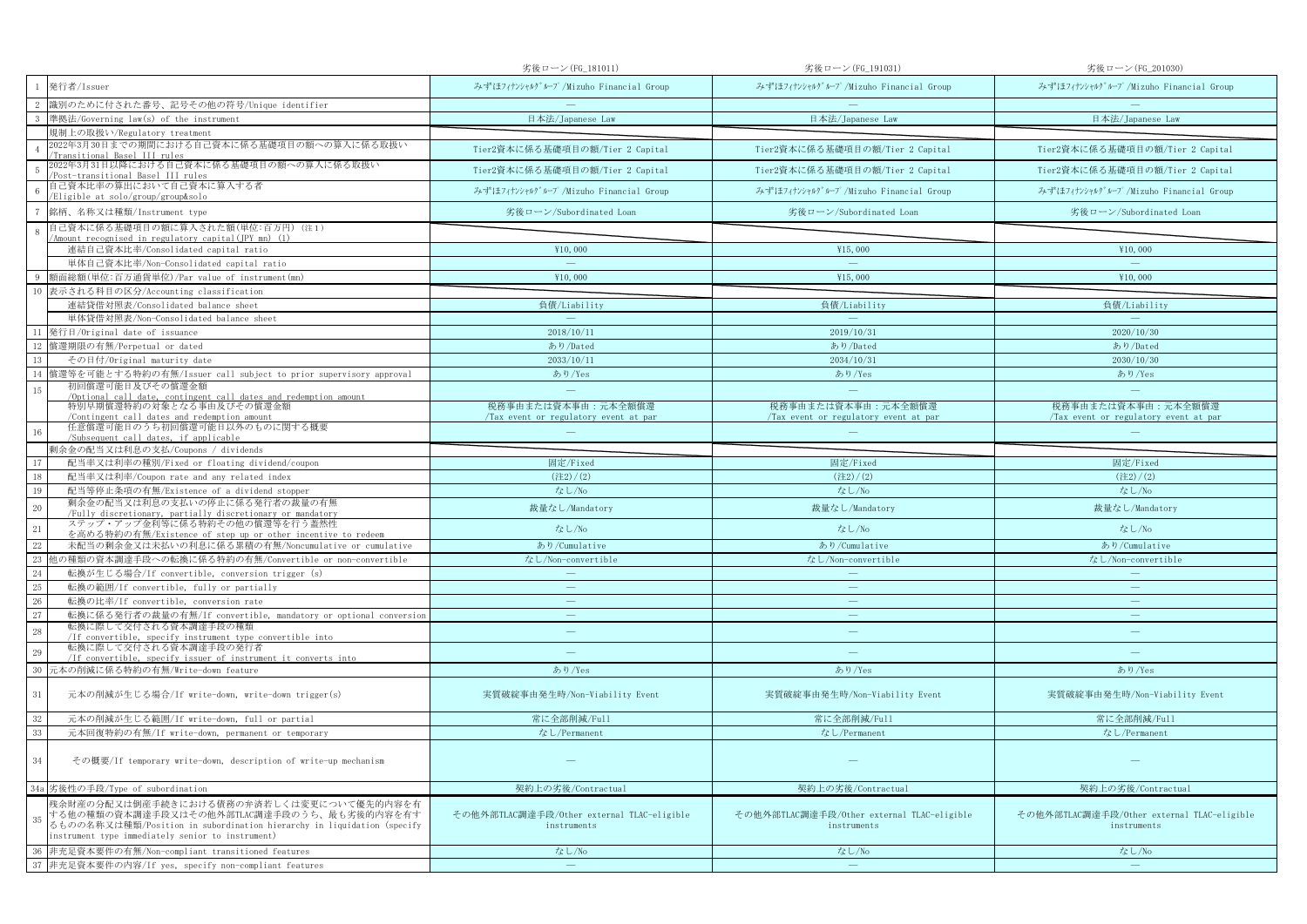|                |                                                                                                                                                                                                                       | 劣後ローン(FG_201216)                                          | 劣後ローン(FG_211224)                                          |
|----------------|-----------------------------------------------------------------------------------------------------------------------------------------------------------------------------------------------------------------------|-----------------------------------------------------------|-----------------------------------------------------------|
|                | 発行者/Issuer                                                                                                                                                                                                            | みずほフィナンシャルグループ/Mizuho Financial Group                     | みずほフィナンシャルグループ/Mizuho Financial Group                     |
|                | 識別のために付された番号、記号その他の符号/Unique identifier                                                                                                                                                                               |                                                           |                                                           |
| 3              | 準拠法/Governing law(s) of the instrument                                                                                                                                                                                | 日本法/Japanese Law                                          | 日本法/Japanese Law                                          |
|                | 規制上の取扱い/Regulatory treatment                                                                                                                                                                                          |                                                           |                                                           |
| $\overline{4}$ | 2022年3月30日までの期間における自己資本に係る基礎項目の額への算入に係る取扱い<br>/Transitional Basel III rules<br>2022年3月31日以降における自己資本に係る基礎項目の額への算入に係る取扱い                                                                                                | Tier2資本に係る基礎項目の額/Tier 2 Capital                           | Tier2資本に係る基礎項目の額/Tier 2 Capital                           |
| $\sqrt{5}$     | /Post-transitional Basel III rules                                                                                                                                                                                    | Tier2資本に係る基礎項目の額/Tier 2 Capital                           | Tier2資本に係る基礎項目の額/Tier 2 Capital                           |
| $\,6\,$        | 自己資本比率の算出において自己資本に算入する者<br>Eligible at solo/group/group&solo                                                                                                                                                          | みずほフィナンシャルグループ/Mizuho Financial Group                     | みずほフィナンシャルグループ/Mizuho Financial Group                     |
| $\tau$         | 銘柄、名称又は種類/Instrument type                                                                                                                                                                                             | 劣後ローン/Subordinated Loan                                   | 劣後ローン/Subordinated Loan                                   |
| $\,8\,$        | 自己資本に係る基礎項目の額に算入された額(単位:百万円) (注1)<br>/Amount recognised in regulatory capital(JPY mn) (1)                                                                                                                             |                                                           |                                                           |
|                | 連結自己資本比率/Consolidated capital ratio                                                                                                                                                                                   | ¥5,000                                                    | ¥10,000                                                   |
|                | 単体自己資本比率/Non-Consolidated capital ratio                                                                                                                                                                               | $\sim$                                                    | $\sim$                                                    |
| 9              | 額面総額(単位:百万通貨単位)/Par value of instrument(mn)                                                                                                                                                                           | ¥5,000                                                    | ¥10,000                                                   |
|                | 10 表示される科目の区分/Accounting classification                                                                                                                                                                               |                                                           |                                                           |
|                | 連結貸借対照表/Consolidated balance sheet                                                                                                                                                                                    | 負債/Liability                                              | 負債/Liability                                              |
|                | 単体貸借対照表/Non-Consolidated balance sheet                                                                                                                                                                                | $\sim$                                                    |                                                           |
| 11             | 発行日/Original date of issuance                                                                                                                                                                                         | 2020/12/16                                                | 2021/12/24                                                |
| 12             | 償還期限の有無/Perpetual or dated                                                                                                                                                                                            | あり/Dated                                                  | あり/Dated                                                  |
| 13             | その日付/Original maturity date                                                                                                                                                                                           | 2030/12/16                                                | 2031/12/24                                                |
| 14             | 償還等を可能とする特約の有無/Issuer call subject to prior supervisory approval                                                                                                                                                      | あり/Yes                                                    | あり/Yes                                                    |
| 15             | 初回償還可能日及びその償還金額                                                                                                                                                                                                       |                                                           |                                                           |
|                | /Optional call date, contingent call dates and redemption amount<br>特別早期償還特約の対象となる事由及びその償還金額                                                                                                                          | 税務事由または資本事由:元本全額償還                                        | 税務事由または資本事由:元本全額償還                                        |
| 16             | /Contingent call dates and redemption amount<br>任意償還可能日のうち初回償還可能日以外のものに関する概要<br>/Subsequent call dates, if applicable                                                                                                 | Tax event or regulatory event at par                      | Tax event or regulatory event at par                      |
|                | 剰余金の配当又は利息の支払/Coupons / dividends                                                                                                                                                                                     |                                                           |                                                           |
| 17             | 配当率又は利率の種別/Fixed or floating dividend/coupon                                                                                                                                                                          | 固定/Fixed                                                  | 固定/Fixed                                                  |
| $18\,$         | 配当率又は利率/Coupon rate and any related index                                                                                                                                                                             | $(\pm 2)/(2)$                                             | $(\pm 2)/(2)$                                             |
| $19\,$         | 配当等停止条項の有無/Existence of a dividend stopper                                                                                                                                                                            | なし/No                                                     | なし/No                                                     |
| $20\,$         | 剰余金の配当又は利息の支払いの停止に係る発行者の裁量の有無                                                                                                                                                                                         | 裁量なし/Mandatory                                            | 裁量なし/Mandatory                                            |
|                | /Fully discretionary, partially discretionary or mandatory<br>ステップ・アップ金利等に係る特約その他の償還等を行う蓋然性                                                                                                                           |                                                           |                                                           |
| $21\,$         | を高める特約の有無/Existence of step up or other incentive to redeem                                                                                                                                                           | なし/No                                                     | なし/No                                                     |
| 22             | 未配当の剰余金又は未払いの利息に係る累積の有無/Noncumulative or cumulative                                                                                                                                                                   | あり/Cumulative                                             | あり/Cumulative                                             |
| 23             | 他の種類の資本調達手段への転換に係る特約の有無/Convertible or non-convertible                                                                                                                                                                | なし/Non-convertible                                        | なし/Non-convertible                                        |
| $\rm 24$       | 転換が生じる場合/If convertible, conversion trigger (s)                                                                                                                                                                       | $\equiv$                                                  | $\overline{\phantom{a}}$                                  |
| $25\,$         | 転換の範囲/If convertible, fully or partially                                                                                                                                                                              | $\equiv$                                                  | $\equiv$                                                  |
| $26\,$         | 転換の比率/If convertible, conversion rate                                                                                                                                                                                 | $\equiv$                                                  | $\equiv$                                                  |
| 27             | 転換に係る発行者の裁量の有無/If convertible, mandatory or optional conversion<br>転換に際して交付される資本調達手段の種類                                                                                                                               | $\equiv$                                                  |                                                           |
| 28             | /If convertible, specify instrument type convertible into                                                                                                                                                             | $\qquad \qquad \longleftarrow$                            |                                                           |
| 29             | 転換に際して交付される資本調達手段の発行者<br>/If convertible, specify issuer of instrument it converts into                                                                                                                               |                                                           |                                                           |
| 30             | 元本の削減に係る特約の有無/Write-down feature                                                                                                                                                                                      | あり/Yes                                                    | あり/Yes                                                    |
| $31\,$         | 元本の削減が生じる場合/If write-down, write-down trigger(s)                                                                                                                                                                      | 実質破綻事由発生時/Non-Viability Event                             | 実質破綻事由発生時/Non-Viability Event                             |
| $32\,$         | 元本の削減が生じる範囲/If write-down, full or partial                                                                                                                                                                            | 常に全部削減/Full                                               | 常に全部削減/Full                                               |
| 33             | 元本回復特約の有無/If write-down, permanent or temporary                                                                                                                                                                       | なし/Permanent                                              | なし/Permanent                                              |
| 34             | その概要/If temporary write-down, description of write-up mechanism                                                                                                                                                       |                                                           |                                                           |
|                | 34a 劣後性の手段/Type of subordination                                                                                                                                                                                      | 契約上の劣後/Contractual                                        | 契約上の劣後/Contractual                                        |
| 35             | 残余財産の分配又は倒産手続きにおける債務の弁済若しくは変更について優先的内容を有<br>する他の種類の資本調達手段又はその他外部TLAC調達手段のうち、最も劣後的内容を有す<br>るものの名称又は種類/Position in subordination hierarchy in liquidation (specify<br>instrument type immediately senior to instrument) | その他外部TLAC調達手段/Other external TLAC-eligible<br>instruments | その他外部TLAC調達手段/Other external TLAC-eligible<br>instruments |
| 36             | 非充足資本要件の有無/Non-compliant transitioned features                                                                                                                                                                        | なし/No                                                     | なし/No                                                     |
| 37             | 非充足資本要件の内容/If yes, specify non-compliant features                                                                                                                                                                     | $\overline{\phantom{m}}$                                  |                                                           |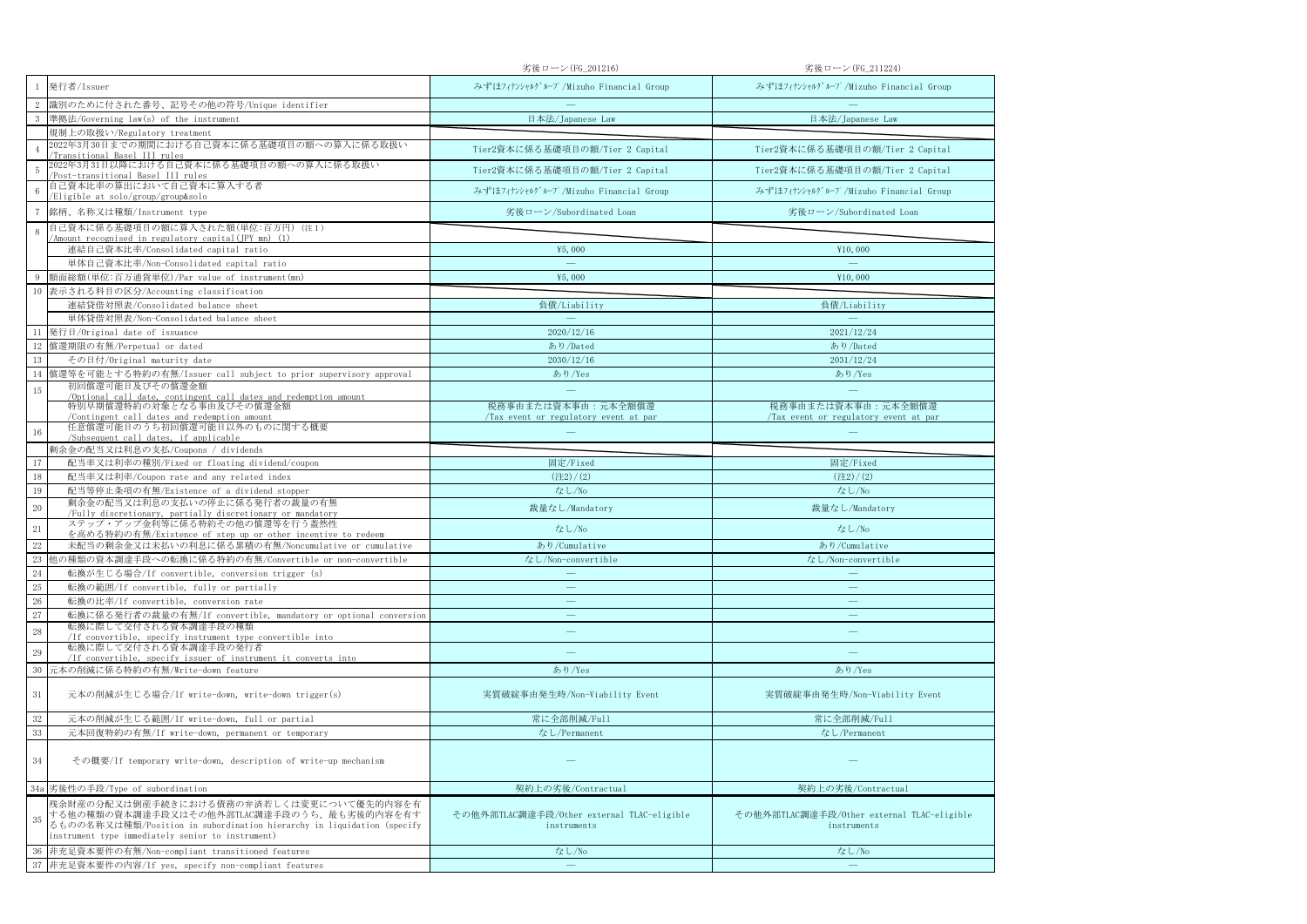## ≪契約内容の詳細≫

以下、私募債及び劣後ローンについて、前掲の表にない主な契約内容を記載しております。

| 【債務者:みずほフィナンシャルグループ】永久劣後ローン  |                                                                                                                                                                                                                                                                                                                                                                                                                                                                                                                                                                                                                                                                               |  |  |
|------------------------------|-------------------------------------------------------------------------------------------------------------------------------------------------------------------------------------------------------------------------------------------------------------------------------------------------------------------------------------------------------------------------------------------------------------------------------------------------------------------------------------------------------------------------------------------------------------------------------------------------------------------------------------------------------------------------------|--|--|
| 特別早期償還特約の対象となる事由及びそ<br>の償還金額 | 税務事由または資本事由が発生し、かつ当該事由が継続している場合、あらかじめ金融庁長官の確認を受けたうえで、残存する元本の全部(一部は不<br> 可)を、弁済がなされる日までの経過利息を付して弁済できる。ただし、以下の「元本の削減に係る特約」および「元本回復特約」に従う。                                                                                                                                                                                                                                                                                                                                                                                                                                                                                                                                       |  |  |
| 利払停止特約の概要                    | (1) 任意利払停止<br> 借入人は、本劣後債務の利息の支払を行わないことが必要であるとその完全な裁量により判断する場合には、各利払日において、本劣後債務の利息の<br> 全部または一部の支払を行わないことができる。この場合、借入人はその直前の配当の基準日に係る株式配当を行う旨の取締役会の決議等を行わな<br>$V_{\alpha}$<br>(2) 利払可能額制限<br> 借入人が利払日に支払うべき本劣後債務の利息の額は、利払可能額を限度とし、借入人は当該限度額を超える金額について、本劣後債務の利息の支払<br>を行わない。<br> 利払可能額とは、ある利払日における借入人の会社法上の分配可能額から、当該利払日の属する事業年度の初日以降当該利払日の前日までに支払われ<br>た本劣後債務、同順位証券および劣後証券の配当および利息の総額を控除して得られる調整後分配可能額を、当該利払日に支払うべき各本劣後債務の<br> 利息および各同順位証券の配当または利息の額で按分して算出される額のうち、各本劣後債務に係る按分額をいう。<br> 同順位証券とは、借入人の債務で、利息に係る権利について本劣後債務と実質的に同じ条件を付されたもの等をいう。<br> 劣後証券とは、借入人の債務で、利息に係る権利について本劣後債務に実質的に劣後する条件を付されたもの等をいう。<br> 上記(1)または(2)に基づき支払われなかった本劣後債務の利息は繰り延べられず、当該利息の支払義務の効力は将来に向かって消滅する。 |  |  |
| 元本の削減に係る特約(債務免除特約)の <br>概要   | (1) 損失吸収事由に係る債務免除<br> 借入人が報告または公表する連結普通株式等Tier1比率が5.125%を下回った場合、本劣後債務の元金のうち、本劣後債務および他の負債性その他<br> Tier1資本調達手段等の全部または一部の免除または普通株転換により借入人の連結普通株式等Tier1比率が5.125%を上回ることとなるために必要な<br> 額として、借入人が金融庁その他の監督当局と協議のうえ決定する額を、各本劣後債務の元金額および他の各負債性その他Tier1資本調達手段等の元<br> 金額で按分して算出される額のうち、各本劣後債務に係る按分額、ならびに当該金額の元金に応じた利息について、借入人は本劣後債務に基づく元利 <br>金の支払義務を免除される。<br>(2) 実質破綻事由に係る債務免除<br> 内閣総理大臣が、借入人について、預金保険法第126条の2第1項第2号に定める措置である特定第二号措置を講ずる必要がある旨の認定を行った場合、<br> 借入人は、本劣後債務に基づく元利金の支払義務を免除される。<br>(3) 倒産手続開始事由に係る債務免除<br> 借入人について、倒産手続の開始の決定等が行われた場合、借入人は、本劣後債務に基づく元利金の支払義務を免除される。                                                                                                         |  |  |
| 元本回復特約の概要                    | 損失吸収事由の発生により、本劣後債務に基づく元金の一部の支払義務が免除されている場合において、元金回復事由が生じた場合、借入人が金融庁<br>その他の監督当局との協議のうえ決定する額について、支払義務の免除の効力は将来に向かって消滅する。<br> 元金回復事由とは、元金回復がなされた直後においても、十分に高い水準の連結普通株式等Tier1比率が維持されることについて、あらかじめ金融庁<br> その他の監督当局の確認を受けたうえで、借入人が元金の支払義務の免除の効力を将来に向かって消滅させることを決定した場合をいう。                                                                                                                                                                                                                                                                                                                                                                                                          |  |  |
| 劣後特約の概要                      | 本劣後債務は、借入人の清算手続(特別清算手続を除く。)における債務の支払に関し、借入人の一般債権者、その他外部TLACに係る債権者および<br>Tier2資本に係る劣後債権者に劣後する。                                                                                                                                                                                                                                                                                                                                                                                                                                                                                                                                                                                 |  |  |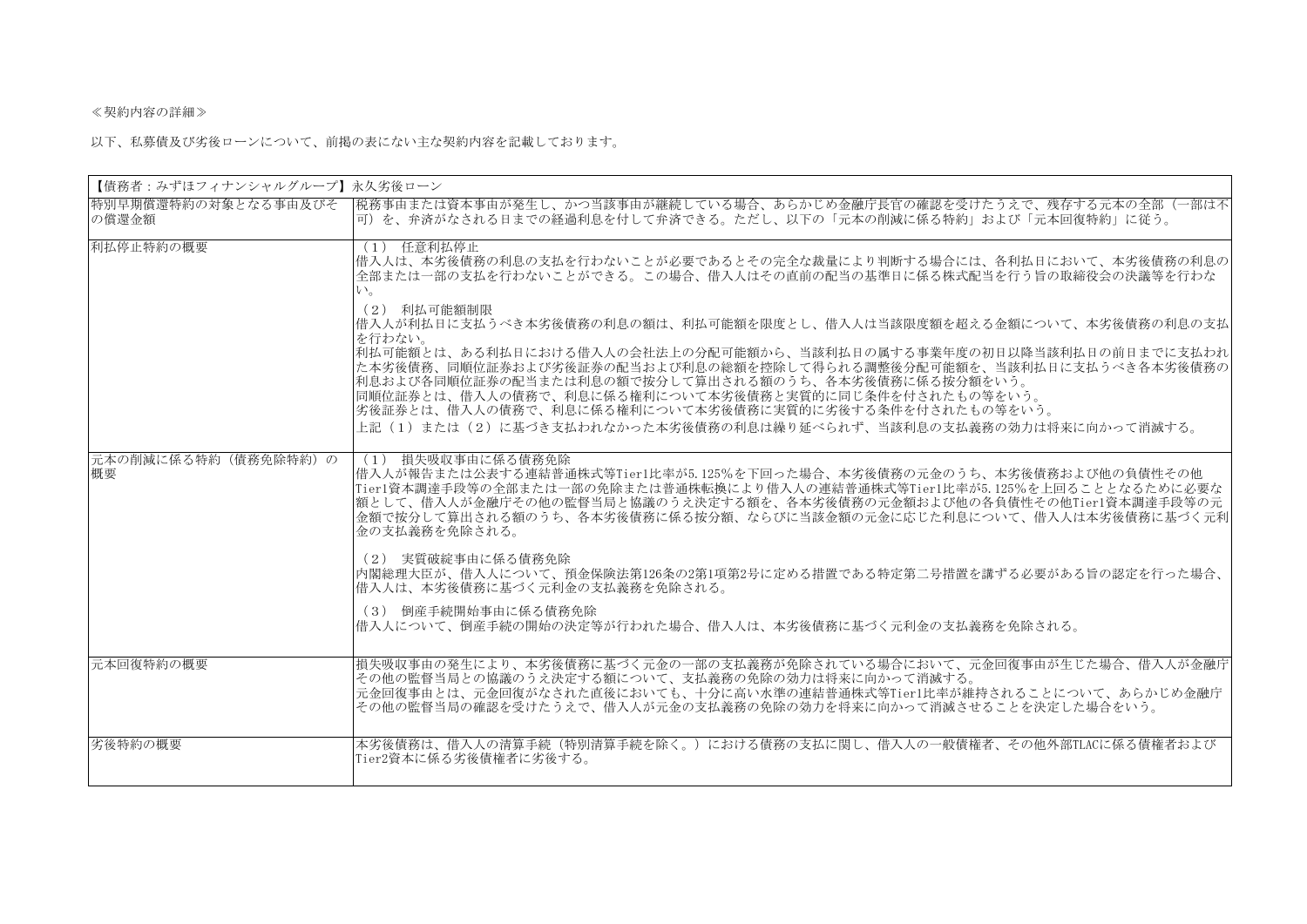| 【発行体:みずほフィナンシャルグループ】劣後倩(私募) |                                                                                                                                                                                                                                           |
|-----------------------------|-------------------------------------------------------------------------------------------------------------------------------------------------------------------------------------------------------------------------------------------|
| の償還金額                       | 特別早期償還特約の対象となる事由及びそ  税務事由または資本事由が発生し、かつ当該事由が継続している場合、あらかじめ金融庁長官の確認を受けたうえで、残存する本社債の全部(一部は <br> 不可)を、期限前償還期日までの経過利息を付して、各社債の金額100円につき金100円の割合で償還できる。                                                                                        |
| 元本の削減に係る特約の概要               | 内閣総理大臣が、発行体について、預金保険法第126条の2第1項第2号に定める措置である特定第二号措置を講ずる必要がある旨の認定を行った場合、<br> 発行体は、本劣後債に基づく元利金の支払義務を免除される。                                                                                                                                   |
| 劣後特約の概要                     | 本劣後債務の償還および利息の支払いは、発行体につき破産手続開始、会社更生手続開始または民事再生手続開始の決定があり、あるいは日本法によ <br> らない破産手続、会社更生手続、民事再生手続またはこれらに準ずる手続が外国において行われる場合、本劣後債務に基づく元利金の支払請求権の効 <br> 力は、本劣後債務に基づく債権と同順位もしくは劣後する、または、その旨規定された債権を除くすべての債権が、その確定した債権額について全額 <br>の弁済を受けたときに発生する。 |

| 【債務者:みずほフィナンシャルグループ】劣後ローン |                                                                                                                                                                                                                                          |
|---------------------------|------------------------------------------------------------------------------------------------------------------------------------------------------------------------------------------------------------------------------------------|
| の償還金額                     | 特別早期償還特約の対象となる事由及びそ  税務事由または資本事由が発生し、かつ当該事由が継続している場合、あらかじめ金融庁長官の確認を受けたうえで、残存する元本の全部(一部は不<br> 可)を、期限前弁済日までの経過利息を付して、弁済できる。                                                                                                                |
| 元本の削減に係る特約の概要             | 内閣総理大臣が、債務者について、預金保険法第126条の2第1項第2号に定める措置である特定第二号措置を講ずる必要がある旨の認定を行った場合、<br> 債務者は、本劣後債務に基づく元利金の支払義務を免除される。                                                                                                                                 |
| 劣後特約の概要                   | 本劣後債務の弁済および利息の支払いは、債務者につき破産手続開始、会社更生手続開始または民事再生手続開始の決定があり、あるいは日本法によ<br> らない破産手続、会社更生手続、民事再生手続またはこれらに準ずる手続が外国において行われる場合、本劣後債務に基づく元利金の支払請求権の効 <br> 力は、本劣後債務に基づく債権と同順位もしくは劣後する、または、その旨規定された債権を除くすべての債権が、その確定した債権額について全額 <br>の弁済を受けたときに発生する。 |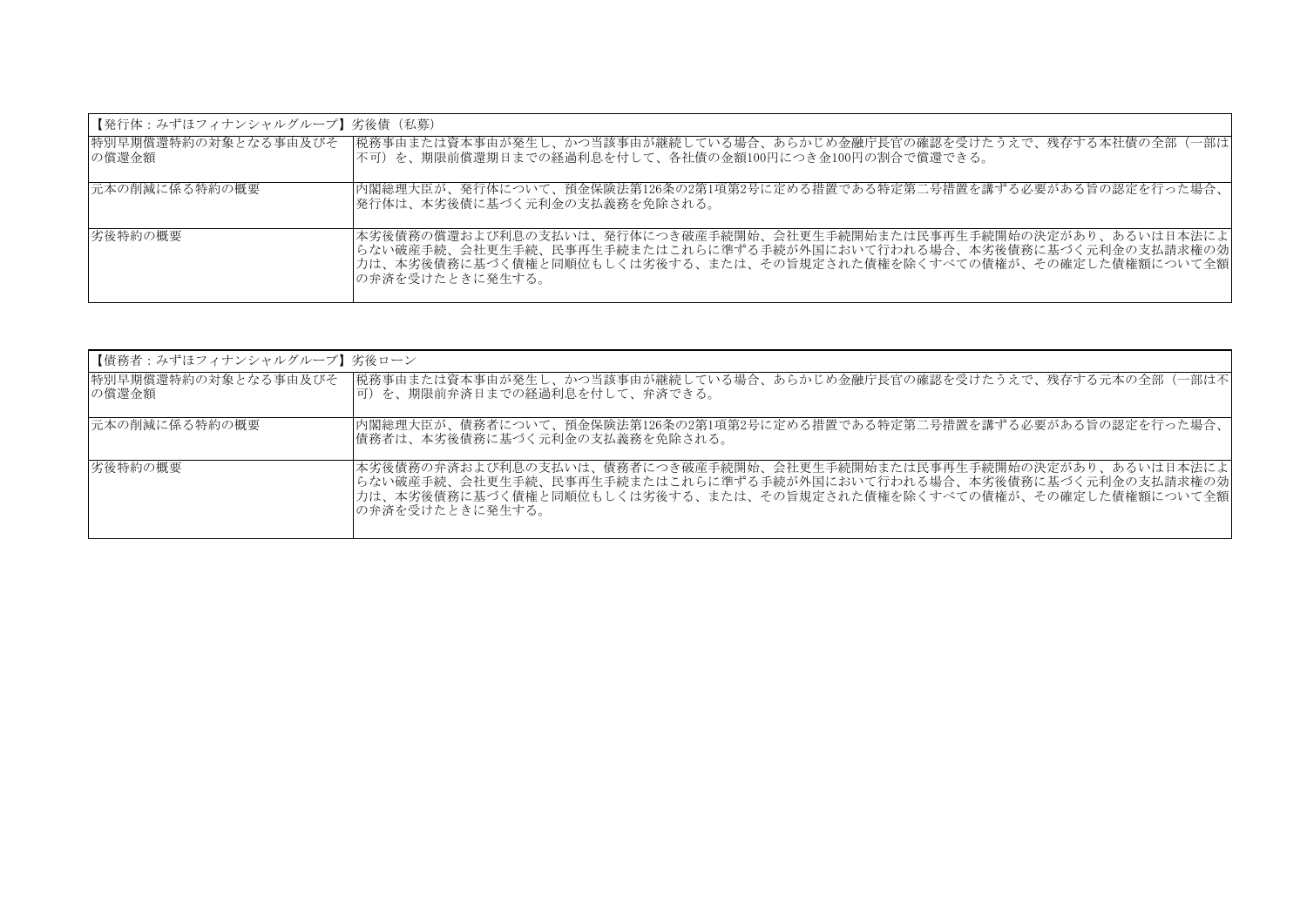2.外部TLAC適格を有しない資本調達手段

/Instruments that meet only capital (but not TLAC) requirements.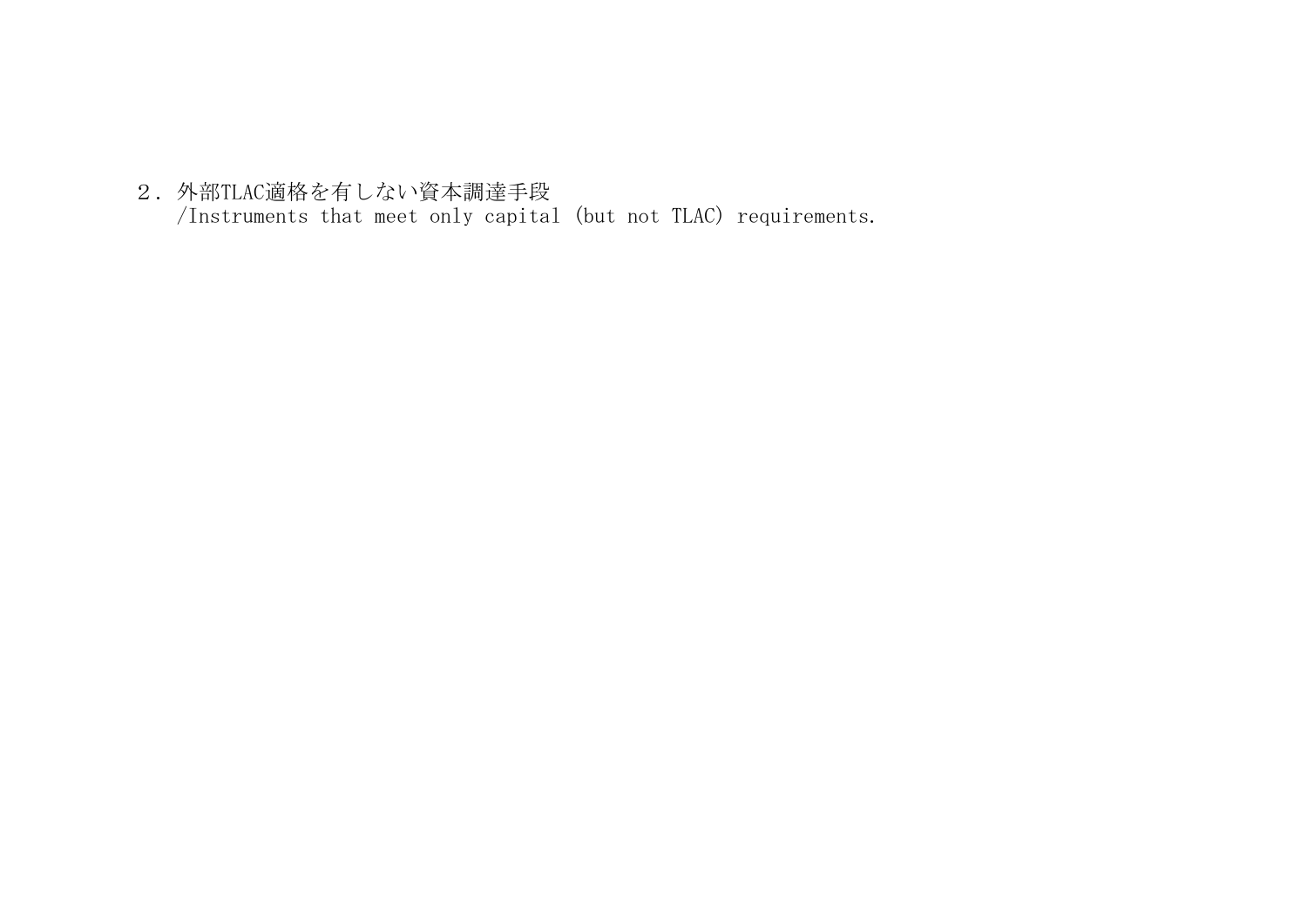|                                         |                                                                                                                                                                                                                       | 非支配株主持分                                                                  | 劣後債(MFGCL3)                                                      |
|-----------------------------------------|-----------------------------------------------------------------------------------------------------------------------------------------------------------------------------------------------------------------------|--------------------------------------------------------------------------|------------------------------------------------------------------|
| $\mathbf{1}$                            | 発行者/Issuer                                                                                                                                                                                                            | みずほ証券、アセットマネジメントOne、他<br>/Mizuho Securities, Asset Management One, other | Mizuho Financial Group (Cayman) 3 Limited                        |
| $\,2\,$                                 | 識別のために付された番号、記号その他の符号/Unique identifier                                                                                                                                                                               |                                                                          | US60688UAB26、USG6180BAB39                                        |
| $3-1$                                   | 準拠法/Governing law(s) of the instrument                                                                                                                                                                                | 日本法/Japanese Law                                                         | ニューヨーク州法/New York State Law                                      |
|                                         | 規制上の取扱い/Regulatory treatment                                                                                                                                                                                          |                                                                          |                                                                  |
| $\overline{A}$                          | 2022年3月30日までの期間における自己資本に係る基礎項目の額への算入に係る取扱い<br>Transitional Basel III rules                                                                                                                                            | その他Tier1資本に係る基礎項目の額、他<br>/Additional Tier 1 Capital, Other               | Tier2資本に係る基礎項目の額/Tier 2 Capital                                  |
| 5                                       | 2022年3月31日以降における自己資本に係る基礎項目の額への算入に係る取扱い<br>/Post-transitional Basel III rules                                                                                                                                         | その他Tier1資本に係る基礎項目の額、他<br>/Additional Tier 1 Capital, Other               | Tier2資本に係る基礎項目の額/Tier 2 Capital                                  |
| 6                                       | 自己資本比率の算出において自己資本に算入する者<br>Eligible at solo/group/group&solo                                                                                                                                                          | みずほフィナンシャルグループ/Mizuho Financial Group<br>みずほ銀行/Mizuho Bank               | みずほフィナンシャルグループ/Mizuho Financial Group                            |
| $\tau$                                  | 銘柄、名称又は種類/Instrument type                                                                                                                                                                                             | 普通株式/Common Stock                                                        | 劣後債/Subordinated Bonds                                           |
| 8                                       | 自己資本に係る基礎項目の額に算入された額(単位:百万円) (注1)<br>/Amount recognised in regulatory capital(JPY mn) (1)                                                                                                                             |                                                                          |                                                                  |
|                                         | 連結自己資本比率/Consolidated capital ratio                                                                                                                                                                                   | ¥28,645                                                                  | ¥73,064                                                          |
|                                         | 単体自己資本比率/Non-Consolidated capital ratio                                                                                                                                                                               | $\equiv$                                                                 | $\equiv$                                                         |
| 9                                       | 額面総額(単位:百万通貨単位)/Par value of instrument(mn)                                                                                                                                                                           |                                                                          | USD 1,500                                                        |
|                                         | 10 表示される科目の区分/Accounting classification                                                                                                                                                                               |                                                                          |                                                                  |
|                                         | 連結貸借対照表/Consolidated balance sheet                                                                                                                                                                                    | 非支配株主持分/Non-Controlling Interests                                        | 負債/Liability                                                     |
|                                         | 単体貸借対照表/Non-Consolidated balance sheet                                                                                                                                                                                | $\sim$                                                                   | $\equiv$                                                         |
|                                         | 11 発行日/Original date of issuance                                                                                                                                                                                      |                                                                          | 2014/3/27                                                        |
|                                         | 12 償還期限の有無/Perpetual or dated                                                                                                                                                                                         | なし/Perpetual                                                             | あり/Dated                                                         |
| 13                                      | その日付/Original maturity date                                                                                                                                                                                           | $\equiv$                                                                 | 2024/3/27                                                        |
| 14                                      | 償還等を可能とする特約の有無/Issuer call subject to prior supervisory approval                                                                                                                                                      | なし/No                                                                    | あり/Yes                                                           |
| $15\,$                                  | 初回償還可能日及びその償還金額<br>/Optional call date, contingent call dates and redemption amount                                                                                                                                   |                                                                          |                                                                  |
|                                         | 特別早期償還特約の対象となる事由及びその償還金額<br>Contingent call dates and redemption amount                                                                                                                                               |                                                                          | 税務事由または規制事由:元本全額償還<br>Tax event or regulatory recognition at par |
| 16                                      | 任意償還可能日のうち初回償還可能日以外のものに関する概要<br>/Subsequent call dates, if applicable                                                                                                                                                 | $\equiv$                                                                 |                                                                  |
|                                         | 剰余金の配当又は利息の支払/Coupons / dividends                                                                                                                                                                                     |                                                                          |                                                                  |
| 17                                      | 配当率又は利率の種別/Fixed or floating dividend/coupon                                                                                                                                                                          |                                                                          | 固定/Fixed                                                         |
| $18\,$                                  | 配当率又は利率/Coupon rate and any related index                                                                                                                                                                             | ÷,                                                                       | 4.60%                                                            |
| 19                                      | 配当等停止条項の有無/Existence of a dividend stopper                                                                                                                                                                            | $\equiv$                                                                 | なし/No                                                            |
| $20\,$                                  | 剰余金の配当又は利息の支払いの停止に係る発行者の裁量の有無<br>/Fully discretionary, partially discretionary or mandatory                                                                                                                           | $\overline{\phantom{a}}$                                                 | 裁量なし/Mandatory                                                   |
| $21\,$                                  | ステップ・アップ金利等に係る特約その他の償還等を行う蓋然性<br>を高める特約の有無/Existence of step up or other incentive to redeem                                                                                                                          | $\overline{\phantom{0}}$                                                 | なし/No                                                            |
| $\begin{array}{c} 22 \\ 23 \end{array}$ | 未配当の剰余金又は未払いの利息に係る累積の有無/Noncumulative or cumulative                                                                                                                                                                   | $\frac{1}{2}$                                                            | あり/Cumulative                                                    |
|                                         | 他の種類の資本調達手段への転換に係る特約の有無/Convertible or non-convertible                                                                                                                                                                |                                                                          | なし/Non-convertible                                               |
| $\sqrt{24}$                             | 転換が生じる場合/If convertible, conversion trigger (s)                                                                                                                                                                       | ÷                                                                        | $\equiv$                                                         |
| 25                                      | 転換の範囲/If convertible, fully or partially                                                                                                                                                                              | $\equiv$                                                                 | $\sim$                                                           |
| $26\,$                                  | 転換の比率/If convertible, conversion rate                                                                                                                                                                                 | $\frac{1}{2}$                                                            | $\overline{\phantom{m}}$                                         |
| $27\,$                                  | 転換に係る発行者の裁量の有無/If convertible, mandatory or optional conversion                                                                                                                                                       |                                                                          |                                                                  |
| $\sqrt{28}$                             | 転換に際して交付される資本調達手段の種類<br>If convertible, specify instrument type convertible into                                                                                                                                      | $\equiv$                                                                 |                                                                  |
| 29                                      | 転換に際して交付される資本調達手段の発行者<br>/If convertible, specify issuer of instrument it converts into                                                                                                                               |                                                                          |                                                                  |
| 30 <sup>1</sup>                         | 元本の削減に係る特約の有無/Write-down feature                                                                                                                                                                                      |                                                                          | あり/Yes                                                           |
| 31                                      | 元本の削減が生じる場合/If write-down, write-down trigger(s)                                                                                                                                                                      | $\equiv$                                                                 | 実質破綻事由発生時/Non-Viability Event                                    |
| 32                                      | 元本の削減が生じる範囲/If write-down, full or partial                                                                                                                                                                            | ÷.                                                                       | 常に全部削減/Full                                                      |
| $33\,$                                  | 元本回復特約の有無/If write-down, permanent or temporary                                                                                                                                                                       | L.                                                                       | なし/Permanent                                                     |
| 34                                      | その概要/If temporary write-down, description of write-up mechanism                                                                                                                                                       |                                                                          |                                                                  |
|                                         | 34a 劣後性の手段/Type of subordination                                                                                                                                                                                      |                                                                          | 契約上の劣後/Contractual                                               |
| 35                                      | 残余財産の分配又は倒産手続きにおける債務の弁済若しくは変更について優先的内容を有<br>する他の種類の資本調達手段又はその他外部TLAC調達手段のうち、最も劣後的内容を有す<br>るものの名称又は種類/Position in subordination hierarchy in liquidation (specify<br>instrument type immediately senior to instrument) |                                                                          | その他外部TLAC調達手段/Other external TLAC-eligible<br>instruments        |
| 36                                      | 非充足資本要件の有無/Non-compliant transitioned features                                                                                                                                                                        |                                                                          | なし/No                                                            |
|                                         | 37 非充足資本要件の内容/If yes, specify non-compliant features                                                                                                                                                                  | ш.                                                                       | $\overline{\phantom{a}}$                                         |